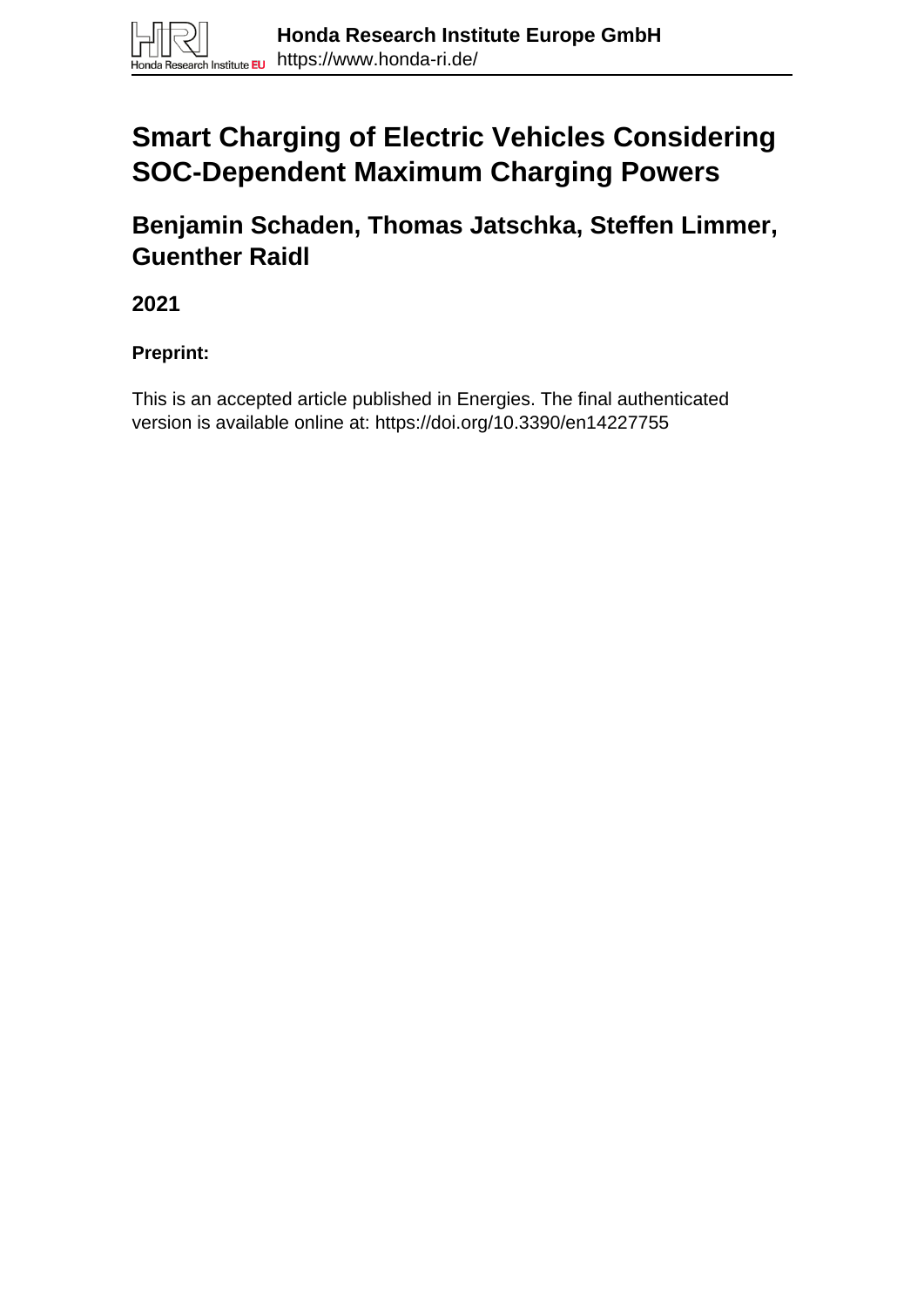



# *Article* **Smart Charging of Electric Vehicles Considering SOC-Dependent Maximum Charging Powers**

**Benjamin Schaden <sup>1</sup> , Thomas Jatschka 1,\*, Steffen Limmer [2](https://orcid.org/0000-0003-2385-7886) and Günther Robert Raidl [1](https://orcid.org/0000-0002-3293-177X)**

- 1 Institute of Logic and Computation, TU Wien, 1040 Vienna, Austria; e1527237@student.tuwien.ac.at (B.S.); raidl@ac.tuwien.ac.at (G.R.R.)
- <sup>2</sup> Honda Research Institute Europe GmbH, 63073 Offenbach, Germany; steffen.limmer@honda-ri.de
- **\*** Correspondence: tjatschk@ac.tuwien.ac.at

**Abstract:** The aim of this work is to schedule the charging of electric vehicles (EVs) at a single charging station such that the temporal availability of each EV as well as the maximum available power at the station are considered. The total costs for charging the vehicles should be minimized w.r.t. time-dependent electricity costs. A particular challenge investigated in this work is that the maximum power at which a vehicle can be charged is dependent on the current state of charge (SOC) of the vehicle. Such a consideration is particularly relevant in the case of fast charging. Considering this aspect for a discretized time horizon is not trivial, as the maximum charging power of an EV may also change in between time steps. To deal with this issue, we instead consider the energy by which an EV can be charged within a time step. For this purpose, we show how to derive the maximum charging energy in an exact as well as an approximate way. Moreover, we propose two methods for solving the scheduling problem. The first is a cutting plane method utilizing a convex hull of the, in general, nonconcave SOC–power curves. The second method is based on a piecewise linearization of the SOC– energy curve and is effectively solved by branch-and-cut. The proposed approaches are evaluated on benchmark instances, which are partly based on real-world data. To deal with EVs arriving at different times as well as charging costs changing over time, a model-based predictive control strategy is usually applied in such cases. Hence, we also experimentally evaluate the performance of our approaches for such a strategy. The results show that optimally solving problems with general piecewise linear maximum power functions requires high computation times. However, problems with concave, piecewise linear maximum charging power functions can efficiently be dealt with by means of linear programming. Approximating an EV's maximum charging power with a concave function may result in practically infeasible solutions, due to vehicles potentially not reaching their specified target SOC. However, our results show that this error is negligible in practice.

**Keywords:** electric vehicles; charging scheduling; state-of-charge dependent maximum charging power; mixed integer linear programming

# **1. Introduction**

The number of electric vehicles (EVs) is rapidly increasing. At the end of 2020, there were around 10 million EVs on the world's roads, and the number of EV registrations increased by 41% in 2020 [1]. The uncontrolled charging of this rising number of EVs, together with an increasing share of renewable energy, imposes significant challenges for the stable operation of the power grid in terms of the power quality, voltage stability, peak demand, and reliability [2]. In addition to further measures, like time-of-use prices [3] and dynamic pricing schemes [4], smart charging [5,6] is considered a promising strategy to mitigate these issues. Smart charging refers to the coordination of the charging of a number of EVs in an intelligent way. Numerous approaches for smart charging, considering different objectives and different constraints have been proposed in the literature [7–14].

These approaches typically assume that the maximum charging power of an EV remains constant over the planning horizon. However, in practice, the maximum charging



**Citation:** Schaden, B.; Jatschka, T.; Limmer, S.; Raidl, G.R. Smart Charging of Electric Vehicles Considering SOC-Dependent Maximum Charging Powers. *Energies* **2021**, *14*, 7755. [https://doi.org/](https://doi.org/10.3390/en14227755) [10.3390/en14227755](https://doi.org/10.3390/en14227755)

Academic Editors: Fernando Lezama, Zita Vale, John Fredy Franco and João Soares

Received: 27 October 2021 Accepted: 12 November 2021 Published: 18 November 2021

**Publisher's Note:** MDPI stays neutral with regard to jurisdictional claims in published maps and institutional affiliations.



**Copyright:** © 2021 by the authors. Licensee MDPI, Basel, Switzerland. This article is an open access article distributed under the terms and conditions of the Creative Commons Attribution (CC BY) license (https:/[/](https://creativecommons.org/licenses/by/4.0/) [creativecommons.org/licenses/by/](https://creativecommons.org/licenses/by/4.0/)  $4.0/$ ).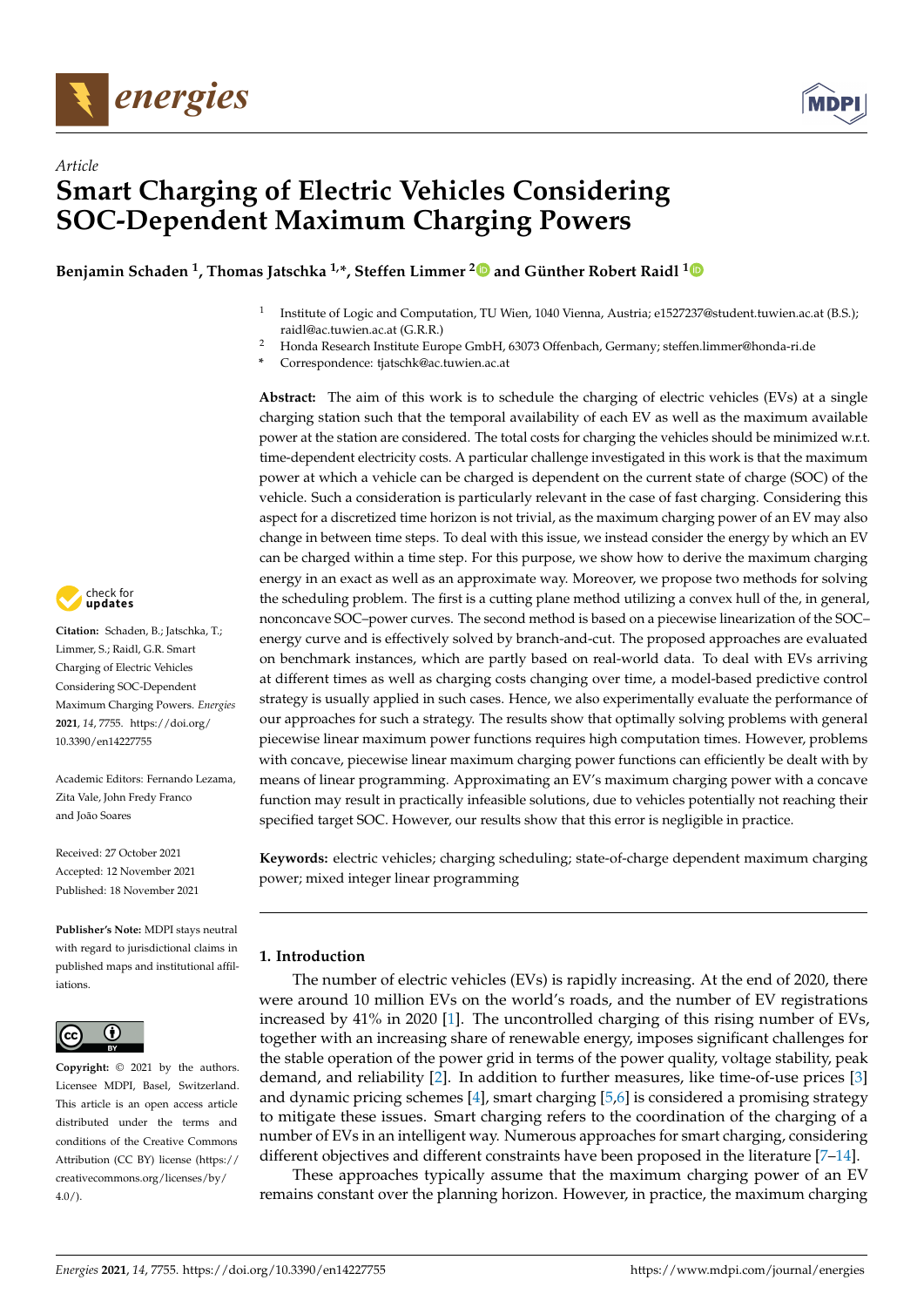power depends on the state of charge (SOC) of the EV's battery. Typically, with an increasing SOC, the maximum charging power is regulated down by the battery controller. For slow AC charging, the decrease of the maximum power is usually only marginal and can be neglected for most applications. For modern, fast DC charging, however, the effect of the decreasing maximum power can be substantial as can be seen from the exemplary SOC–power curve shown in Figure 1.



**Figure 1.** Maximum charging power of a Hyundai Kona Elektro in dependence of the EV's SOC; data obtained from Fastned [15].

The exact form of the curve not only depends on the type of battery and its charging controller but also on other factors, including the ambient temperature or the state of health of the battery [16]. In most cases, the curve is highly nonlinear, making it difficult to consider it in mixed integer linear programming (MILP) approaches, which are frequently used for charging planning. However, not considering the SOC-dependent maximum charging power in the charging planning is likely to result in suboptimal or even infeasible charging schedules, particularly in the case of fast charging.

For example, Frendo et al. [17] concludde from numerical experiments that, under the constraint of a limited total charging power, up to 21% more energy can be charged if the SOC-dependent maximum charging power is considered in the planning, compared to not considering it. Frendo et al. also indicated that, in the literature on smart charging, the integration of nonlinear SOC–power curves is frequently mentioned as future work. However, to date, the number of works that actually address this issue are still limited.

In the present paper, we assume a basic use case of smart charging with the objective of minimizing the energy cost under time-varying electricity prices and with the constraint of a limited total charging power per time step. In order to allow a better integration of nonlinear SOC–power curves, we formulate the scheduling problem in terms of planning the charging energy instead of the charging power. Therefore, we consider two approaches for converting the SOC–power curves to SOC–energy curves. The first approach is an exact approach; however, it can only guarantee that the *average* total charging power does not exceed the limit in a time step. The second approach is an approximate approach, which guarantees that the total charging power never exceeds the limit, but it might lead to suboptimal costs.

We propose two methods for solving the resulting problems. The first one is an extension of a cutting plane method proposed by Korolko and Sahinoglu [18] and utilizes a convex hull of the, in general, nonconcave SOC–power curves. The second method makes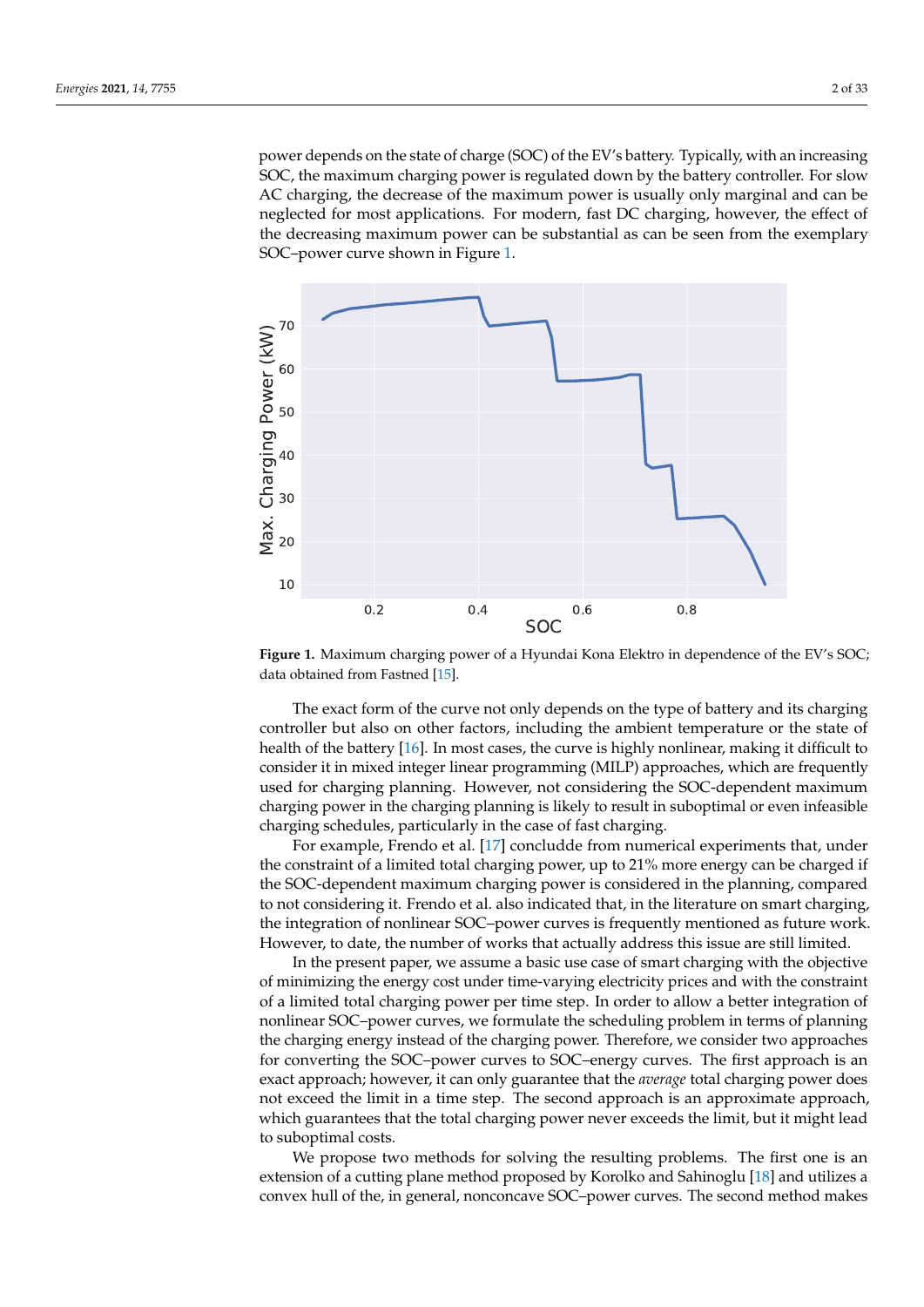use of a piecewise linearization of the SOC–energy curve and is accelerated by branchand-cut. In extensive numerical experiments, we evaluate and compare the proposed approaches. The key contributions of the present paper are

- a reformulation of the scheduling problem in terms of the control of charging energy, which facilitates the integration of SOC-dependent maximum charging power,
- a proposal of two transformations of SOC–power curves into SOC–energy curves, and
- a proposal and evaluation of two mixed integer linear programming based solution methods that consider SOC-dependent maximum charging powers.

The current work is based on parts of Schaden's master thesis [19], where more details and further results can be found. The rest of the paper is organized as follows. The next section discusses related work. In Section 3, our EV charging scheduling problem is formalized. Additionally, we show how to derive the exact as well as an approximate maximum charging energy function from the maximum charging power function. Next, Section 4 presents the different problem solving approaches. Section 5 explains how we generated problem instances for the empirical evaluation, and respective experimental results are presented in Section 6. Finally, Section 7 concludes this work and outlines promising future research directions.

### **2. Related Work**

Some works consider an SOC-dependent maximum charging power by integrating nonlinear physical battery models in the charging schedule optimization. Sundström and Binding [20] compare the use of a linear and a quadratic approximation of such a model in the optimization of EV schedules with the goal of minimizing charging costs. They concluded that, although the linear approximation results in small violations in the SOCs requested by the EV drivers, the benefit of the quadratic approximation does not justify the increase in computation time.

Morstyn et al. [21] proposed a nonlinear battery circuit model and integrated it in an optimization model in the form of a second-order cone program. They considered the maximization of charged energy taking into account network constraints and the constraints of a limited total charging power. They demonstrated that problem instances with up to 500 vehicles can be solved within less than 100 s. In practice, the behavior of the battery (controller) can significantly differ from an idealized battery model. Thus, other works—including the present work—abstract from a specific battery model.

Different battery model-free heuristic approaches for smart charging with SOCdependent maximum power can be found in the literature. Cao et al. [22] proposed a rule-based approach for EV charging control with the objectives of energy cost reduction and load flattening, respecting the SOC-dependent maximum charging powers of EVs. Frendo et al. [17] described the use of a data-driven approach for the prediction of power curves of EVs. The authors proposed a rule-based control, which schedules the charging of the EVs with the objective of a fair distribution of the available energy taking into account the predicted power curves.

El-Bayeh et al. [23] proposed a model-free exact approach. They approximated a nonlinear power curve with a piecewise linear function. Subsequently, they drew a comparison between the charging costs resulting from charging with a constant maximum charging power and the charging costs resulting from charging with a vehicle specific SOC-dependent piecewise linear function. For solving the optimization problem, they use mixed integer nonlinear programming, which distinguishes their approach from our problem solving techniques.

Han, Park, and Lee [24] considered a problem setting similar to that considered in the present paper. The authors assumed that the charging station has limited grid capacity, which may be exceeded at the price of paying penalty costs. They presented a MILP formulation of the problem, which integrates nonlinear power curves with help of a discretization of SOC levels. In contrast to the present work, it was assumed that EVs can only charge with maximum or zero power, which is quite restrictive and hardly the case in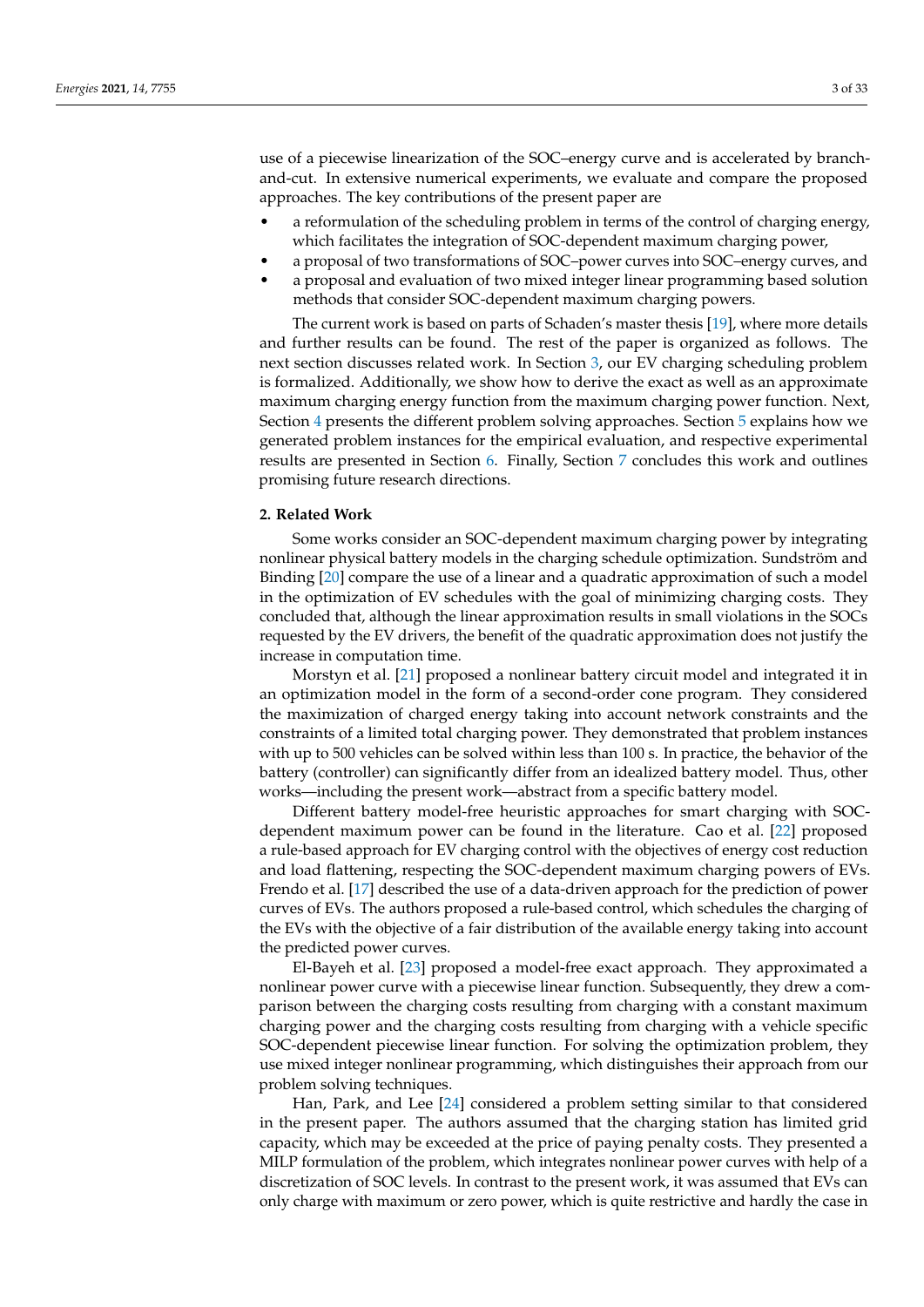practice. Two network flow approaches in Schaden's Master thesis [19] extend the MILP formulation from [24] with the possibility to charge with power levels from a discrete set of values. However, we refrain from considering these approaches here as they were found to be uncompetitive—primarily due to the much larger memory requirements even when the number of EVs is low.

A further model-free exact approach was proposed by Korolko and Sahinoglu [18]. They assumed a problem setting similar to that considered in [24] but with continuous charging power values. A nonlinear problem formulation was presented and solved as a series of linear problems with the help of a cutting plane approach. The described approach, however, requires the power curve to be concave. Our approaches partly build upon this work.

The approaches proposed in the present paper are model-free linear exact approaches for a continuous power modulation, which are applicable to concave and nonconcave power curves. None of the previous works considered the issue that the variable maximum charging power varies within a time step of the planning horizon. To the best of our knowledge, we are the first to consider this aspect in detail.

#### **3. Problem Description**

The EV charging scheduling problem with SOC-dependent maximum charging power (EVS-SOC) we consider formalizes the task of scheduling the charging of a number of EVs such that the total charging costs are minimized. The charging schedule is preemptive, which means that the charging process of an EV may be interrupted an arbitrary number of times. It is assumed that electricity costs change over time and that they are known in advance. Discrete finite time steps  $T = \{0, \ldots, t_{\text{max}}\}$  are used to model the considered time horizon. Each of these represents a time interval of constant duration ∆*t*.

The charging is controlled by a single central entity, the so-called aggregator. The total power that can be used from the grid at any time is limited by  $P<sup>gridmax</sup> > 0$ . Electricity costs per unit of consumed energy are given by  $c_t$  individually for each time step  $t \in T$ . Note that these costs may also be negative in practice.

The set of EVs to be considered is  $V = \{1, \ldots, n\}$ , and they are all assumed to be currently connected to the charging station, i.e., immediately available for charging. Each vehicle is associated with an initial state of charge  $s_{v,0} \in [0,1]$ , i.e., the SOC at the beginning of time step zero, and a minimum required state  $s_v^{\text{dep}} \in [s_{v,0}, 1]$  that must be reached at the vehicle's known departure time  $t_v^{\text{dep}} \in T$ .

Additionally, for each vehicle  $v \in V$ , the energy capacity  $C_v > 0$  of its battery is known as well as a function  $P_v^{\max} : [0,1] \mapsto \mathbb{R}^+$  for the battery's maximum charging power given its SOC. Note that  $P_v^{\text{max}}$  must be strictly positive for any SOC less than one and is zero for SOC one. Otherwise, we do not restrict this function in any way, in particular it does not necessarily have to be concave or continuous. Note that we neglect the effect of minor further factors, like the battery temperature and its state of health, on the maximum charging power. Furthermore, we assume a charging efficiency of 100%.

We remark that, in practice, the domain of  $P_v^{\max}$  is often not defined on the entire SOC interval  $[0,1]$  but only for some restricted  $[s_v^{\min}, s_v^{\max}]$ ,  $0 \leq s_v^{\min} < s_v^{\max} \leq 1$ . In the following, we regard this issue as an implementation detail and assume the domain of  $P_v^{\text{max}}$  to be [0, 1].

The goal of EVS-SOC is to find a feasible charging schedule that minimizes the total charging costs while charging each vehicle  $v$  from SOC  $s_{v,0}$  to (at least) SOC  $s_v^{\text{dep}}$  by time step  $t_v^{\text{dep}}$  such that the total power used from the grid at any time does not exceed  $P^{\text{gridmax}} > 0$ .

Since the maximum charging power function  $P_v^{\text{max}}$  depends on the SOC, it is, in general, not constant within a single time step of duration ∆*t*. This may lead to the problem that a charging power value set for a time step is not allowed throughout the whole charging interval. The vehicle's charging controller will then dynamically adjust (reduce) the actually used power to never exceed the SOC-dependent maximum power. One may argue that the resulting error may be reduced by increasing the resolution of the time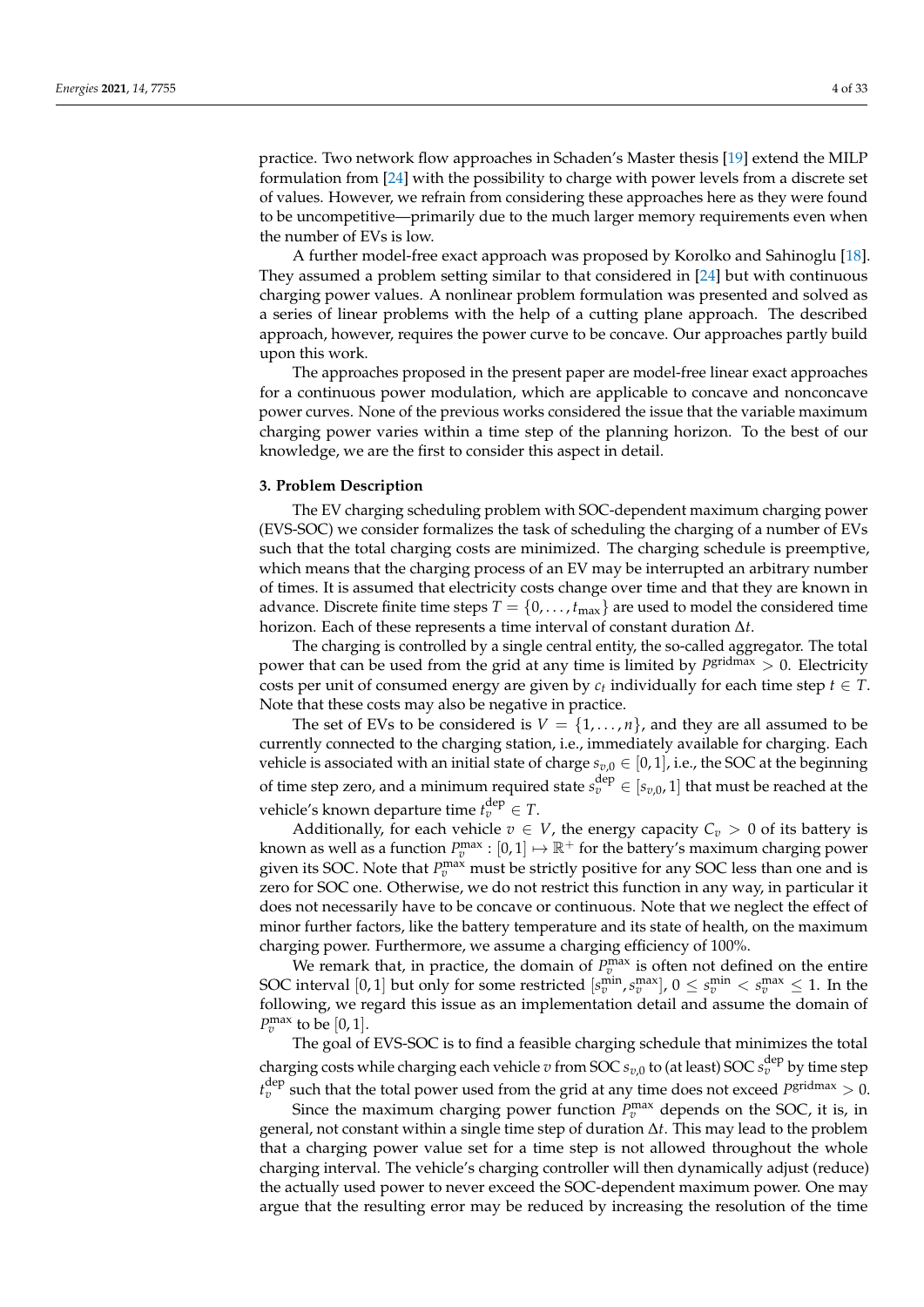discretization until it becomes negligible. A larger number of time steps, however, directly affects the problem size and practical solvability. Therefore, we refrain here from increasing *t*max only because of this reason.

Instead, we turn from considering the charging power to considering the energy by which an EV may actually be charged in a time step, taking care of the above aspects. We propose alternative approaches for deducing an (approximate) maximum energy function  $E_v^{\max}(s) : [0,1] \mapsto \mathbb{R}^+$  from  $P_v^{\max}$  that states the maximum energy by which EV *v* with SOC *s* can be charged within duration ∆*t*.

In Section 3.1, we give an exact way for deducing  $E_v^{\text{max}}$ , referred to as  $E_v^{\text{max-ex}}$ . However, using  $E_v^{\text{max-ex}}$ , we are, in general, only able to express that the maximum grid power is not exceeded *on average* within a time step, since we consider the time horizon in a discretized fashion. While this might be sufficient for some applications, like limiting peak load charges, it may be a too weak condition for other applications, like limiting transformer loads. Therefore, in Section 3.2, we also show how to deduce a lower bound  $E_v^{\rm max-lb}$  to  $E_v^{\text{max}}$  that never overestimates the real maximum energy at which charging can take place.

# *3.1. Exact Maximum Energy*

We determine the maximum charging energy  $E_v^{\text{max-ex}}$  that is achieved when applying the dynamic charging power  $P_v^{\text{max}}$  throughout a whole time step. Considering an EV  $v \in V$ with initial SOC  $s_{v,t} \in [0,1]$  at some time step  $t \in \{0,\ldots,t_v^{\text{dep}}-1\}$ , the time needed to charge the EV to some SOC  $s' \in [s_{v,t}, 1]$  using the dynamic maximum charging power is

$$
T_v^{\min-ex}(s_{v,t}, s') = C_v \cdot \int_{s_{v,t}}^{s'} \frac{1}{P_v^{\max}(s)} ds.
$$
 (1)

The maximum energy by which the EV can be charged during a time step of duration ∆*t* is then

$$
E_v^{\max-ex}(s_{v,t}) = C_v \cdot (s'-s_{v,t}) \text{ s.t.} \begin{cases} T_v^{\min-ex}(s_{v,t},s') = \Delta t & \text{for } T_v^{\min-ex}(s_{v,t},1) > \Delta t \\ s' = 1 & \text{else.} \end{cases} \tag{2}
$$

Hereby, we consider in the else case that charging always stops when SOC value one is reached. While calculating the integral for  $\frac{1}{P_v^{\max}(s)}$  might be nontrivial from a theoretical point-of-view for some power functions, it is, in practice, not difficult to efficiently determine approximate values for  $E_v^{\text{max-ex}}(s_{v,t})$  computationally by conventional numerical integration methods. As previously mentioned, the problem with the usage of  $E_v^{\text{max-ex}}(s_{v,t})$ is primarily that it is hard to express the maximum grid power constraint since, within a time step, the actually used power may vary for each EV substantially, i.e., we will only be able to express that the maximum grid power is not exceeded on average within a time step.

#### *3.2. Lower Bound for Maximum Energy*

To address the aforementioned problem, we consider the largest power that can be constantly applied throughout a whole time step of duration ∆*t* without requiring the charging controller to reduce the power. The time needed to charge the EV to some SOC  $s' \in [s_{v,t}, 1]$  using the maximum power that can be constantly applied is

$$
T_v^{\min\text{-}lb}(s_{v,t}, s') = \frac{C_v \cdot (s' - s_{v,t})}{\min_{s \in [s_{v,t}, s']} P_v^{\max}(s)}.
$$
\n(3)

The maximum energy by which the EV can be charged during a time step of duration  $Δ*t*$  is then again obtained by Equation (2) but in conjunction with the above  $T_v^{\text{min-lb}}$  (3) instead of  $T_v^{\text{min-ex}}$  (1). We refer to this variant by  $E_v^{\text{max-lb}}$ .

By avoiding to set, for a time step, a power that will have to be reduced by the charging controller at some point of time, the maximum energy  $E_v^{\text{max-lb}}$  is a lower bound for the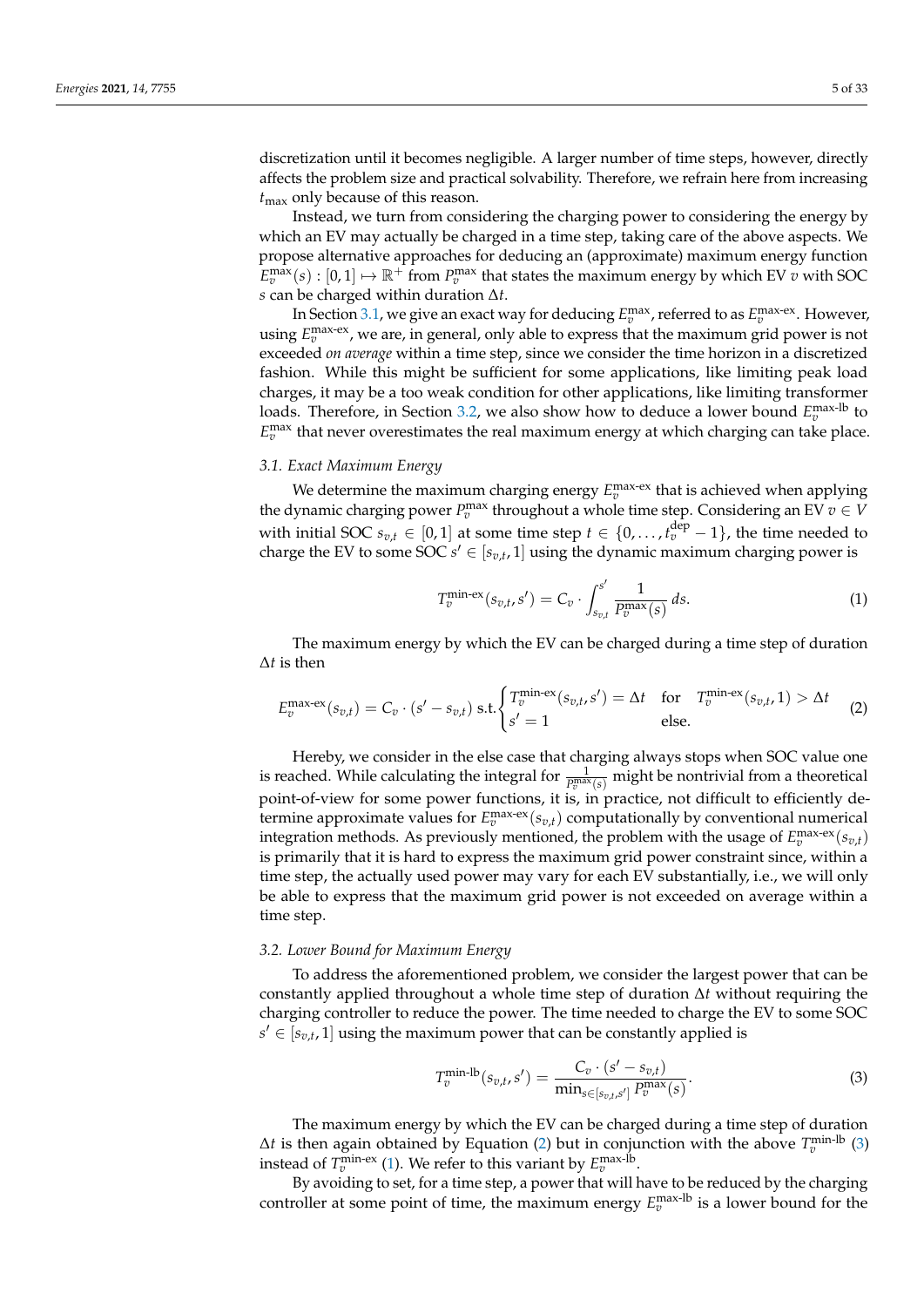actually obtainable energy  $E_v^{\text{max-ex}}$ . Using  $E_v^{\text{max-lb}}$  in our whole problem setting means that an obtained solution will guarantee that, indeed, all EVs are charged to the desired departure SOCs. As we may occasionally use a more restricted charging power than could actually be applied, the schedule might not be optimal in the original sense, and a solution's objective value will be an upper bound for the real optimum.

We want to highlight the following relationships between  $P_v^{\text{max}}$  and its corresponding maximum energy functions.

- If  $P_v^{\text{max}}$  is a piecewise linear function, then  $E_v^{\text{max-lb}}$  is piecewise linear as well. On the contrary,  $E_v^{\text{max-ex}}$  might not be a piecewise linear function, even if  $P_v^{\text{max}}$  is piecewise linear.
- If  $P_v^{\text{max}}$  is a concave function, so are  $E_v^{\text{max-lb}}$  and  $E_v^{\text{max-ex}}$ .

To give the reader an impression of how  $E_v^{\text{max-lb}}$  and  $E_v^{\text{max-ex}}$  relate to each other, Figure 2 shows these functions for different ∆*t* values for a Hyundai Kona Elektro. Note that the area between  $E_v^{\text{max-lb}}$  and  $E_v^{\text{max-ex}}$  decreases with smaller  $\Delta t$  values. Hence, as we will also see in Section 6, the smaller ∆*t* is chosen to be, the smaller the size of the error introduced by  $E_v^{\text{max-lb}}$  will be in general.



**Figure 2.**  $E_v^{\text{max}}$  functions for a Hyundai Kona Elektro for  $\Delta t \in \{5, 10\}$  min.

In the following sections, we pursue  $E_v^{\text{max-ex}}$  and  $E_v^{\text{max-lb}}$  and investigate the pros and cons of each in comparison. We use the notation  $E_v^{\text{max}}$  as a placeholder for any specific energy function from  $\{E_v^{\text{max-ex}}, E_v^{\text{max-lb}}\}$ .

#### *3.3. Converting Energy Back to Power*

In practice, the charging aggregator usually regulates the maximum charging *power* instead of the maximum charging *energy*. Consequently, when scheduling with energy values, we have to convert energy values back to power values. For schedules created with *E* max-lb *v* , the computed energy values of a schedule can be simply divided by ∆*t* to obtain charging power values that can be constantly applied throughout a single time step.

For schedules created with the exact  $E_v^{\text{max-ex}}$ , due to the possible interference of the EV's charging controller, it is, in general, not obvious which power value  $P_{v,t}$  should be provided to the charging aggregator in order to actually charge a certain amount of energy  $x_{v,t}$  in a next time step *t*. Considering  $P_v^{\max}(s)$ , this value  $P_{v,t}$  can be determined computationally by numerically solving the equation

$$
C_v \cdot \int_{s_{v,t}}^{s_{v,t} + x_{v,t}/C_v} \frac{1}{\min(P_v^{\max}(s), P_{v,t})} ds = \Delta t,
$$
\n(4)

where the left side corresponds to the time needed for charging  $x_{v,t}$  when applying as power always the minimum of  $P_v^{\max}(s)$  and  $P_{v,t}$ . Still, there remains the issue that, a solution to our scheduling problem  $\sum_{v \in V} P_{v,t} \leq P^{\text{gridmax}}$  is not guaranteed anymore, and either *P* gridmax may be exceeded or some *Pv*,*<sup>t</sup>* needs to be reduced to avoid this problem. Note that Equation (4) is well defined for all  $x_{v,t} \in [0, C_v(s' - s_{v,t})]$  where  $s'$  is determined according to Equation (2).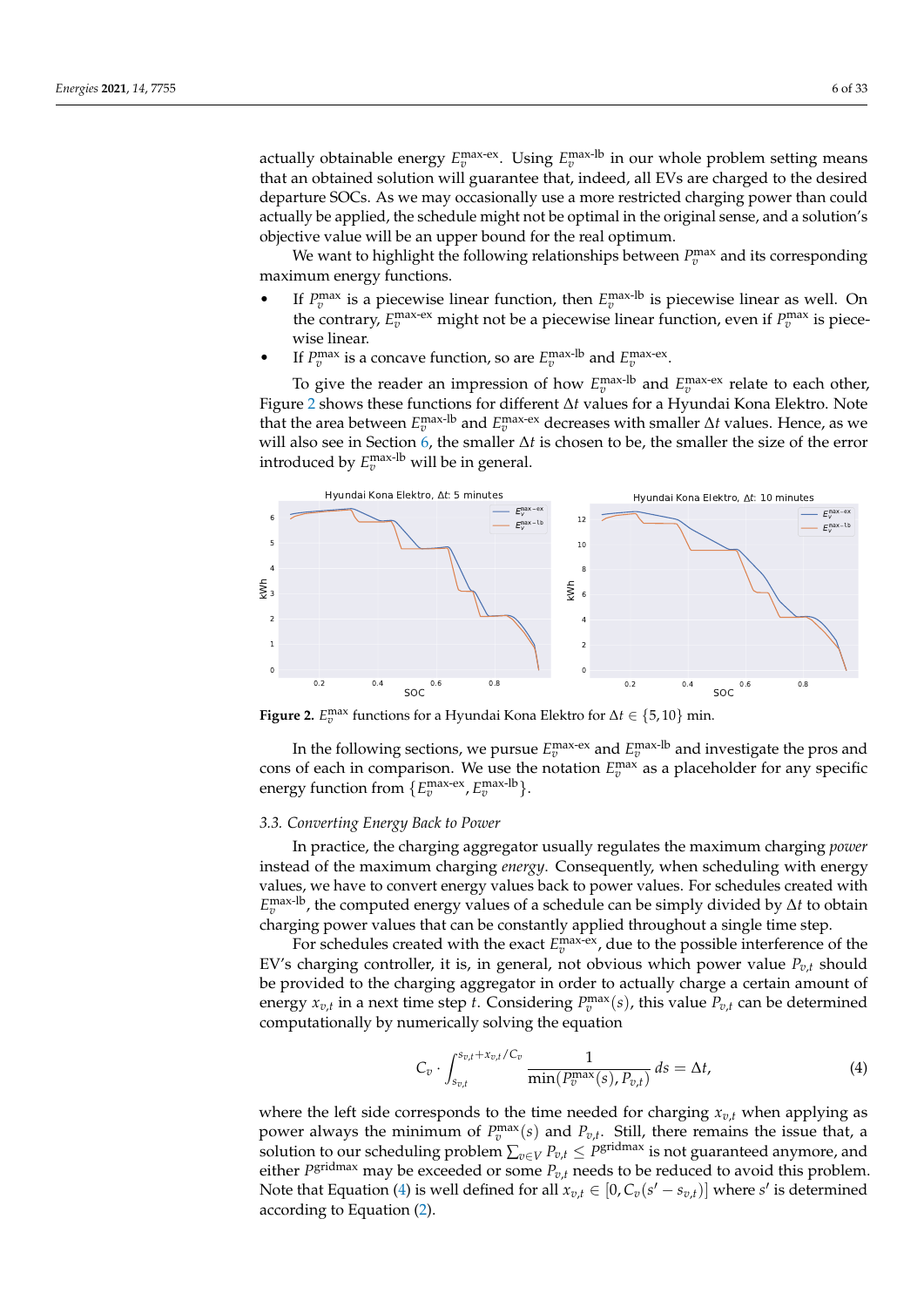dep

Therefore, schedules created with  $E_v^{\text{max-ex}}$  mainly serve here as a comparison for schedules created with  $E_v^{\text{max-lb}}$  to provide an idea of the size of the error introduced by time discretization.

#### *3.4. Nonlinear Model*

We now formally define EVS-SOC by the following nonlinear program, where variables  $x_{v,t}$  represent the energy by which EV  $v \in V$  is charged in time step  $t = 0, \ldots, t_v^{\text{dep}} - 1.$ Variables  $s_{v,t}$  indicate the SOC of each EV  $v \in V$  at the beginning of each time step  $t = 0, \ldots, t_v^{\text{dep}}$ .

$$
\min \sum_{v \in V} \sum_{t=0}^{t_v^{\text{dep}} - 1} c_t \cdot x_{v,t} \tag{5}
$$

$$
x_{v,t} \le E_v^{\max}(s_{v,t})
$$
  
\n
$$
\sum x_{v,t} \le \Delta t \cdot P^{\text{gridmax}}
$$
  
\n
$$
v \in V, t = 0,..., t_v^{\text{dep}} - 1
$$
  
\n
$$
t \in T
$$
 (7)

$$
s_v^{\text{dep}} \le s_{v, t_v^{\text{dep}}} \qquad \qquad v \in V \qquad (8)
$$

$$
s_{v,t} = s_{v,t-1} + x_{v,t-1}/C_v \t\t v \in V, t = 1,...,t_v^{\text{dep}} \t\t (9)
$$

$$
x_{v,t} \ge 0 \t\t v \in V, t = 0,...,t_v^{\text{dep}} - 1 \t\t (10)
$$

$$
0 \leq s_{v,t} \leq 1 \qquad \qquad v \in V, \ t = 0, \ldots, t_v^{\text{dep}} \tag{11}
$$

The objective function (5) minimizes the sum of the costs for the total consumed energy over all time steps. Inequalities (6) ensure that the energy by which each EV is charged during each time step does not exceed the SOC-dependent maximum energy. Note that this inequality is, in general, nonlinear.

Constraints (7) limit the total energy consumed from the grid during each time step to ∆*t* · *P* gridmax. The departure SOCs are enforced by Inequalities (8). Equalities (9) determine the SOC at the beginning of each time step  $t = 1, \ldots, t_v^{\text{dep}}$  for each EV  $v$ . Thereunto, the previous state of charge *sv*,*t*−<sup>1</sup> is considered together with the charging rate of the previous time slot *xv*,*t*−<sup>1</sup> and the total battery capacity *Cv*. Variable domains are defined in (10) and (11). Due to the domain of variable  $x_{v,t}$ , an EV may not discharge.

#### **4. Problem Solving Approaches**

 $v \in V | 0 \le t < t_v^{\text{dep}}$ 

In the following, we study different ways to deal with the nonlinear maximum charging energy constraints (6). We first consider the simpler case that the maximum power function is concave where we can essentially solve the problem with a linear programming (LP) formulation or a cutting plane approach. Afterward, we consider a more general approach that does not make any assumptions regarding the concavity of the maximum power function. The approach is based on a piecewise linearization of the SOC–energy curve and is accelerated by branch-and-cut.

# *4.1. Concave Maximum Energy Functions*

As already mentioned before, if  $P_v^{\text{max}}$  is concave, it follows that also  $E_v^{\max} \in \{E_v^{\max-ex}, E_v^{\max-lb}\}$  is concave as well. For nonconcave  $P_v^{\max}$ , we now determine the convex hull to obtain a concave approximation of the original  $P_v^{\max}$  for deriving the respective maximum energy function.

In the following, we further assume that  $E_v^{\text{max}}$  is differentiable. We are aware that, depending on  $P_v^{\text{max}}$ , this assumption might not be completely valid in practice. Instead,  $E_v^{\text{max}}$ might have breakpoints, in which the left-sided and right-sided limits of the differential do not coincide. Nevertheless, we treat  $E_v^{\text{max}}$  as if it were differentiable at any SOC of its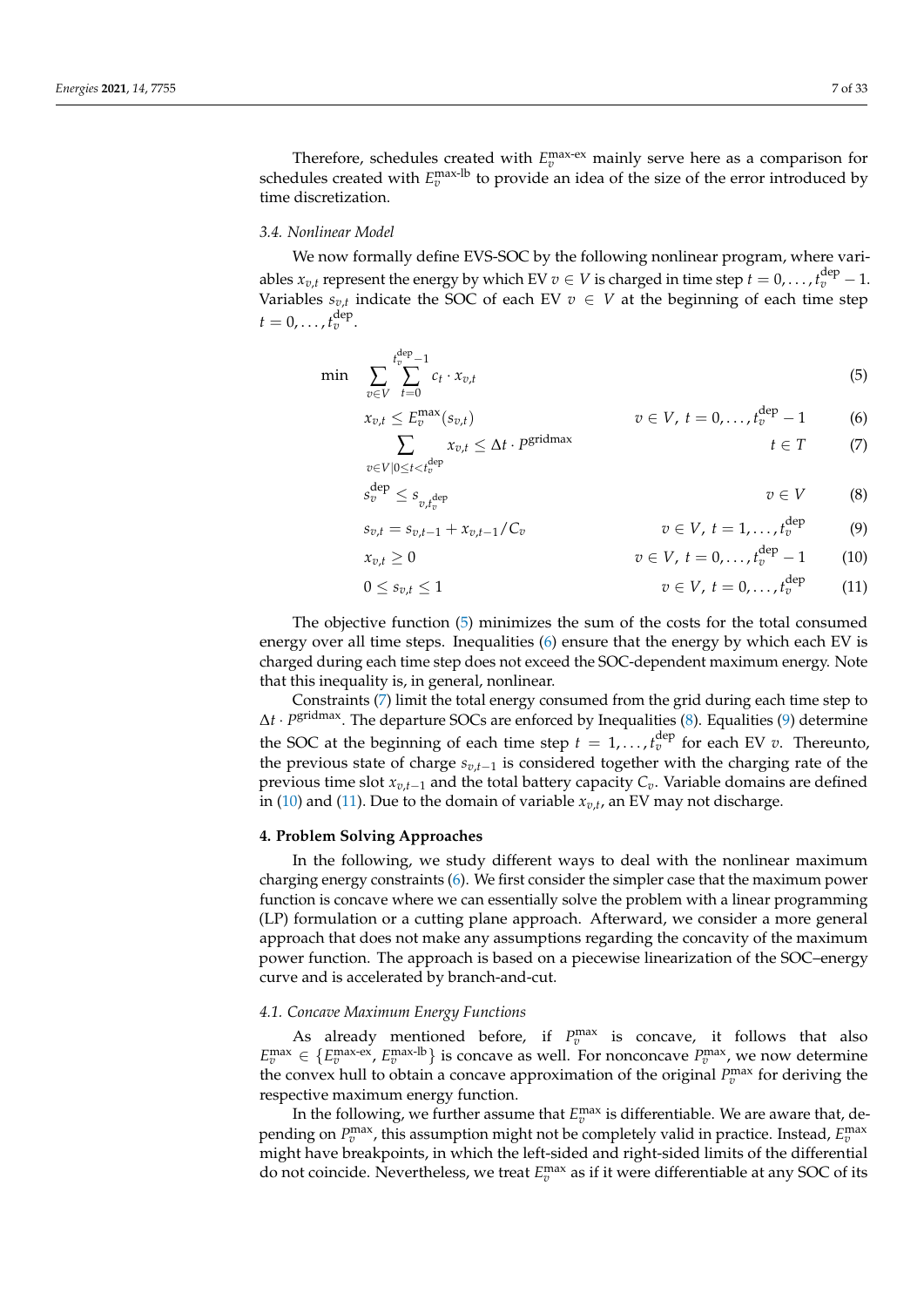domain, since differing left-sided and right-sided limits will not affect the results of the following modeling approach.

Due to the assumed properties of  $E_v^{\text{max}}$ , we can replace the nonlinear Inequality (6) from EVS-SOC with the combination of the infinite set of linear inequalities

$$
x_{v,t} \le E_v^{\max}(\hat{s}) \cdot (s_{v,t} - \hat{s}) + E_v^{\max}(\hat{s}) \qquad v \in V, \ t = 0, \dots, t_v^{\text{dep}} - 1, \ \hat{s} \in [s_{v,0}, s_v^{\text{dep}}] \tag{12}
$$

where  $E_v^{\text{max}}$  is the first derivative of  $E_v^{\text{max}}$ . We call the resulting linear programming model EVS-SOC-LIN.

Note that if  $P_v^{\max}$  is a piecewise linear function, then so is  $E_v^{\max\text{-}\mathrm{lb}}$  . The set of inequalities reduces then to a finite one where we have one inequality corresponding to each linear function segment.

In the spirit of [18], who essentially consider a similar kind of inequalities, we can solve EVS-SOC-LIN by a cutting plane approach. Thereby, the relaxation of EVS-SOC-LIN without Inequalities (12) is first solved. Then, Inequalities (12) that are violated by the current LP solution are iteratively determined and added, and the LP problem is re-solved. The process is repeated until no more Inequalities (12) are violated.

The separation of a violated inequality for a current solution  $(x^{\text{LP}}, s^{\text{LP}})$  to the relaxed EVS-SOC-LIN works as follows. For all  $v \in V$ ,  $t = 0, \ldots, t_v^{\text{dep}} - 1$ , we check if  $x_{v,t}^{\text{LP}} > E_v^{\text{max}}(s_{v,t}^{\text{LP}})$ . In this case, we add the violated Inequality (12) for vehicle *v*, time step *t*, and  $\hat{s} = s_{v,t}^{\text{LP}}$ . Note that, for one vehicle, multiple inequalities for different time steps can be added within a single cutting plane iteration. This separation procedure is performed for all vehicles  $v \in V$  and as long as any violated inequalities are found, the augmented LP problem is then re-solved.

An alternative to the above is the following. Whenever  $x_{v,t}^{\text{LP}} > E_v^{\text{max}}(s_{v,t}^{\text{LP}})$  for some EV *v* and time step *t*, one can add the violated Inequality (12) not only for time step *t* but for all time steps  $t' = 0, \ldots, t_v^{\text{dep}} - 1$ . The intention here is to possibly reduce the number of needed resolving iterations; however, clearly the size of the LP formulation increases more quickly. Preliminary experiments indicated that, indeed, this variant performed better in practice in most cases. Therefore, we apply it in all our experiments documented in the remainder of this work.

We also compared this variant with the approach presented in [18], where, in one iteration, cuts are only added for the smallest time steps that violate Inequality (12). We found that our variant usually performed slightly better at least in our problem instances.

#### *4.2. General Piecewise Linear Maximum Energy Functions*

In the following model, we assume for each EV  $v \in V$  that the maximum charging energy function  $E_v^{\text{max}}$  is a piecewise linear function or is approximated by such. In contrast to EVS-SOC-LIN, we do not make assumptions on the concavity of  $E_v^{\text{max}}$ . We assume that we are given a finite set of SOC values  $\{S_{v,k} \mid k = 1, \ldots, k_v^{\max}\}$  in increasingly sorted order, with  $S_{v,1} = 0$  and  $S_{v,k_v^{\max}} = 1$  and the values in between representing the breakpoints of the piecewise linear function. These values are pairwise distinct and can be unevenly distributed among the SOC interval [0, 1]. For each  $S_{v,k}$  we know the value of the maximum charging energy  $E_v^{\max}(S_{v,k})$ .

We model the piecewise linear function as suggested in Chapter 10.1 of [25]. Thereunto, we use continuous variables *αv*,*t*,*<sup>k</sup>* to express the SOC *sv*,*<sup>t</sup>* as a convex combination of *Sv*,*<sup>k</sup>* and *αv*,*t*,*<sup>k</sup>* . The variables *αv*,*t*,*<sup>k</sup>* are also used to represent the maximum charging energy function as a convex combination of  $E_v^{\max}(S_{v,k})$  and  $\alpha_{v,t,k}$ .

Furthermore, we introduce additional binary variables *βv*,*t*,*<sup>k</sup>* , which are used to ensure that at most two consecutive *αv*,*t*,*<sup>k</sup>* and *αv*,*t*,*k*+<sup>1</sup> variables are nonzero. By replacing Constraints (6) in Formulation (5)–(11) with the following Constraints (13)–(21), we obtain a MILP model, which we refer to as EVS-SOC-GLIN.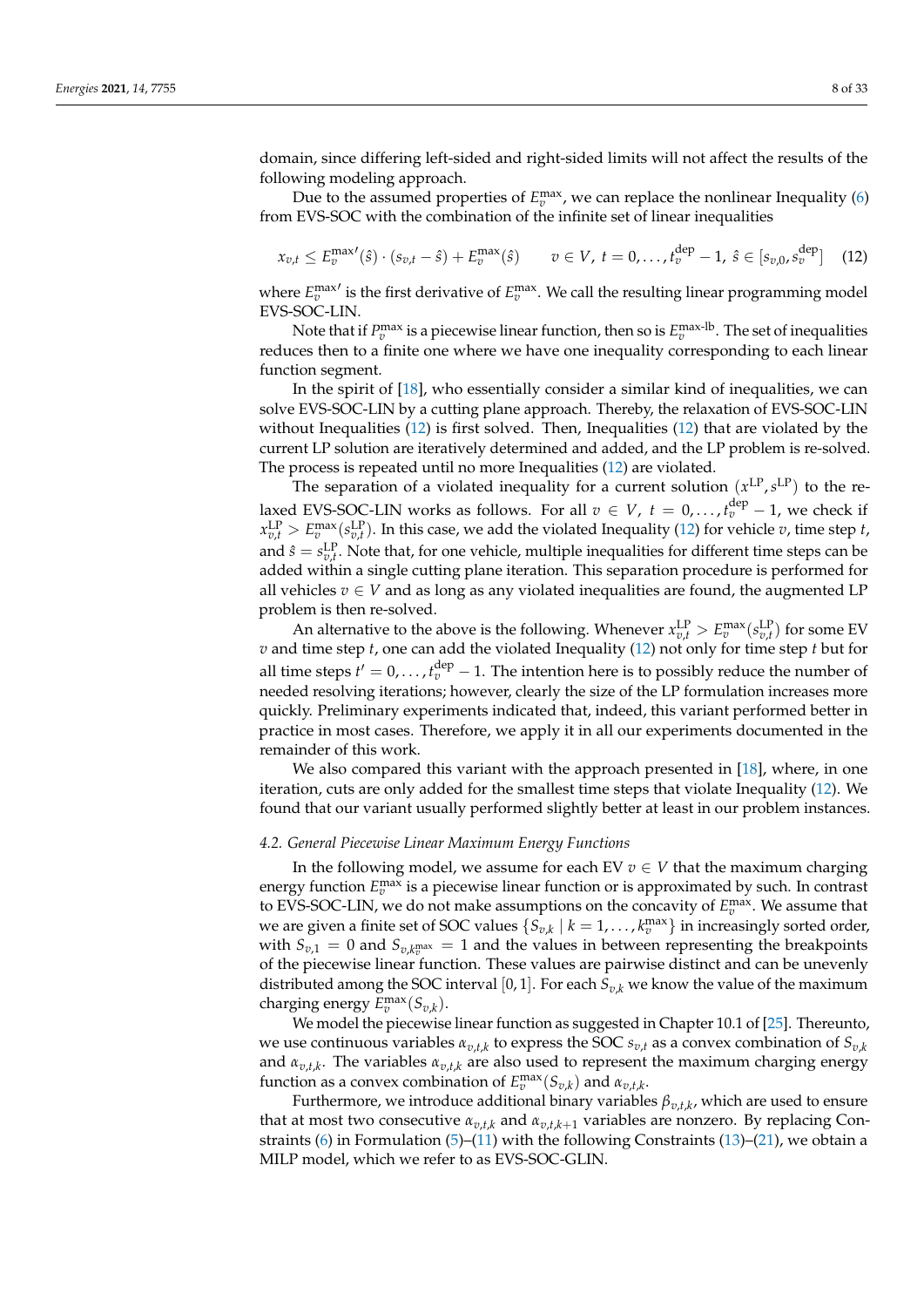$$
s_{v,t} = \sum_{k=1}^{k_v^{\max}} S_{v,k} \cdot \alpha_{v,t,k} \qquad \qquad v \in V, \ t = 0, \ldots, t_v^{\text{dep}} \qquad (13)
$$

$$
x_{v,t} \leq \sum_{k=1}^{k_v^{\max}} E_v^{\max}(S_{v,k}) \cdot \alpha_{v,t,k} \qquad v \in V, t = 0, \ldots, t_v^{\text{dep}} - 1 \qquad (14)
$$

$$
\sum_{k=1}^{k_v^{\max}} \alpha_{v,t,k} = 1 \qquad \qquad v \in V, \ t = 0, \ldots, t_v^{\text{dep}} \qquad (15)
$$

$$
\sum_{k=1}^{k_v^{\max}-1} \beta_{v,t,k} = 1 \qquad \qquad v \in V, \ t = 0, \ldots, t_v^{\text{dep}} \qquad (16)
$$

$$
\alpha_{v,t,0} \leq \beta_{v,t,0} \qquad \qquad v \in V, \ t = 0,\ldots,t_v^{\text{dep}} \qquad (17)
$$

$$
\alpha_{v,t,k} \leq \beta_{v,t,k-1} + \beta_{v,t,k} \qquad v \in V, \ t = 0, \ldots, t_v^{\text{dep}}, \ k = 2, \ldots, k_v^{\text{max}} - 1 \qquad (18)
$$

$$
\alpha_{v,t,k_v^{\max}} \leq \beta_{v,t,k_v^{\max}-1} \qquad \qquad v \in V, \ t = 0,\ldots,t_v^{\text{dep}} \qquad (19)
$$

$$
v \in V, t = 0, ..., t_v^{\text{dep}}, k = 1, ..., k_v^{\text{max}} \qquad (20)
$$

$$
\beta_{v,t,k} \in \{0,1\} \qquad v \in V, \ t = 0, \ldots, t_v^{\text{dep}}, \ k = 1, \ldots, k_v^{\text{max}} - 1 \qquad (21)
$$

Equations (13) link the SOC values  $s_{v,t}$  with the continuous weight variables  $\alpha_{v,t,k}$ . The charging energy  $x_{v,t}$  of EV  $v$  at time slot  $t$  is limited by Inequalities (14) to the maximum charging energy. Constraints (15) set the sum of the continuous weights *αv*,*t*,*<sup>k</sup>* over all discrete SOC levels  $k = 1, ..., k_v^{\text{max}}$  to one. Equations (16) ensure that exactly one  $\beta_{v,t,k}$ variable is active for each EV *v* and time slot *t*. The *αv*,*t*,*<sup>k</sup>* variables are linked with the  $\beta_{v,t,k}$  variables by Inequalities (17)–(19). Altogether, (16)–(19) are the so-called adjacency constraints, which ensure that at most two consecutive variables  $\alpha_{n+k}$  and  $\alpha_{n+k+1}$  are nonzero. Constraints (20)–(21) define the domains of *αv*,*t*,*<sup>k</sup>* and *βv*,*t*,*<sup>k</sup>* , respectively.

As we will see in Section 6, the previously introduced EVS-SOC-LIN formulation, which requires  $E_v^{\text{max}}$  to be concave, performs remarkably well. Therefore, we propose a branch-and-cut approach for solving EVS-SOC-GLIN, in which we initially work on the convex hull of  $\{(S_{v,k}, E_v^{\max}(S_{v,k})) \mid k = 1,\ldots,k_v^{\max}\} \cup \{(S_{v,1},0), (S_{v,k_v^{\max}},0)\}.$  To obtain this relaxation, we consider the original EVS-SOC-GLIN formulation with all its variables and constraints except the linking constraints (17)–(19).

Then, whenever a solution candidate is found, we check for all  $v \in V$  ,  $t = 0, \ldots$  ,  $t_v^{\text{dep}} - 1$ whether  $x_{v,t}$  exceeds the actual  $E_v^{\text{max}}$  value at SOC  $s_{v,t}$ , i.e., if  $x_{v,t} > E_v^{\text{max}}(s_{v,t})$ . If this is the case, a cut is added that links all nonzero  $\alpha_{v,t,k}$  variables with their respective  $\beta_{v,t,k}$ variables, as we did in Constraints (17)–(19). Such cuts are separated and added until for all  $v \in V$ ,  $t = 0, \ldots, t_v^{\text{dep}} - 1$ , it holds that  $x_{v,t} \le E_v^{\max}(s_{v,t})$ .

#### **5. Benchmark Instances**

 $0 \leq \alpha_{v,t,k} \leq 1$ 

Due to the lack of pure real-world problem instances, we randomly generate benchmark instances and use real-world data as far as possible. Specifically, battery capacities and maximum power functions are adopted from real-world data. We first consider individual EVS-SOC instances that represent snapshot scenarios at certain times with a specific number of vehicles that are assumed to have arrived at the charging station following a homogenous Poisson process. Afterward, in Section 5.2, we consider whole-model-based predictive control scenarios with a rolling horizon in which vehicles arrive at different times of a day.

All of the benchmark instances are available at [https://www.ac.tuwien.ac.at/research/](https://www.ac.tuwien.ac.at/research/problem-instances/) [problem-instances/](https://www.ac.tuwien.ac.at/research/problem-instances/) (accessed on 11 November 2021).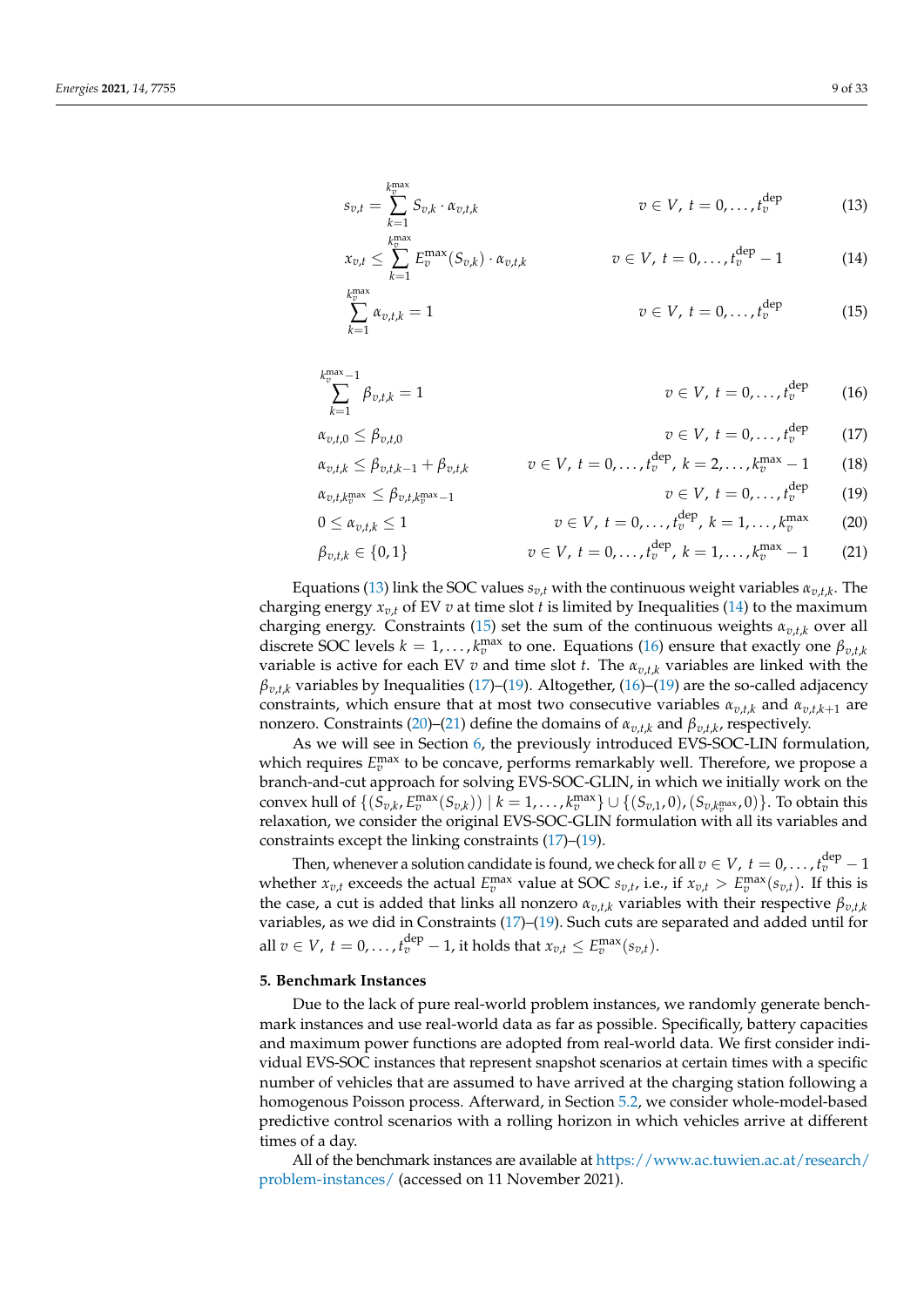### *5.1. Individual EVS-SOC Instances*

We distinguish between three types of problem parameters depending on whether the parameter is set by the user, randomly generated, or based on real-world data. To the input provided by the user, we count the number *n* of EVs, the length ∆*t* of a time step, and the grid's power capacity P<sup>gridmax</sup>. We generate 30 instances for each combination of *n* ∈ {10, 20, 50, 100}, ∆*t* ∈ {1, 5, 10} min, and *P* gridmax ∈ {10*n*, 25*n*, 40*n*}.

We consider eight different types of real EVs shown in Table 1. The EV's battery capacities were taken from the EV Database <https://www.ev-database.de> (accessed on 11 November 2021). The respective maximum power functions  $P_v^{\text{max}}$  were manually extracted from plots found on the website of the Dutch EV charging station operator FASTNED <https://fastnedcharging.com> (accessed on 11 November 2021). More specifically, 25 up to 70 points of a plot were manually determined in dependence of notable changes of the gradient, and linear interpolation was applied in between. All these  $P_v^{\text{max}}$  functions are shown in Figure 3. Observe that the maximum power function's available domain of definition  $[s_v^{\min}, s_v^{\max}]$  varies among the EVs. If a vehicle type supports speed charging, the respective most powerful charging curve is used.

**Table 1.** Used EV types with battery capacity  $C_v$ ,  $P_v^{\max}$  domain  $[s_v^{\min}, s_v^{\max}]$  and the number of linear pieces of  $P_v^{\text{max}}$ .

| <b>EV Name</b>              | $C_v$ (kWh) | $s_v^{\min}$ | $s_v^{\max}$ | # $P_n^{\max}$ -lin. Pieces |
|-----------------------------|-------------|--------------|--------------|-----------------------------|
| Energica Ego                | 21.5        | 1.1          | 99.9         | 53                          |
| <b>MINI Cooper Electric</b> | 32.6        | 12.1         | 93.8         | 34                          |
| BMW i3                      | 42.2        | 15.1         | 96.0         | 26                          |
| Hyundai Kona Elektro        | 67.5        | 10.1         | 94.9         | 28                          |
| Tesla Model 3 Long Range    | 82.0        | 11.1         | 99.0         | 35                          |
| Mercedes-Benz EQC           | 85.0        | 2.1          | 97.8         | 24                          |
| Jaguar I-Pace               | 90.0        | 8.0          | 100.0        | 29                          |
| Audi e-tron                 | 95.0        | 3.1          | 99.8         | 44                          |



**Figure 3.** Maximum charging power functions  $P_v^{\text{max}}$  for all considered vehicle types.

Since the  $P_v^{\text{max}}$  data extracted from the original plots is quite fine-grained, we additionally derive simplified piecewise linear approximations with only five and ten linear pieces, respectively. For this task, we utilized the Python package pwlf [https://github.](https://github.com/cjekel/piecewise_linear_fit_py)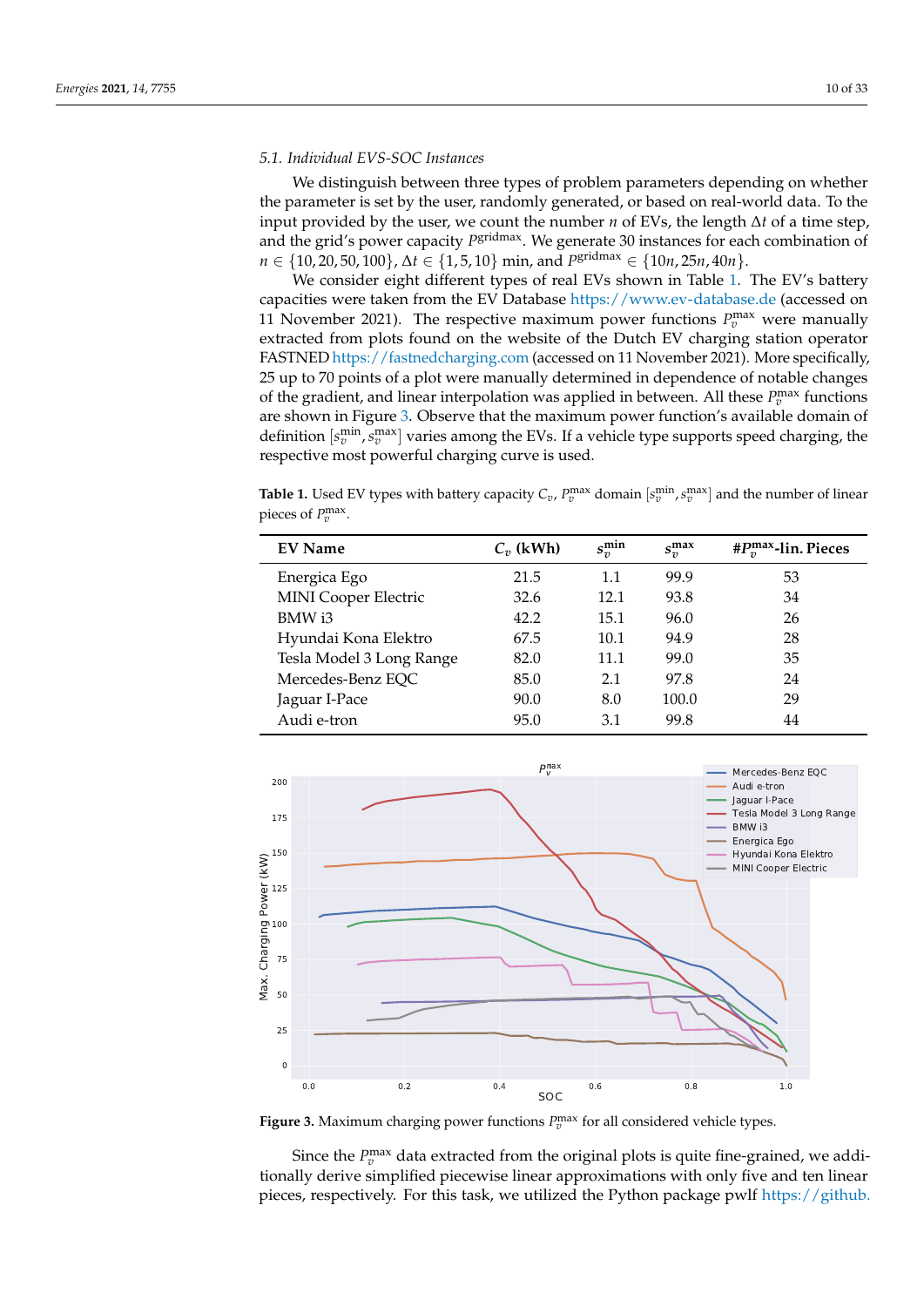[com/cjekel/piecewise\\_linear\\_fit\\_py](https://github.com/cjekel/piecewise_linear_fit_py) (accessed on 11 November 2021) to determine the approximately optimal breakpoints automatically.

A comparison between the original  $P_v^{\text{max}}$  and these simpler piecewise approximations is shown in Figure 4 exemplarily for the Hyundai Kona Elektro. Observe that the approximation of the original  $P_v^{\text{max}}$  function with 10 segments is already quite good for this rather challenging vehicle type. For  $P_v^{\text{max}}$  of the other vehicle types, see Appendix A.

For each EV  $v \in V$  in a benchmark instance, one of the above EV types is chosen uniformly at random. Moreover, we choose an availability duration at the charging station  $d_v^{\text{avail}}$  randomly according to a normal distribution with a mean value of six hours and a standard deviation of 1.5 h.



**Figure 4.** Exemplary  $P_v^{\text{max}}$  curve with different number of segments.

Next, from the interval ( $-d_v^{\text{avail}} / \Delta t$ , 0) we select an arrival time  $t_v^{\text{arr}}$  uniformly at random and obtain a respective departure time  $t_v^{\text{dep}} = \lceil t_v^{\text{arr}} + d_v^{\text{avail}} / \Delta t \rceil$ . Considering the available domains of definition of the maximum power functions, we generally assume that each vehicle shall be charged from a SOC of 20% at arrival to a SOC of 90% at departure. In our benchmark instances, we therefore choose the initial SOC proportional to the already bygone availability time, i.e., for all  $v \in V$ ,

$$
s_{v,0} = \frac{-t_v^{\text{arr}}}{d_v^{\text{avail}} / \Delta t} \cdot 0.7 + 0.2.
$$
 (22)

The departure SOC  $s_v^{\rm dep}$  is set to 90% for all EVs.

The end of the time horizon is obtained from the last EV's departure time, i.e.,  $t_{\text{max}} = \max_{v \in V} t_v^{\text{dep}}$ . Electricity costs per unit of consumed energy  $c_t$  are independently chosen for each time step  $t \in T$  uniformly at random from [1.9, 3.5) cent/kWh.

#### *5.2. Rolling Horizon Benchmark Scenarios*

In addition to the individual benchmark instances, we consider rolling horizon simulations over whole days starting at time 0:00 and ending at 24:00. To deal with such a scenario in which vehicles arrive at different times at the charging station, the schedule is (re-)optimized at time 0:00 and then every  $\tau = 10$  min, always considering only EVs that are currently available at the charging station. The found charging schedule is then assumed to be applied for the next *τ* minutes until a new schedule is determined.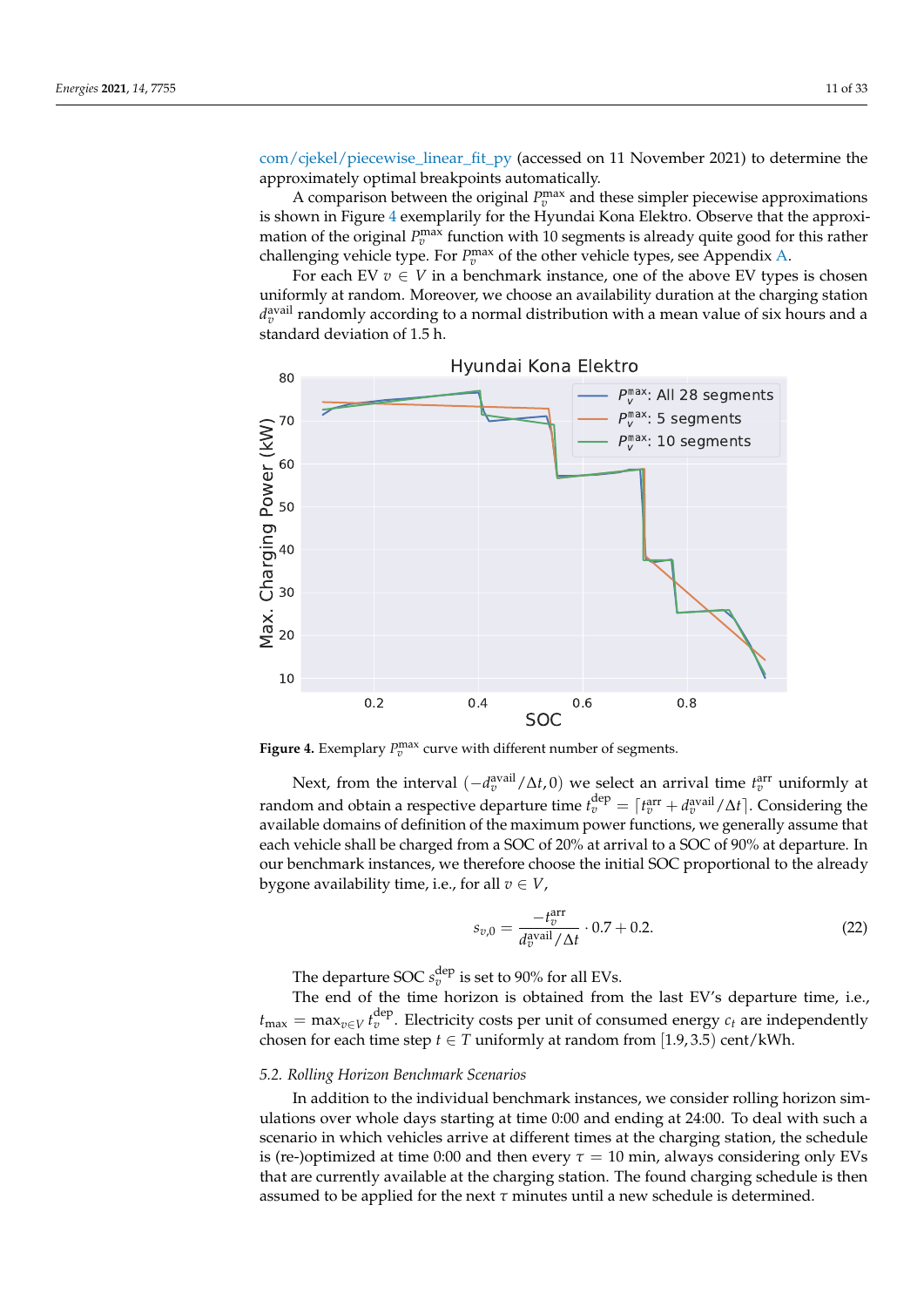The time is again discretized into equally long time steps of ∆*t* ∈ {5, 10} min. Electricity costs per unit of consumed energy are chosen as explained in Section 5.1, and it is assumed that they are known in advance for the whole charging period. For the number of vehicles, we use  $n \in \{10, 20, 50, 100\}$ . Again, we pick each vehicle type uniformly at random from the set of available vehicle types.

We assumed that most vehicles arrive around two peak times: at 6:00 and 14:00. For picking the arrival time  $t_v^{\text{arr}}$  for a vehicle  $v \in V$ , we therefore first randomly select with equal probability one of these two peak times and then sample  $t_v^{\text{arr}}$  from a normal distribution with the chosen peak time as mean value and a standard deviation of two hours. Times outside of the considered horizon of 24 h are re-sampled.

The charging duration  $d_v^{\text{avail}}$  is chosen as described in Section 5.1 and  $t_v^{\text{dep}}$  is derived correspondingly.  $s_v^{\text{dep}}$  and  $P^{\text{gridmax}}$  are set as before. At time 0:00, we set  $s_{v,0} = 0.2$ and with each rescheduling, we determine  $s_{v,0}$  based on the charging schedule of the previous iteration. Thirty independent whole-day scenarios were constructed and are considered in the experimental evaluation.

#### Exemplary Solutions

Figure 5 exemplarily visualizes optimal solutions for a single individual instance with  $n = 5$  EVs and  $\Delta t = 5$  min obtained from EVS-SOC-GLIN with decreasing grid power capacity *P*<sup>gridmax</sup> ∈ {50,125,200} kW. As the maximum energy function, we chose  $E_v^{\text{max-lb}}$  based on  $P_v^{\text{max}}$  with five piecewise linear segments. Each sub-figure represents an optimal charging schedule of a vehicle fleet. Bars specify the energy a vehicle is charged with at each time step. The corresponding scale is located on the left y-axis. The grid's maximum energy supply *P*<sup>gridmax</sup>  $\cdot$  ∆*t* is indicated as horizontal line in the plots. Crosses reveal the electricity costs for each time step and the corresponding scale is located on the right-sided y-axis.



**Figure 5.** *Cont*.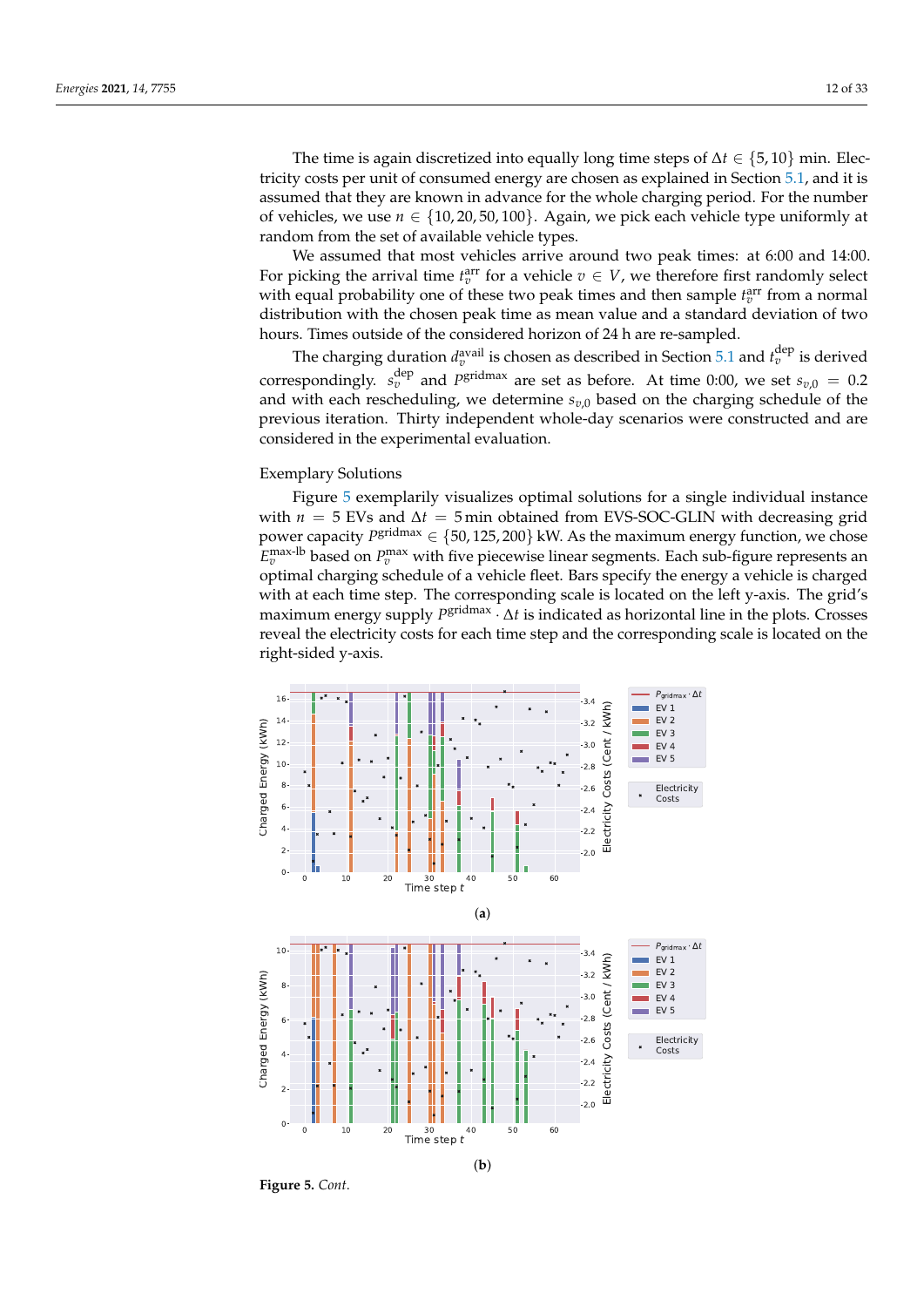

**Figure 5.** Optimal solution for an instance with  $n = 5$ ,  $\Delta t = 5$  min,  $P^{\text{gridmax}} \in \{50, 125, 200\}$  kW using EVS-SOC-GLIN. (a)  $P^{\text{gridmax}} = 200$  kW; total charging costs: 290.42 cent. (b)  $P^{\text{gridmax}} = 125$  kW; total charging costs: 296.91 cent. (**c**)  $P^{\text{gridmax}} = 50 \, \text{kW}$ ; total charging costs: 330.10 cent.

For *P*<sup>gridmax</sup> = 200 kW it can be observed in Figure 5a that vehicles are charged usually in parallel within a single time step , and cheap electricity costs can be exploited more effectively. Moreover, at some time steps, the charged energy is well below the grid's power capacity. Figure 5b shows how the charging schedule changes when lowering *P* gridmax to 125 kW. By reducing the grid's power capacity, more time steps are required for charging the vehicles to their target SOC, resulting in higher total charging costs. In contrast to the solution shown in Figure 5a, the charging costs only slightly increase even though the grid's power capacity has been almost halved.

When reducing *P* gridmax even further to 50 kW, as shown in Figure 5c, the number of time steps required for charging the vehicles drastically increases. Moreover, in contrast to Figure 5a, at most time steps, only a single vehicle is charged with usually the maximal possible energy. Finally, note that, independent of the choice of P<sup>gridmax</sup>, the generated solutions always utilize the time steps at which charging is the cheapest.

In summary, Figure 5 shows how the choice of *P* gridmax affects a respective optimal charging schedule: The smaller the power capacity of the grid, the more time steps are required for charging the vehicles and, therefore, the higher the total resulting charging costs are.

#### **6. Experimental Results**

All solution approaches were implemented in Julia 1.6.0 <https://julialang.org> (accessed on 11 November 2021) using the the optimization modeling package JuMP v0.21.5 and Gurobi 9.1.0 <https://www.gurobi.com> (accessed on 11 November 2021) as LP/MILP solver. Gurobi was configured to run in single-threaded mode with a time limit of 30 min per instance. All remaining Gurobi parameters were kept at their default values. The experiments were conducted on an Intel Xeon E5-2640 v4 with 2.40 GHz and 16 GB memory limit. If not stated otherwise, we report in the following mean or median results on the 30 problem instances per instance parameter combination  $(n, \Delta t, P^{\text{gridmax}}, E_v^{\text{max}})$ .

We first show individual results for EVS-SOC-LIN and EVS-SOC-GLIN, respectively. Afterward, solutions generated by both approaches for the same instances w.r.t. the same configurations are compared to each other in Section 6.3. Finally, we present results for the rolling horizon scenarios.

#### *6.1. EVS-SOC-LIN*

We compare two variants of EVS-SOC-LIN. Recall that, for piecewise linear  $E_v^{\text{max}}$ only a finite set of inequalities as described by (12) exists. Hence, next to the variant in which these constraints are dynamically separated as cuts via the cutting plane approach as described in Section 4.1, we also consider the variant in which all maximum charging energy constraints (12) are statically added to the LP upfront.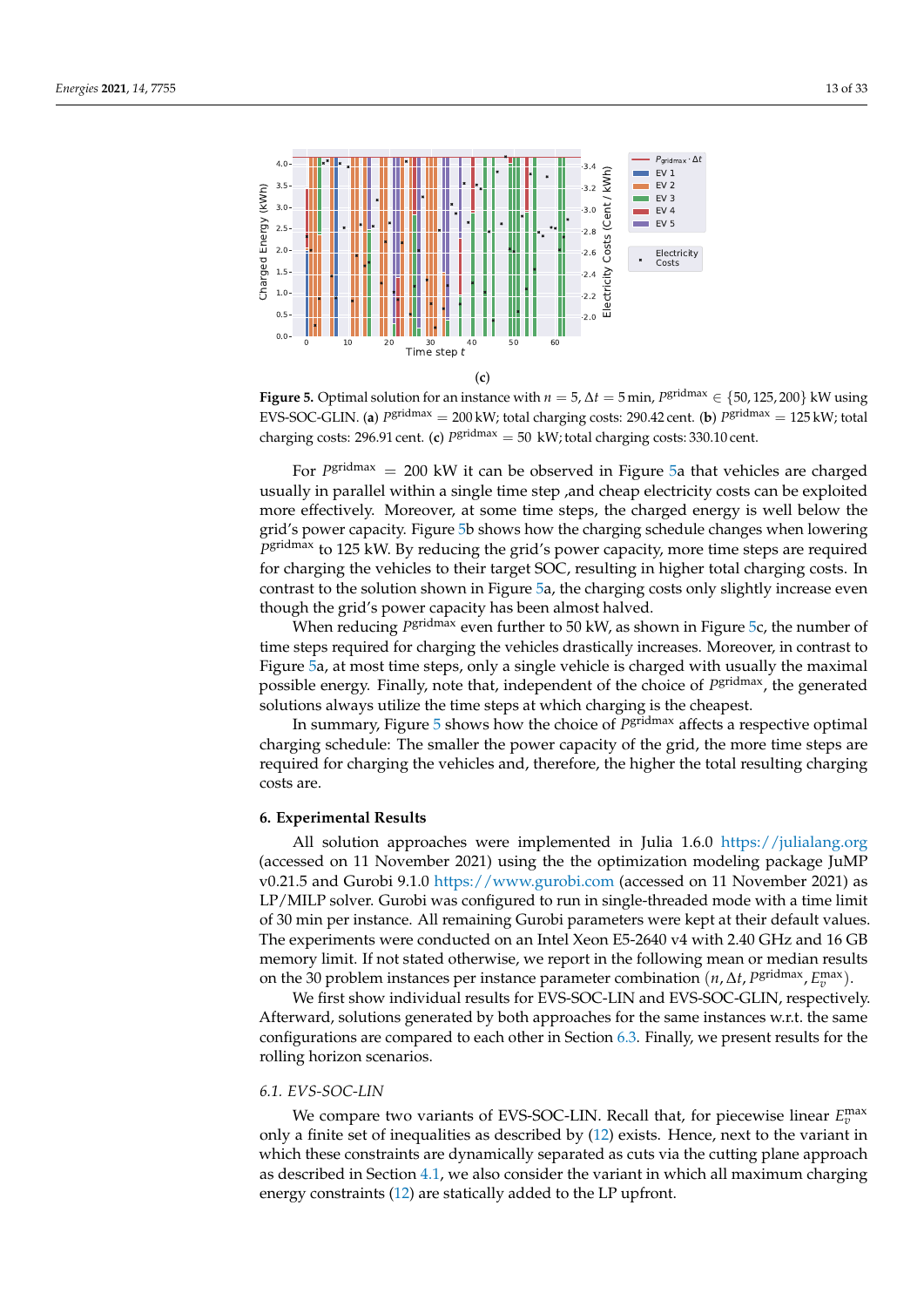The results of this comparison are reported in Table 2. As a maximum energy function  $E_v^{\text{max-lb}}$  as well as  $E_v^{\text{max-ex}}$  are considered. The energy functions are derived from the convex hull of  $P_v^{\text{max}}$  as described in Section 4.1. Moreover,  $P_{\text{gridmax}}$  is set to 25*n* for all shown instances. The table lists for each instance group, identified by *n* and ∆*t*, the average total number of piecewise linear segments  $n_{\text{seg}}$  of the  $E_v^{\text{max}}$  functions over all vehicles, a comparison of the runtimes between the cutting plane and the static approach, as well as the average total number of added cuts, denoted by  $n_{\text{cuts}}$ , for the cutting plane approach.

|                  |                  |               |          |                       | Runtime (s) |                      | $n_{\text{cuts}}$ |                      |  |
|------------------|------------------|---------------|----------|-----------------------|-------------|----------------------|-------------------|----------------------|--|
| $\boldsymbol{n}$ | $\Delta t$ (min) | $n_{\rm seg}$ |          | <b>Static</b>         |             | <b>Cutting Plane</b> |                   | <b>Cutting Plane</b> |  |
|                  |                  | Mean          | Median   | <b>StdDev</b>         | Median      | StdDev               | Mean              | <b>StdDev</b>        |  |
|                  |                  |               |          | $E_v^{\text{max-lb}}$ |             |                      |                   |                      |  |
| 5                | $\mathbf 1$      | 49            | 0.07     | 0.04                  | 1.34        | 0.26                 | 10,423            | 5209                 |  |
| 5                | 5                | 46            | $0.01\,$ | 0.00                  | 1.04        | 0.23                 | 574               | 269                  |  |
| 5                | 10               | 43            | $0.01\,$ | 0.00                  | 1.03        | 0.24                 | 190               | 85                   |  |
| 10               | $\mathbf{1}$     | 99            | 0.18     | 0.15                  | 1.52        | 0.38                 | 15,949            | 5580                 |  |
| $10\,$           | 5                | 93            | 0.02     | 0.01                  | 1.05        | 0.28                 | 1243              | 520                  |  |
| 10               | 10               | 86            | 0.01     | 0.00                  | 1.03        | 0.26                 | 416               | 159                  |  |
| 20               | $\mathbf{1}$     | 199           | 0.60     | 0.30                  | 2.09        | 0.49                 | 25,549            | 6715                 |  |
| 20               | 5                | 187           | 0.05     | 0.02                  | 1.10        | 0.25                 | 2593              | 747                  |  |
| 20               | 10               | 172           | 0.02     | 0.01                  | 1.05        | 0.25                 | 862               | 245                  |  |
| 50               | $\mathbf{1}$     | 495           | 2.78     | 1.02                  | 6.72        | 2.07                 | 87,375            | 19,749               |  |
| 50               | 5                | 464           | 0.16     | 0.06                  | 1.28        | 0.31                 | 6499              | 1167                 |  |
| 50               | 10               | 427           | 0.06     | 0.02                  | 1.10        | 0.23                 | 2157              | 335                  |  |
| 100              | $\mathbf 1$      | 994           | 9.34     | 2.60                  | 12.84       | 3.99                 | 193,069           | 27,979               |  |
| 100              | 5                | 931           | 0.56     | 0.22                  | 1.68        | 0.32                 | 13,502            | 1664                 |  |
| 100              | 10               | 858           | 0.13     | 0.05                  | 1.25        | 0.27                 | 4367              | 475                  |  |
|                  |                  |               |          | $E_v^{\max-ex}$       |             |                      |                   |                      |  |
| 5                | $\mathbf{1}$     | 901           | 1.19     | 1.02                  | 1.31        | 0.38                 | 12,800            | 5986                 |  |
| 5                | 5                | 901           | 0.23     | 0.11                  | 0.90        | 0.25                 | 1102              | 542                  |  |
| 5                | 10               | 901           | 0.08     | 0.07                  | 0.97        | 0.26                 | 322               | 205                  |  |
| 10               | $\,1\,$          | 1802          | 4.98     | 3.27                  | 1.65        | 0.52                 | 25,271            | 9541                 |  |
| $10\,$           | 5                | 1802          | 0.59     | 0.22                  | 1.06        | 0.24                 | 2341              | 950                  |  |
| $10\,$           | $10\,$           | 1802          | 0.22     | 0.10                  | $1.01\,$    | 0.20                 | 757               | 387                  |  |
| 20               | $\mathbf{1}$     | 3605          | 14.33    | 8.48                  | 3.29        | 0.83                 | 60,778            | 18,725               |  |
| 20               | 5                | 3605          | 1.21     | 0.45                  | 1.16        | 0.27                 | 5117              | 1547                 |  |
| 20               | 10               | 3605          | 0.68     | 0.20                  | 1.07        | 0.21                 | 1585              | 516                  |  |
| 50               | $\,1\,$          | 9041          | 70.69    | 31.89                 | 9.11        | 2.66                 | 175,979           | 28,195               |  |
| 50               | 5                | 9041          | 4.17     | 1.58                  | 1.57        | 0.33                 | 13,737            | 2329                 |  |
| 50               | $10\,$           | 9041          | 1.57     | 0.54                  | 1.15        | 0.21                 | 3989              | 858                  |  |
| 100              | $\,1$            | 18,086        | 280.22   | 100.87                | 25.45       | 9.66                 | 390,873           | 44,162               |  |
| 100              | 5                | 18,086        | 13.11    | 4.73                  | 2.11        | 0.51                 | 27,920            | 3515                 |  |
| 100              | 10               | 18,086        | 3.80     | 1.35                  | 1.32        | 0.34                 | 8126              | 1419                 |  |

Table 2. EVS-SOC-LIN runtime comparison for concave maximum power functions and *Pgridmax* = 25*n*: solving the static MILP versus the cutting plane method.

Note that all reported instances were solved to optimality w.r.t. both maximum energy functions. Using  $E_v^{\text{max-lb}}$  as the maximum energy function, the static approach as well as the cutting plane approach were both able to solve all instances within few seconds. However, the static approach was significantly faster than the cutting plane method for all considered instance groups.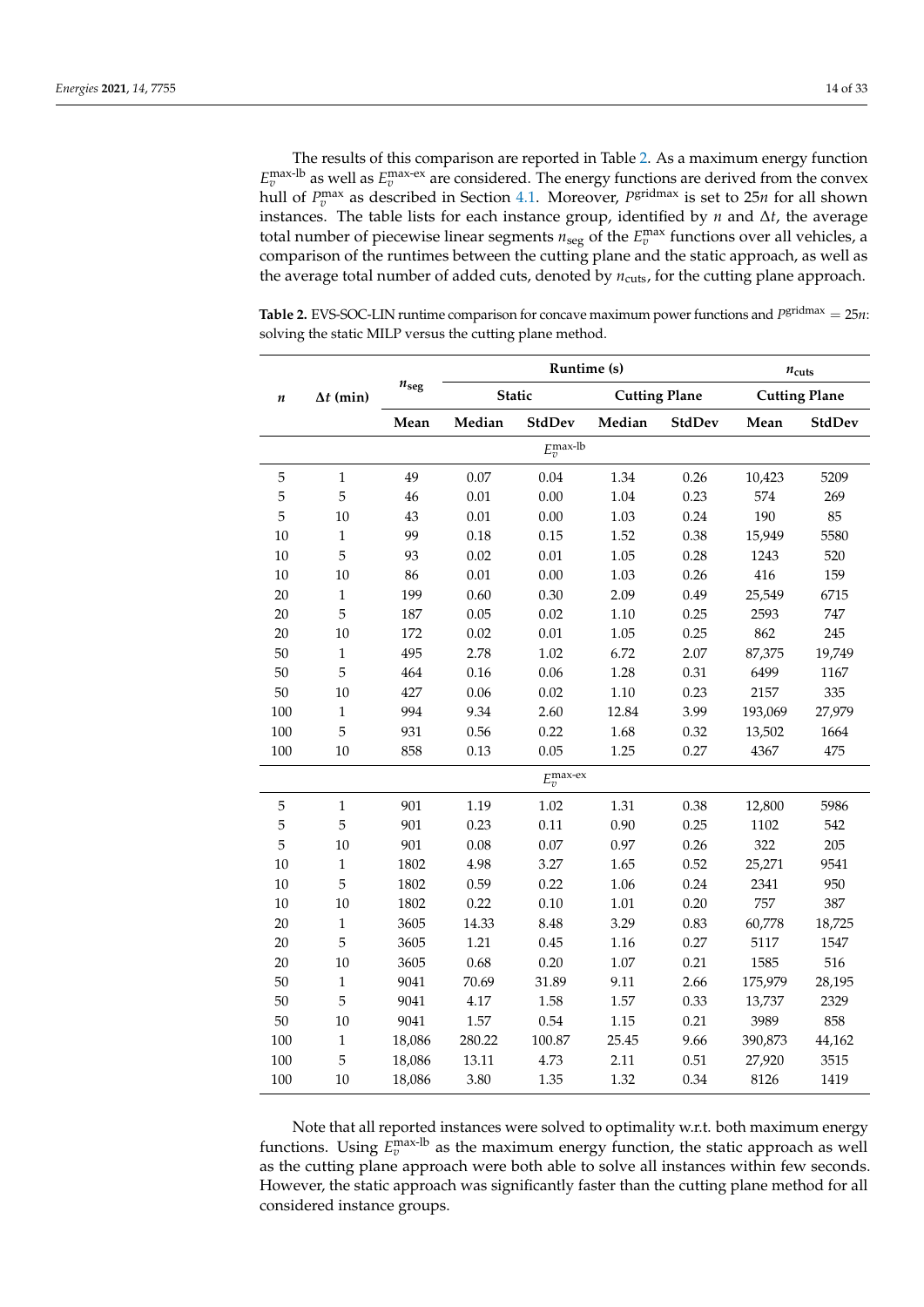Using  $E_v^{\text{max-ex}}$  as a maximum energy function, the cutting plane method demonstrated its performance advantages with growing *n*. Due to how  $E_v^{\text{max-lb}}$  and  $E_v^{\text{max-ex}}$  are derived, the number of piecewise linear segments for  $E_v^{\text{max-ex}}$  is, in general, much higher than for  $E_v^{\text{max-lb}}$ . As the number of segments increases, we can observe that the cutting plane approach scales significantly better than the static approach. This improvement is particularly noticeable if we fix *n* and consider decreasing ∆*t* values. Observe that, for a fixed ∆*t*, the number of cuts increases with larger *n* values, whereas, for a fixed *n*, the number of cuts increases with smaller ∆*t* values.

Therefore, the results indicate that the cutting plane technique shows performance benefits when a larger number of cuts has to be separated, i.e., the maximum charging power condition was not easily fulfilled. Overall, it can be said that the cutting plane variant outperforms the static model on larger instances and when *n*seg is large. We additionally conducted the experiments for  $P<sup>gridmax</sup> = 10n$  and  $40n$  and observed the same trends.

In Figure 6, we give a more detailed comparison of the runtimes between the static approach and the cutting plane approach with  $E_v^{\text{max-ex}}$  as the maximum energy function.



**Figure 6.** EVS-SOC-LIN runtime comparison for directly solving the LP problem versus the cutting plane approach corresponding to the results of Table 2.

The figure shows that, when fixing  $\Delta t$ , the static approach does not scale as well as the cutting plane approach in terms of the computation time with an increasing number of vehicles. For ∆*t* ∈ {5, 10}, the runtimes of the cutting plane approach barely increase as *n* grows. Only for  $\Delta t = 1$  min, the runtimes of the cutting plane approach increase slightly with a growing number of vehicles. In contrast, for the static approach, the computation times increase more strongly than their cutting plane counterparts. As ∆*t* decreases, the difference in performance becomes increasingly obvious.

#### *6.2. EVS-SOC-GLIN*

Similar to before, we compare two variants of EVS-SOC-GLIN for the general nonconcave maximum charging power functions. In the first variant, we directly solve the static MILP in which all linking constraints (17)–(19) are included from the beginning, whereas the second approach is the branch-and-cut variant (B&C) in which these linking constraints are dynamically separated as needed, cf. Section 4.2. As maximum energy function we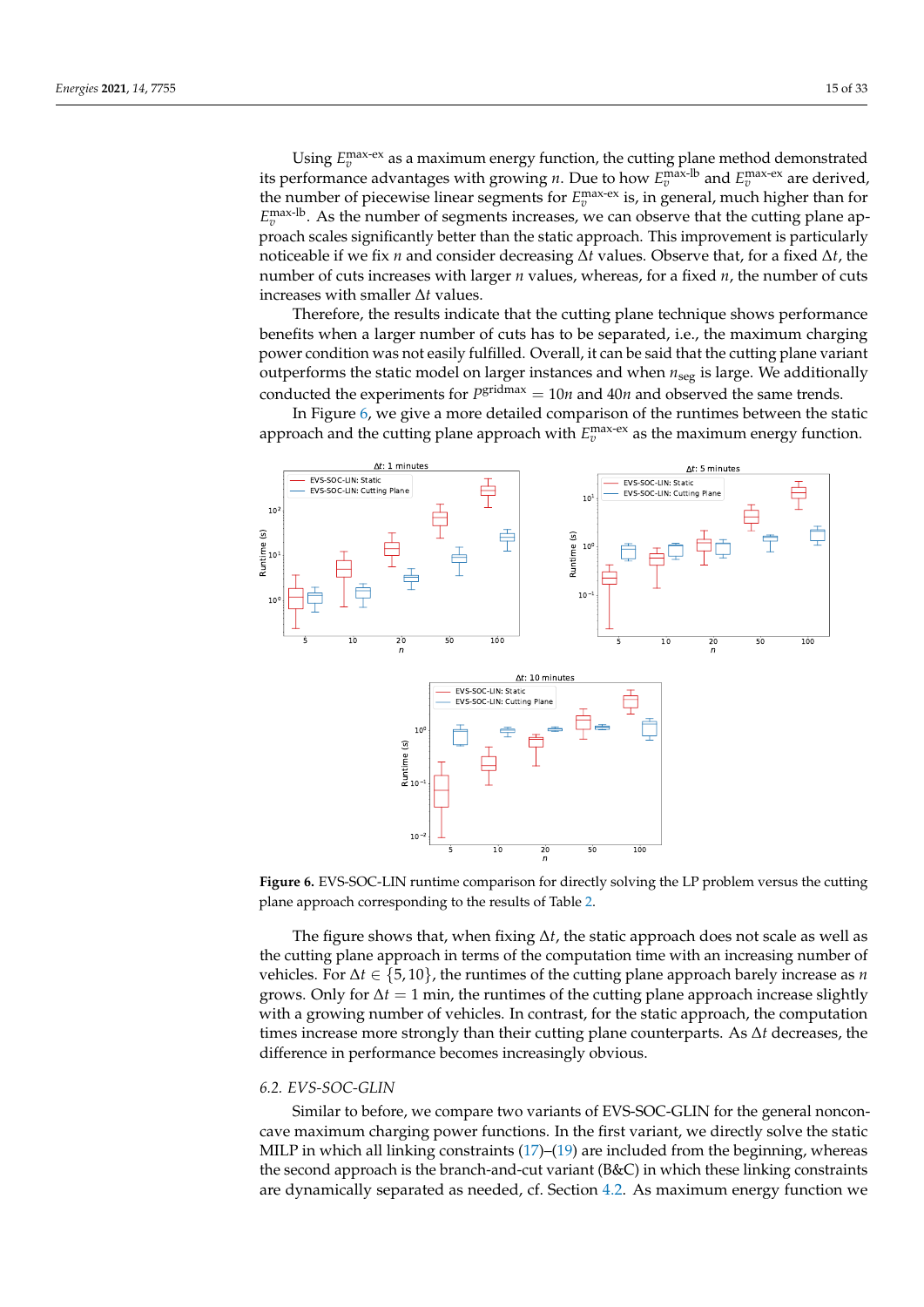use  $E_v^{\text{max-ex}}$  and  $E_v^{\text{max-lb}}$ , both based on the original full resolution  $P_v^{\text{max}}$  functions. For  $P^{\text{gridmax}} \in \{10n, 25n, 40n\}$ , we report the results in Tables 3–5, respectively.

|                  |                  | $n_{\rm seg}$ | $n_{\rm feas}$   |                  |                       | Runtime (s) | $n_{\text{cuts}}$ | $\%$ -gap                |                          |
|------------------|------------------|---------------|------------------|------------------|-----------------------|-------------|-------------------|--------------------------|--------------------------|
| $\boldsymbol{n}$ | $\Delta t$ (min) | Mean          |                  |                  |                       | Median      | Median            | Median                   |                          |
|                  |                  |               | <b>Static</b>    | B&C              | Static                | B&C         | B&C               | <b>Static</b>            | B&C                      |
|                  |                  |               |                  |                  | $E_v^{\rm max-lb}$    |             |                   |                          |                          |
| 5                | $\,1\,$          | 155           | 30               | 30               | 391.75                | 43.39       | 1038              | 0.01                     | 0.01                     |
| 5                | 5                | 139           | 30               | 30               | 6.58                  | 1.43        | 144               | 0.00                     | 0.01                     |
| 5                | 10               | 119           | 30               | 30               | 1.67                  | 0.83        | 56                | 0.00                     | 0.00                     |
| 10               | $\mathbf{1}$     | 311           | 21               | 29               | 1800.00               | 1800.00     | 4068              | 0.03                     | 0.03                     |
| $10\,$           | 5                | 279           | 30               | 30               | 79.94                 | 8.84        | 498               | 0.01                     | 0.01                     |
| $10\,$           | 10               | 242           | 30               | 30               | 7.04                  | 2.06        | 194               | 0.00                     | 0.01                     |
| 20               | $\,1\,$          | 612           | $\sqrt{2}$       | 11               | 1800.00               | 1800.00     | 8974              | 0.08                     | 0.19                     |
| 20               | 5                | 553           | 30               | 30               | 500.49                | 684.63      | 1846              | $0.01\,$                 | 0.01                     |
| 20               | 10               | 475           | 30               | 30               | 40.18                 | 13.35       | 505               | 0.01                     | 0.01                     |
| 50               | $\mathbf{1}$     | 1544          | $\boldsymbol{0}$ | $\mathbf{0}$     | 1800.00               | 1800.00     | 15,910            | $\overline{\phantom{0}}$ |                          |
| 50               | 5                | 1393          | 26               | 30               | 1800.00               | 1800.00     | 6106              | 0.05                     | 0.05                     |
| 50               | 10               | 1192          | 30               | 30               | 307.62                | 827.59      | 1930              | 0.01                     | 0.01                     |
| 100              | $\,1\,$          | 3095          | $\boldsymbol{0}$ | $\boldsymbol{0}$ | 1800.00               | 1800.00     | 11,886            | $\overline{\phantom{0}}$ |                          |
| 100              | 5                | 2796          | 9                | 9                | 1800.00               | 1800.00     | 9961              | 0.08                     | 0.12                     |
| 100              | 10               | 2399          | 30               | 30               | 1800.00               | 1800.00     | 4434              | 0.01                     | 0.03                     |
|                  |                  |               |                  |                  | $E_v^{\text{max-ex}}$ |             |                   |                          |                          |
| $\mathbf 5$      | $\mathbf{1}$     | 901           | $\,8\,$          | 27               | 1800.00               | 1800.00     | 5304              | 0.03                     | 0.01                     |
| 5                | 5                | 901           | 30               | 30               | 143.42                | 9.59        | 820               | 0.00                     | 0.00                     |
| $\overline{5}$   | 10               | 901           | 30               | 30               | 34.53                 | 2.60        | 319               | 0.00                     | 0.00                     |
| 10               | $\mathbf{1}$     | 1802          | $\mathbf{1}$     | 21               | 1800.00               | 1800.00     | 13,982            | 0.04                     | 0.08                     |
| 10               | 5                | 1802          | 29               | 30               | 1800.00               | 725.37      | 2858              | 0.01                     | 0.01                     |
| 10               | 10               | 1802          | 30               | 30               | 201.32                | 10.29       | 680               | 0.00                     | 0.01                     |
| 20               | $\,1$            | 3605          | $\boldsymbol{0}$ | 10               | 1800.00               | 1800.00     | 23,449            | $\overline{\phantom{a}}$ | 0.14                     |
| 20               | 5                | 3605          | 14               | 30               | 1800.00               | 1800.00     | 6479              | 0.07                     | 0.05                     |
| 20               | 10               | 3605          | 30               | 30               | 1038.91               | 116.59      | 1507              | 0.01                     | 0.01                     |
| 50               | $\,1\,$          | 9041          | $\boldsymbol{0}$ | $\mathbf{0}$     | 1800.00               | 1800.00     | 6856              |                          | $\overline{\phantom{a}}$ |
| 50               | 5                | 9041          | $\boldsymbol{0}$ | 23               | 1800.00               | 1800.00     | 15,048            | $\overline{\phantom{a}}$ | 0.11                     |
| 50               | 10               | 9041          | $\bf 4$          | 30               | 1800.00               | 1800.00     | 6160              | 0.18                     | 0.03                     |
| 100              | $\mathbf{1}$     | 18,078        | $\boldsymbol{0}$ | $\mathbf{0}$     | $\frac{1}{2}$         | 1800.00     | $\mathbf{0}$      | $\overline{a}$           | $\overline{\phantom{a}}$ |
| 100              | 5                | 18,086        | $\boldsymbol{0}$ | 10               | 1800.00               | 1800.00     | 18,944            |                          | 0.08                     |
| 100              | 10               | 18,086        | $\boldsymbol{0}$ | 25               | 1800.00               | 1800.00     | 10,750            | $\overline{a}$           | 0.06                     |

**Table 3.** EVS-SOC-GLIN results for solving the static model versus B&C with  $E_v^{\text{max-lb}}$  and  $E_v^{\text{max-ex}}$ based on the original  $P_v^{\text{max}}$  functions and  $P_s^{\text{gridmax}} = 10n$ .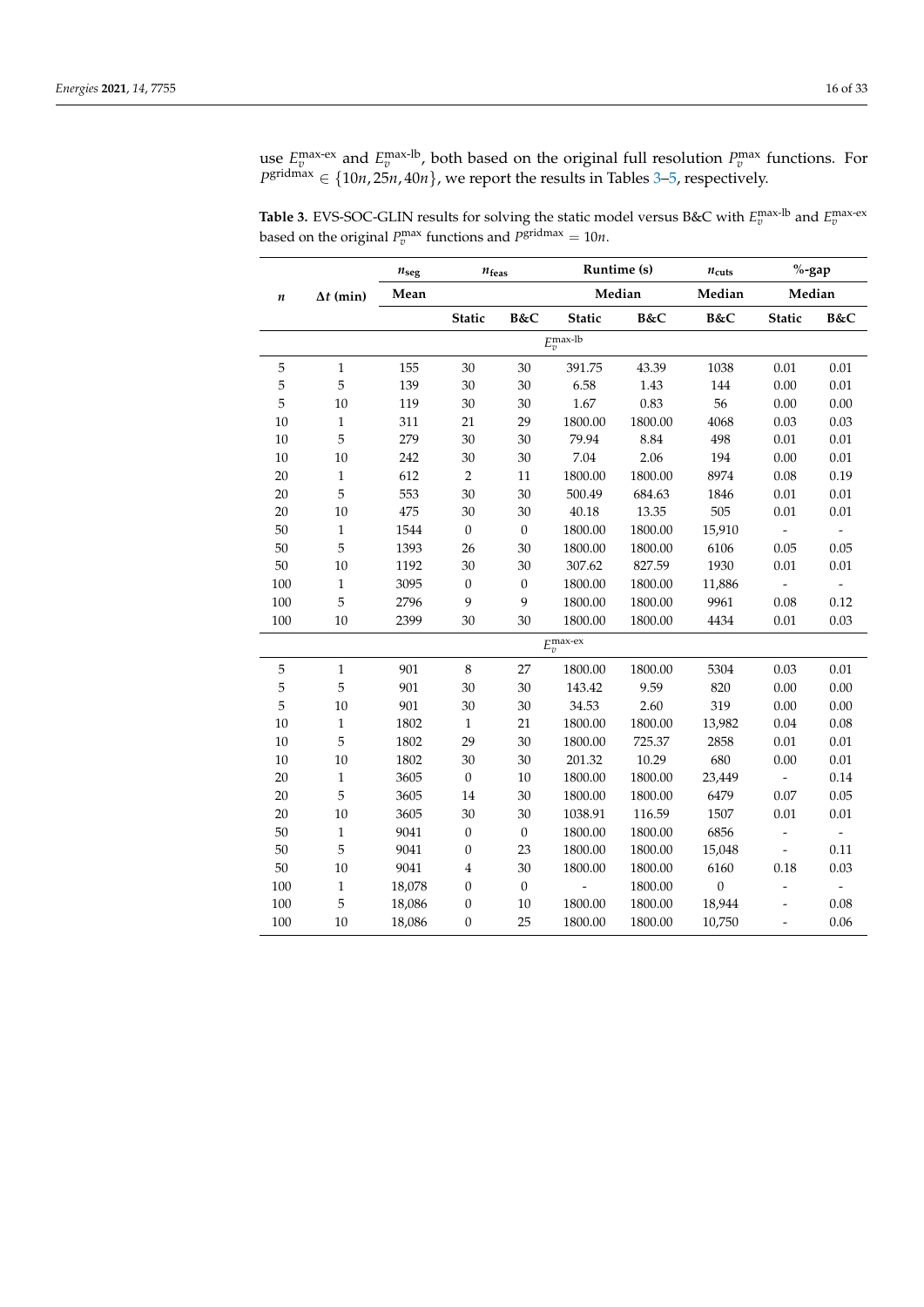|                  |                  | $n_{\rm seg}$<br>$n_{\rm feas}$ |                  | Runtime (s)                 |                       | $n_{\text{cuts}}$ | $\%$ -gap        |                |                |
|------------------|------------------|---------------------------------|------------------|-----------------------------|-----------------------|-------------------|------------------|----------------|----------------|
| $\boldsymbol{n}$ | $\Delta t$ (min) | Mean                            |                  |                             | Median                |                   | Median           | Median         |                |
|                  |                  |                                 | <b>Static</b>    | B&C                         | <b>Static</b>         | B&C               | B&C              | <b>Static</b>  | B&C            |
|                  |                  |                                 |                  |                             | $E_v^{\text{max-lb}}$ |                   |                  |                |                |
| 5                | $\mathbf{1}$     | 155                             | 29               | 30                          | 1800.00               | 1800.00           | 3184             | 0.02           | 0.06           |
| 5                | 5                | 139                             | 30               | 30                          | 25.52                 | 6.68              | 422              | 0.01           | 0.01           |
| 5                | 10               | 119                             | 30               | 30                          | 1.27                  | 1.62              | 153              | 0.01           | 0.01           |
| 10               | $\mathbf 1$      | 312                             | 20               | 23                          | 1800.00               | 1800.00           | 7298             | 0.10           | 0.12           |
| 10               | 5                | 279                             | 30               | 30                          | 183.39                | 770.59            | 1132             | 0.01           | 0.01           |
| 10               | 10               | 242                             | 30               | 30                          | 17.87                 | 11.88             | 452              | 0.01           | 0.01           |
| 20               | $\mathbf{1}$     | 612                             | $\bf 4$          | $\ensuremath{\mathfrak{Z}}$ | 1800.00               | 1800.00           | 11,938           | 0.26           | 0.28           |
| 20               | 5                | 553                             | 30               | 30                          | 1800.00               | 1800.00           | 2702             | 0.01           | 0.05           |
| 20               | 10               | 475                             | 30               | 30                          | 60.59                 | 201.06            | 967              | 0.01           | 0.01           |
| 50               | $\,1\,$          | 1544                            | $\boldsymbol{0}$ | $\boldsymbol{0}$            | 1800.00               | 1800.00           | 22,034           | $\overline{a}$ |                |
| 50               | 5                | 1393                            | 29               | 30                          | 1800.00               | 1800.00           | 6997             | 0.08           | 0.11           |
| 50               | 10               | 1192                            | 30               | 30                          | 902.21                | 1800.00           | 2575             | 0.01           | 0.03           |
| 100              | $\,1\,$          | 3095                            | $\boldsymbol{0}$ | $\boldsymbol{0}$            | 1800.00               | 1800.00           | 29,193           | $\overline{a}$ |                |
| 100              | 5                | 2796                            | 14               | 7                           | 1800.00               | 1800.00           | 11,737           | 0.12           | 0.18           |
| 100              | 10               | 2399                            | 30               | 30                          | 1800.00               | 1800.00           | 5340             | 0.03           | 0.06           |
|                  |                  |                                 |                  |                             | $E_v^{\max-ex}$       |                   |                  |                |                |
| 5                | $\mathbf{1}$     | 901                             | 9                | 25                          | 1800.00               | 1800.00           | 15,258           | 0.21           | 0.20           |
| 5                | 5                | 901                             | 30               | 30                          | 448.47                | 761.59            | 2153             | 0.01           | 0.01           |
| 5                | 10               | 901                             | 30               | 30                          | 56.12                 | 16.43             | 866              | 0.00           | 0.01           |
| 10               | $\mathbf 1$      | 1802                            | $\mathbf 1$      | 18                          | 1800.00               | 1800.00           | 23,328           | 0.23           | 0.33           |
| 10               | 5                | 1802                            | 26               | 30                          | 1800.00               | 1800.00           | 5220             | 0.04           | 0.06           |
| 10               | 10               | 1802                            | 30               | 30                          | 204.26                | 233.60            | 2063             | 0.01           | 0.01           |
| 20               | $\mathbf 1$      | 3605                            | $\boldsymbol{0}$ | $\overline{2}$              | 1800.00               | 1800.00           | 17,970           | $\overline{a}$ | 0.32           |
| 20               | 5                | 3605                            | 15               | 29                          | 1800.00               | 1800.00           | 10,784           | 0.08           | 0.12           |
| 20               | 10               | 3605                            | 29               | 30                          | 1097.26               | 1800.00           | 4647             | 0.01           | 0.03           |
| 50               | $\mathbf{1}$     | 9041                            | $\boldsymbol{0}$ | $\boldsymbol{0}$            | 1800.00               | 1800.00           | 23,986           | $\overline{a}$ | $\frac{1}{2}$  |
| 50               | 5                | 9041                            | $\boldsymbol{0}$ | 17                          | 1800.00               | 1800.00           | 23,708           | $\frac{1}{2}$  | 0.18           |
| 50               | 10               | 9041                            | 16               | 28                          | 1800.00               | 1800.00           | 12,160           | 0.04           | 0.08           |
| 100              | $\,1\,$          | 18,086                          | $\boldsymbol{0}$ | $\boldsymbol{0}$            | 1800.00               | 1800.00           | $\boldsymbol{0}$ | $\overline{a}$ | $\overline{a}$ |
| 100              | 5                | 18,086                          | $\boldsymbol{0}$ | $\boldsymbol{0}$            | 1800.00               | 1800.00           | 25,754           |                | $\frac{1}{2}$  |
| 100              | 10               | 18,086                          | $\mathbf{0}$     | 19                          | 1800.00               | 1800.00           | 19,752           | $\overline{a}$ | 0.09           |

**Table 4.** EVS-SOC-GLIN results for solving the static model versus B&C with  $E_v^{\text{max-lb}}$  and  $E_v^{\text{max-ex}}$ based on the original  $P_v^{\text{max}}$  functions and  $P_s^{\text{gridmax}} = 25n$ .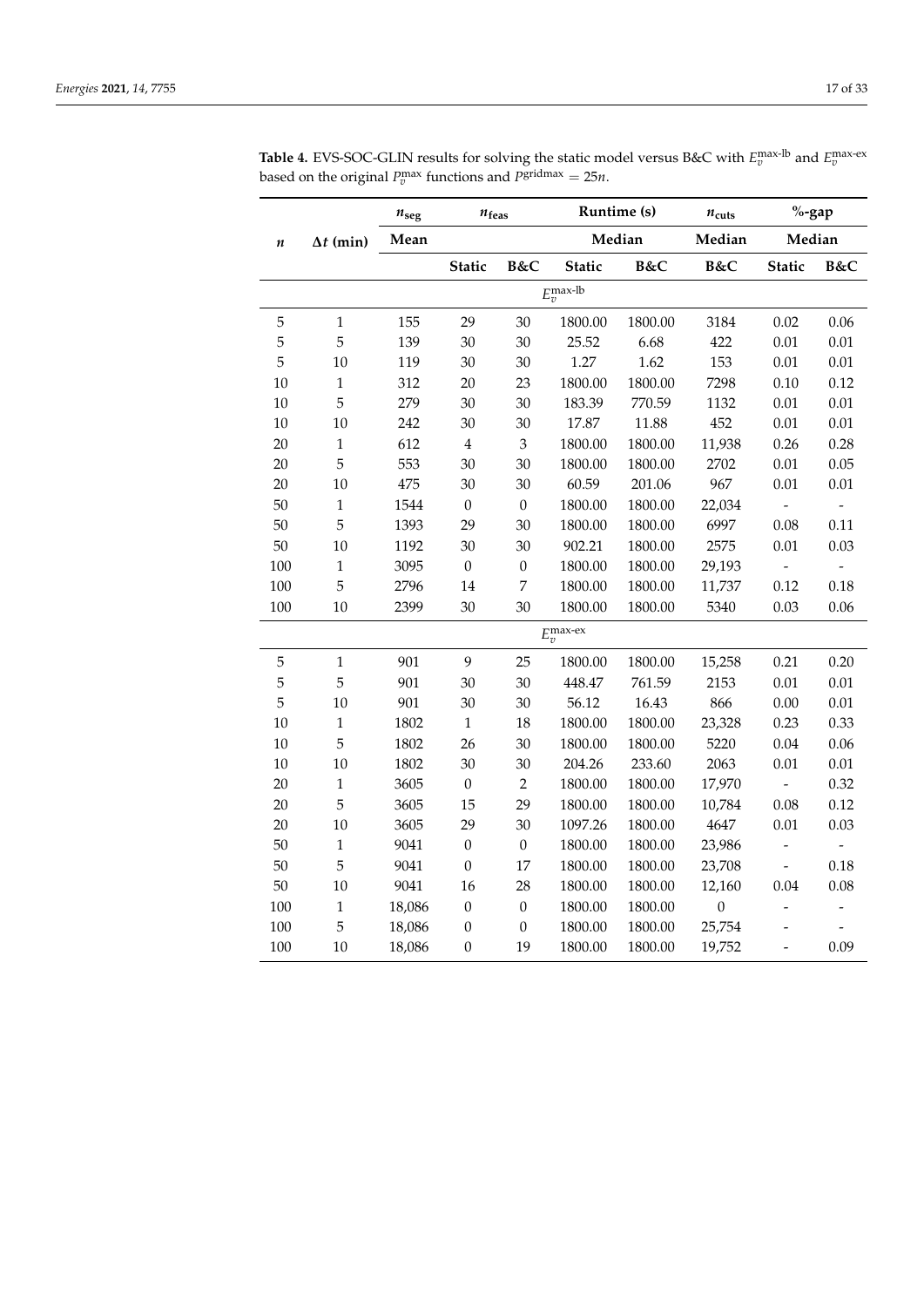|           |                  | $n_{\rm seg}$<br>$n_{\mathrm{feas}}$ |                  |                  |                          | Runtime (s) | $n_{\text{cuts}}$ | $%$ -gap                     |                |
|-----------|------------------|--------------------------------------|------------------|------------------|--------------------------|-------------|-------------------|------------------------------|----------------|
| $\pmb{n}$ | $\Delta t$ (min) | Mean                                 |                  |                  |                          | Median      | Median            | Median                       |                |
|           |                  |                                      | <b>Static</b>    | B&C              | <b>Static</b>            | B&C         | B&C               | <b>Static</b>                | B&C            |
|           |                  |                                      |                  |                  | $E_v^{\text{max-lb}}$    |             |                   |                              |                |
| 5         | $\mathbf{1}$     | 155                                  | 29               | 29               | 1800.00                  | 1800.00     | 4476              | 0.04                         | 0.15           |
| 5         | 5                | 139                                  | 30               | 30               | 31.04                    | 55.93       | 619               | 0.01                         | 0.01           |
| 5         | 10               | 119                                  | 30               | 30               | 2.49                     | 4.05        | 247               | 0.01                         | 0.01           |
| 10        | $\mathbf{1}$     | 311                                  | 20               | 20               | 1800.00                  | 1800.00     | 8161              | 0.21                         | 0.17           |
| 10        | 5                | 279                                  | 30               | 30               | 301.14                   | 1800.00     | 1410              | 0.01                         | 0.03           |
| 10        | 10               | 242                                  | 30               | 30               | 27.80                    | 36.06       | 456               | 0.01                         | 0.01           |
| 20        | $\mathbf{1}$     | 612                                  | $\overline{2}$   | $\mathbf{1}$     | 1800.00                  | 1800.00     | 13,361            | 0.27                         | 0.48           |
| $20\,$    | 5                | 553                                  | 30               | 30               | 1800.00                  | 1800.00     | 2863              | 0.04                         | 0.10           |
| 20        | 10               | 475                                  | 30               | 30               | 69.51                    | 571.16      | 1078              | 0.01                         | 0.01           |
| 50        | $\mathbf{1}$     | 1544                                 | $\boldsymbol{0}$ | $\boldsymbol{0}$ | 1800.00                  | 1800.00     | 25,908            |                              |                |
| 50        | 5                | 1393                                 | 28               | 28               | 1800.00                  | 1800.00     | 7110              | 0.12                         | 0.21           |
| 50        | 10               | 1192                                 | 30               | 30               | 1097.80                  | 1800.00     | 2748              | 0.01                         | 0.05           |
| 100       | $\,1\,$          | 3095                                 | $\boldsymbol{0}$ | $\boldsymbol{0}$ | 1800.00                  | 1800.00     | 29,066            | $\overline{\phantom{0}}$     |                |
| 100       | 5                | 2796                                 | $\overline{7}$   | $\overline{2}$   | 1800.00                  | 1800.00     | 11,782            | 0.22                         | 0.21           |
| 100       | 10               | 2399                                 | 29               | 30               | 1800.00                  | 1800.00     | 5650              | 0.06                         | 0.10           |
|           |                  |                                      |                  |                  | $E_v^{\text{max-ex}}$    |             |                   |                              |                |
| 5         | $\mathbf{1}$     | 901                                  | 9                | 24               | 1800.00                  | 1800.00     | 20,190            | 0.23                         | 0.44           |
| 5         | 5                | 901                                  | 30               | 30               | 582.18                   | 1800.00     | 3180              | 0.01                         | 0.07           |
| 5         | 10               | 901                                  | 30               | 30               | 80.12                    | 34.07       | 1228              | 0.00                         | 0.01           |
| 10        | $\mathbf{1}$     | 1802                                 | $\mathbf{1}$     | 13               | 1800.00                  | 1800.00     | 24,450            | 0.49                         | 0.77           |
| 10        | 5                | 1802                                 | 26               | 30               | 1800.00                  | 1800.00     | 6026              | 0.02                         | 0.17           |
| 10        | 10               | 1802                                 | 30               | 30               | 245.17                   | 1147.26     | 2161              | 0.01                         | 0.01           |
| 20        | $\mathbf{1}$     | 3605                                 | $\boldsymbol{0}$ | $\boldsymbol{0}$ | 1800.00                  | 1800.00     | 17,460            | $\overline{\phantom{a}}$     | $\frac{1}{2}$  |
| 20        | 5                | 3605                                 | 15               | 29               | 1800.00                  | 1800.00     | 13,276            | 0.14                         | 0.22           |
| 20        | 10               | 3605                                 | 29               | 30               | 1437.18                  | 1800.00     | 5692              | 0.01                         | 0.08           |
| 50        | $\mathbf{1}$     | 9041                                 | $\boldsymbol{0}$ | $\boldsymbol{0}$ | 1800.00                  | 1800.00     | 12,253            | $\qquad \qquad \blacksquare$ | $\frac{1}{2}$  |
| 50        | 5                | 9041                                 | $\boldsymbol{0}$ | 11               | 1800.00                  | 1800.00     | 27,617            | $\overline{\phantom{a}}$     | 0.21           |
| $50\,$    | 10               | 9041                                 | 14               | 27               | 1800.00                  | 1800.00     | 13,538            | 0.10                         | 0.12           |
| 100       | $\mathbf{1}$     | 18,083                               | $\boldsymbol{0}$ | $\boldsymbol{0}$ | $\overline{\phantom{0}}$ | 1800.00     | $\mathbf{0}$      | -                            | $\overline{a}$ |
| 100       | 5                | 18,086                               | $\boldsymbol{0}$ | $\boldsymbol{0}$ | 1800.00                  | 1800.00     | 31,692            | -                            |                |
| 100       | 10               | 18,086                               | $\boldsymbol{0}$ | 11               | 1800.00                  | 1800.00     | 23,081            | $\overline{\phantom{0}}$     | 0.14           |

**Table 5.** EVS-SOC-GLIN results for solving the static model versus B&C with  $E_v^{\text{max-lb}}$  and  $E_v^{\text{max-ex}}$ based on the original  $P_v^{\text{max}}$  functions and  $P_s^{\text{gridmax}} = 40n$ .

Columns,  $n_{\text{seg}}$  denote the total number of piecewise linear segments functions  $E_v^{\text{max}}$ consist of, summed over all  $n$  vehicles of an instance. Columns  $n_{\text{feas}}$  indicate the numbers of instances per group to which feasible solutions have been found, and columns "Runtime" list the median computation times per group. Again,  $n_{\text{cuts}}$  refers to the total number of cuts added within B&C. The last columns indicate the finally remaining optimality gaps between lower and upper bounds as reported by Gurobi.

These gaps are calculated as the absolute difference between the respective upper and lower bounds divided by the upper bound. Moreover, for visual representation of the number of feasibly solved instances, the median runtimes, and the number of added cuts within B&C see Figures 7–9.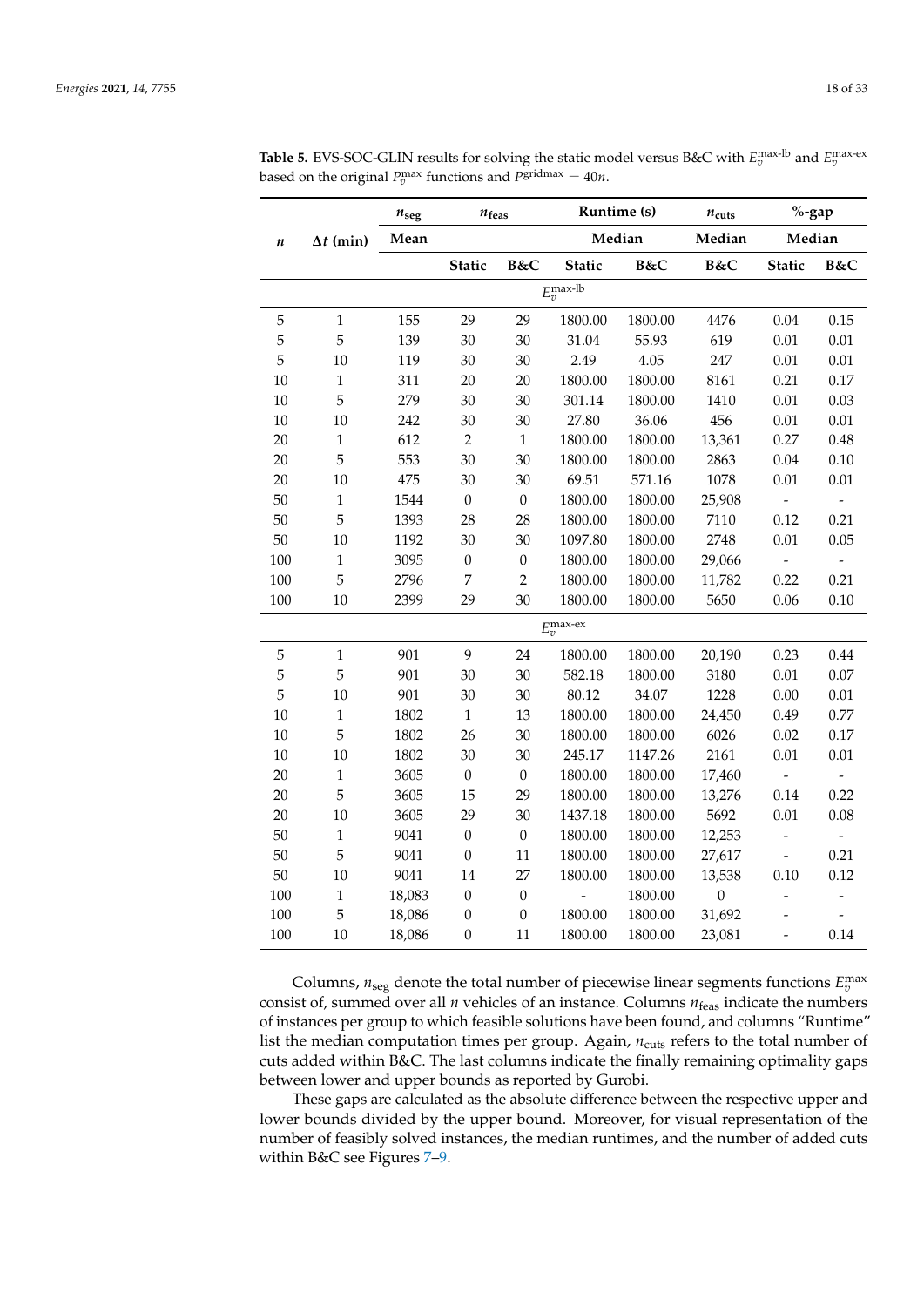

**Figure 7.** Visualization of EVS-SOC-GLIN results for solving the static model versus B&C with  $E_v^{\text{max-lb}}$ and  $E_v^{\text{max-ex}}$  based on five-segment piecewise linear approximations of the original  $P_v^{\text{max}}$  functions,  $P^{\text{gridmax}}_u = 10n$ . (**a**) Number of feasible solutions found for  $E^{\text{max-lb}}_v$ . (**b**) Number of feasible solutions found for  $E_v^{\text{max-ex}}$ . (c) Median runtimes for  $E_v^{\text{max-lb}}$ . (d) Median runtimes for  $E_v^{\text{max-ex}}$ . (e) Median number of cuts added within B&C for  $E_v^{\text{max-lb}}$  as well as  $E_v^{\text{max-ex}}$ .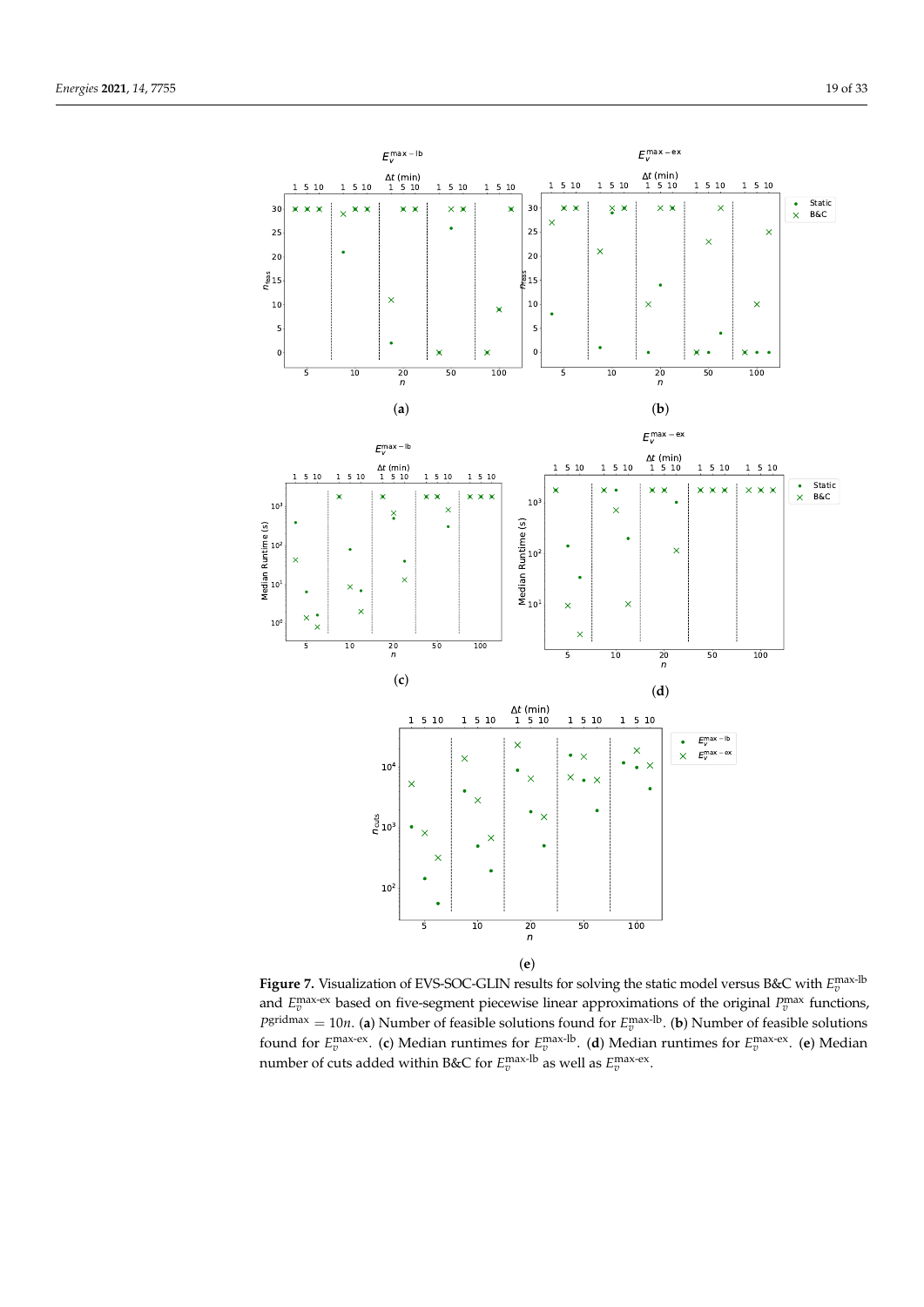

**Figure 8.** Visualization of EVS-SOC-GLIN results for solving the static model versus B&C with  $E_v^{\text{max-lb}}$ and  $E_v^{\text{max-ex}}$  based on five-segment piecewise linear approximations of the original  $P_v^{\text{max}}$  functions,  $P^{\text{gridmax}} = 25n$ . (**a**) Number of feasible solutions found for  $E^{\text{max-lb}}_v$ . (**b**) Number of feasible solutions found for  $E_v^{\text{max-ex}}$ . (c) Median runtimes for  $E_v^{\text{max-lb}}$ . (d) Median runtimes for  $E_v^{\text{max-ex}}$ . (e) Median number of cuts added within B&C for  $E_v^{\text{max-lb}}$  as well as  $E_v^{\text{max-ex}}$ .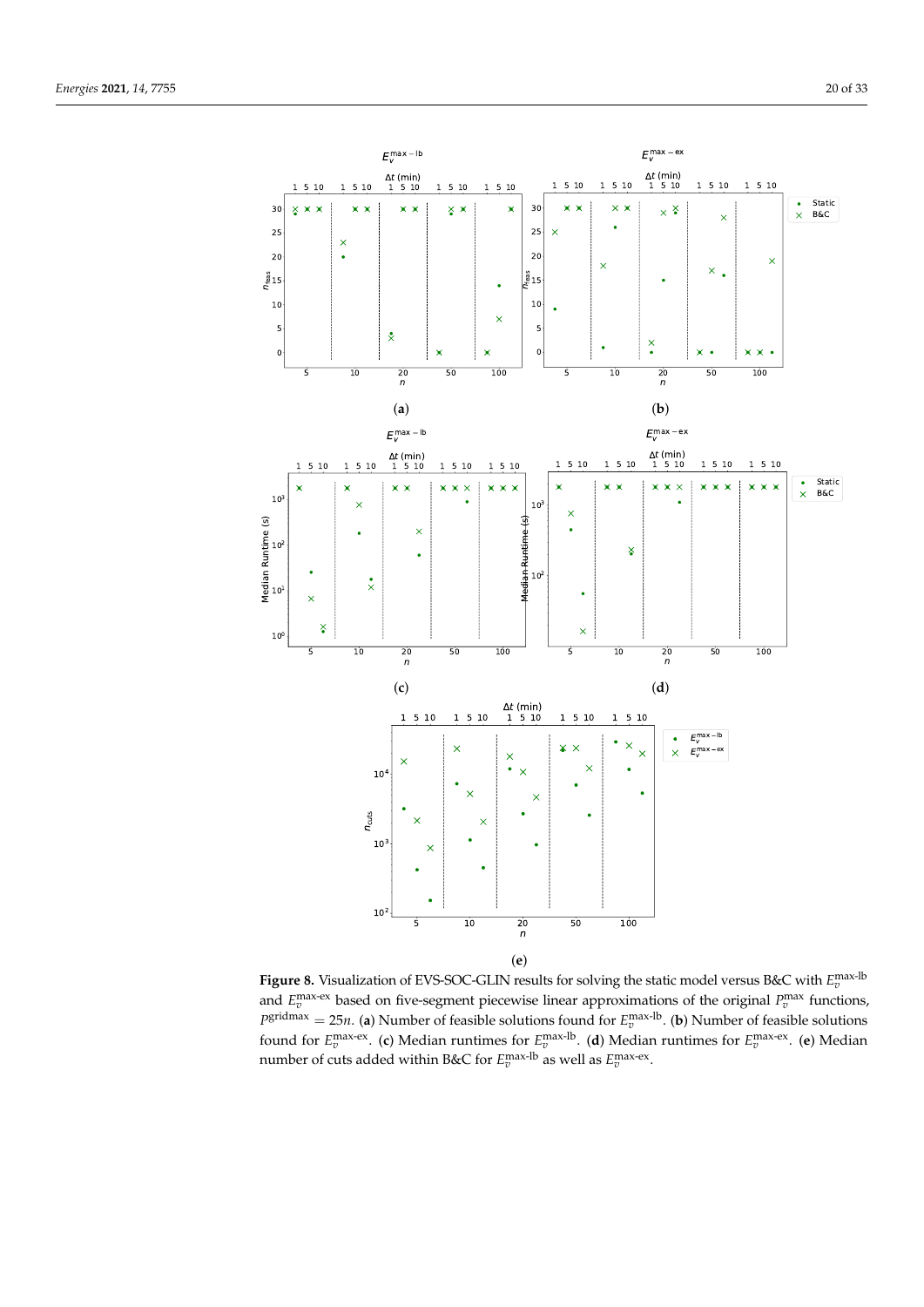

**Figure 9.** Visualization of EVS-SOC-GLIN results for solving the static model versus B&C with  $E_v^{\text{max-lb}}$ and  $E_v^{\text{max-ex}}$  based on five-segment piecewise linear approximations of the original  $P_v^{\text{max}}$  functions,  $P^{\text{gridmax}}_x = 40n$ . (**a**) Number of feasible solutions found for  $E^{\text{max-lb}}_v$ . (**b**) Number of feasible solutions found for  $E_v^{\text{max-ex}}$ . (c) Median runtimes for  $E_v^{\text{max-lb}}$ . (d) Median runtimes for  $E_v^{\text{max-ex}}$ . (e) Median number of cuts added within B&C for  $E_v^{\text{max-lb}}$  as well as  $E_v^{\text{max-ex}}$ .

Only gaps of instances with a feasible solution are considered. For parameter combinations without gaps (marked with "-"), no feasible solution has been found for any instance within the time limit. For parameter combinations where no runtime is reported, all corresponding runs terminated due to an out-of-memory error. More detailed results can be found in Appendix  $B$  where also the number of instances solved to optimality as well as standard deviations for runtimes, and the numbers of cuts are reported.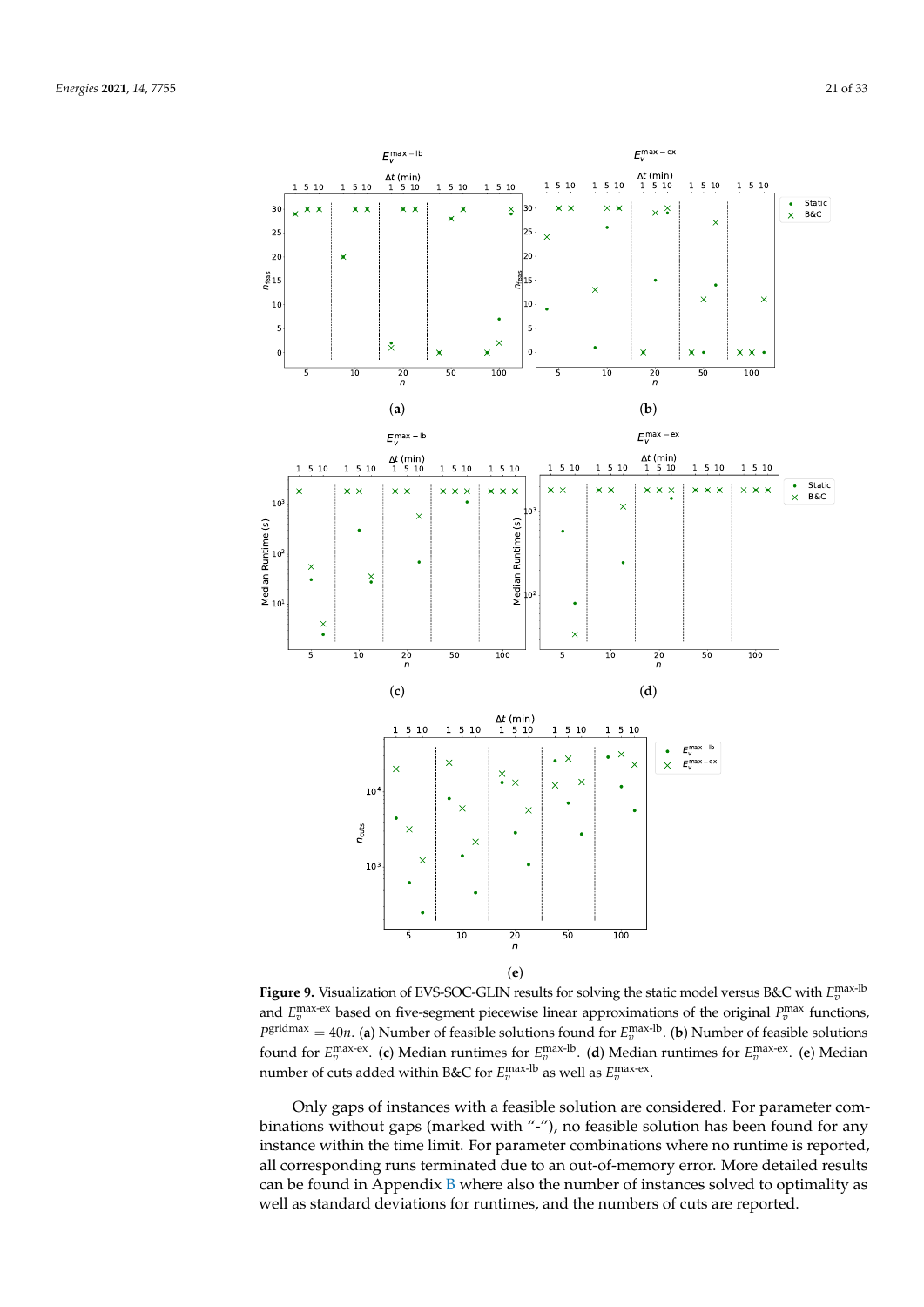Opposed to EVS-SOC-LIN, not all instances could be solved by the EVS-SOC-GLIN variants within the time limit. Considering the results with  $P^{\text{gridmax}} = 10n$ , one can notice that the B&C approach shows performance benefits, as the approach was able to always find feasible solutions to as many or more instances than the static approach. It is difficult to compare the quality of the solutions obtained by each approach as the static approach sometimes found fewer feasible solutions. For groups for which both approaches could obtain feasible solutions to all instances, the quality of the generated solutions was almost identical. Moreover, except for two instance groups, the B&C approach was either as fast or faster than the static approach.

For the results with  $P^{\text{gridmax}} = 25n$ , the runtime performance benefit of B&C is still noticeable for small *n*; however, it is not as strong as for *P* gridmax = 10*n*. Moreover, for  $E_v^{\text{max-lb}}$  the number of feasible solutions found by the static approach is, except for one group, never worse than for B&C. Though, for  $E_v^{\text{max-ex}}$  B&C still yielded significantly more feasible solutions.

A similar observation can be made for  $P^{\text{gridmax}} = 40n$ . For  $P^{\text{gridmax}} = 40n$ , the static approach has a better runtime with almost all parameter configurations.

A possible explanation for this observation seems to be that, for  $P<sup>gridmax</sup> = 10n$ , the charging energy of a vehicle  $v$  is more limited by  $P^{\text{gridmax}}$  than by  $E^{\text{max}}_v$ . Initial solutions of B&C will then violate Constraints (14) less often, which implies spending less time for the separation of cuts. This presumption is supported by considering the number of added cuts. Fixing *n* and ∆*t*, one can observe that, with growing *P* gridmax, clearly more cuts are added.

When comparing  $E_v^{\text{max-lb}}$  and  $E_v^{\text{max-ex}}$  for any fixed  $P^{\text{gridmax}}$ , *n*, and  $\Delta t$ ,  $E_v^{\text{max-ex}}$  has more segments than  $E_v^{\text{max-lb}}$  due to the nature of its computation. For  $E_v^{\text{max-lb}}$ , smaller  $\Delta t$ values imply a higher number of  $E_v^{\text{max-lb}}$  segments. For a fixed *n* and  $\Delta t$ , the larger number of  $E_v^{\text{max-ex}}$  segments comes with fewer feasible solutions and higher runtimes for the static approach and the B&C.

In general*,* regardless of  $P^{\rm gridmax}_{s}$ , all reported median gaps for both approaches are below 0.2%. Moreover, while the B&C approach usually finds a higher number of feasible solutions, the static approach finds generally more optimal solutions, as can be seen in Appendix B.

In order to see how both solution approaches to EVS-SOC-GLIN perform on instances with fewer piecewise linear segments in  $E_v^{\text{max}}$ , we conduct similar experiments using the approximations of  $P_v^{\max}$  with five segments. For this, we only consider  $E_v^{\max-lb}$ , since the number of  $E_v^{\text{max-ex}}$  segments does not depend on the number of  $P_v^{\text{max}}$  segments. Experimental results for *P*<sup>gridmax</sup> = 25*n* are given in Table 6. The table shows, again, the total number of piecewise linear segments of  $E_v^{\text{max-lb}}$  ( $n_\text{seg}$ ), the number of instances for which a feasible solutions was found within the time limit ( $n_{\text{feas}}$ ), the median computation time ("Runtime"), the total number of cuts added within B&C  $(n_{\text{cuts}})$ , and optimality gaps (%-gap) of the generated solutions.

For each parameter group, B&C always finds at least as many feasible solutions as the static approach. When the static and the B&C approaches find the same number of feasible solutions, the resulting gaps are almost identical; however, the solutions of the static variant are typically slightly better than the ones of B&C. In terms of computation times, no approach was significantly faster than the other.

Due to the smaller number of segments in the  $P_v^{\text{max}}$  functions and consequently also simpler  $E_v^{\text{max-lb}}$  functions, a higher number of feasible as well as optimal solutions could generally be found, when comparing Tables 4 and 6. Moreover, the impact of fewer  $P_v^{\text{max}}$ segments is also observable when we consider the median runtimes and the number of added cuts. For almost all parameter combinations of *n* and  $\Delta t$ , fewer  $P_v^{\max}$  segments lead to lower median runtimes and fewer cuts.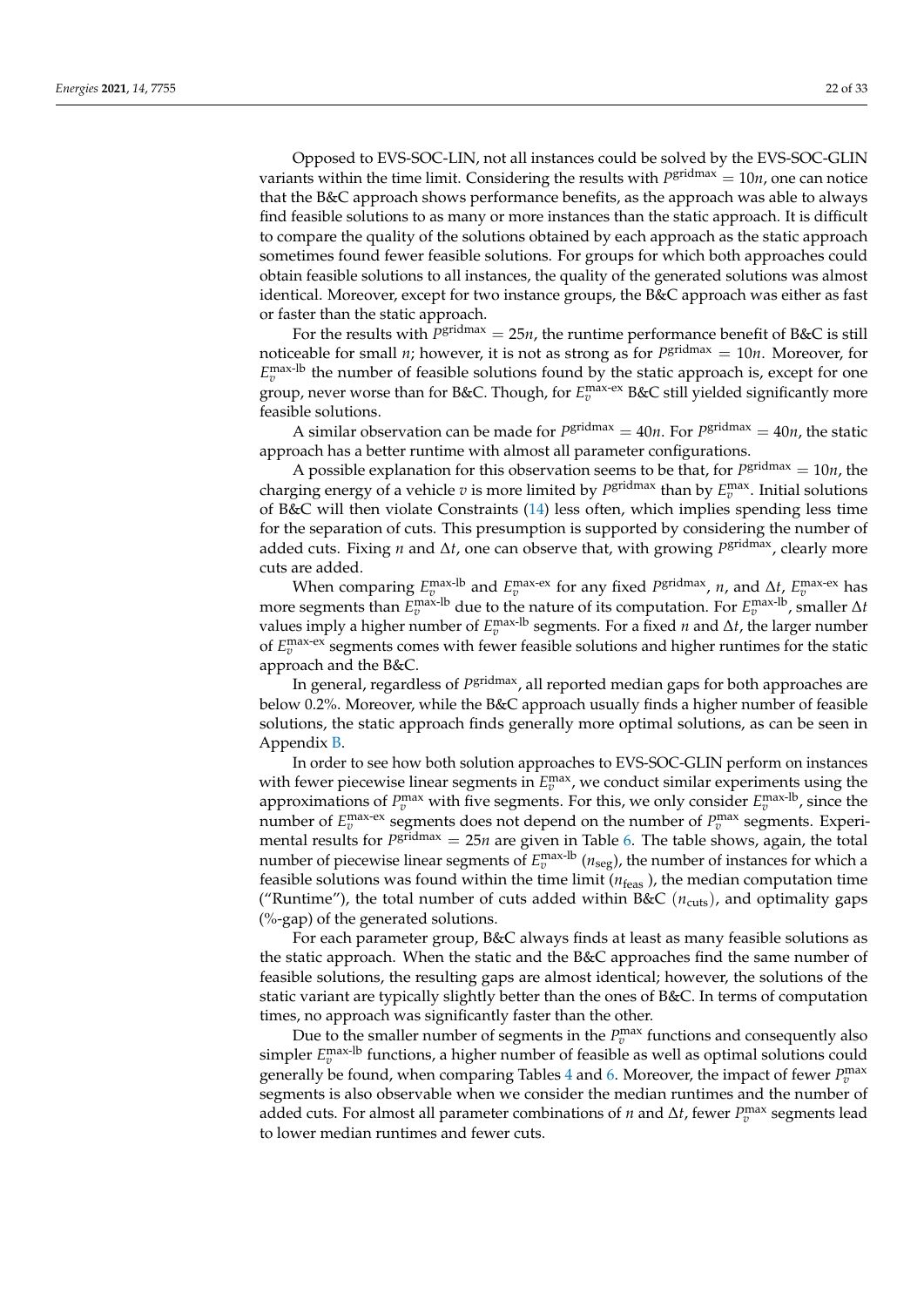|                  |                  | $n_{\text{seg}}$<br>$n_{\text{feas}}$ |               |                |                       | Runtime (s) | $n_{\text{cuts}}$ | $\%$ -gap     |      |
|------------------|------------------|---------------------------------------|---------------|----------------|-----------------------|-------------|-------------------|---------------|------|
| $\boldsymbol{n}$ | $\Delta t$ (min) | Mean                                  |               |                |                       | Median      | Median            | Median        |      |
|                  |                  |                                       | <b>Static</b> | B&C            | <b>Static</b>         | B&C         | B&C               | <b>Static</b> | B&C  |
|                  |                  |                                       |               |                | $E_v^{\text{max-lb}}$ |             |                   |               |      |
| 5                | 1                | 40                                    | 30            | 30             | 60.14                 | 19.63       | 387               | 0.01          | 0.01 |
| 5                | 5                | 46                                    | 30            | 30             | 2.40                  | 1.98        | 88                | 0.01          | 0.01 |
| 5                | 10               | 43                                    | 30            | 30             | 0.64                  | 1.13        | 42                | 0.00          | 0.01 |
| 10               | $\mathbf{1}$     | 80                                    | 30            | 30             | 509.28                | 1800.00     | 1162              | 0.01          | 0.02 |
| 10               | 5                | 92                                    | 30            | 30             | 11.01                 | 8.34        | 232               | 0.01          | 0.01 |
| 10               | 10               | 87                                    | 30            | 30             | 1.49                  | 2.68        | 118               | 0.01          | 0.01 |
| 20               | 1                | 160                                   | 12            | 30             | 1800.00               | 1800.00     | 2488              | 0.03          | 0.06 |
| 20               | 5                | 185                                   | 30            | 30             | 54.58                 | 61.09       | 516               | 0.01          | 0.01 |
| 20               | 10               | 174                                   | 30            | 30             | 5.03                  | 7.45        | 217               | 0.01          | 0.01 |
| 50               | $\mathbf{1}$     | 398                                   | $\theta$      | 12             | 1800.00               | 1800.00     | 5598              | -             | 0.24 |
| 50               | 5                | 459                                   | 30            | 30             | 640.74                | 1800.00     | 1556              | 0.01          | 0.02 |
| 50               | 10               | 433                                   | 30            | 30             | 37.23                 | 36.95       | 624               | 0.01          | 0.01 |
| 100              | 1                | 798                                   | $\Omega$      | $\overline{0}$ | 1800.00               | 1800.00     | 9312              |               |      |
| 100              | 5                | 921                                   | 30            | 30             | 1800.00               | 1800.00     | 3237              | 0.01          | 0.06 |
| 100              | 10               | 871                                   | 30            | 30             | 112.16                | 84.83       | 1360              | 0.01          | 0.01 |

**Table 6.** EVS-SOC-GLIN results for solving the static model versus B&C with  $E_v^{\text{max-lb}}$  based on five-segment piecewise linear approximations of the original  $P_v^{\text{max}}$  functions,  $P_s^{\text{gridmax}} = 25n$ .

Charging Cost Differences & Charging Errors

While the simpler approximations of the original  $P_v^{\text{max}}$  functions lead to shorter runtimes, there is clearly a tradeoff concerning the precision of the model, introduced errors, and final solution qualities. We take a closer look on these aspects in the following. Specifically, we are interested in the error made when using  $E_v^{\text{max-lb}}$  instead of  $E_v^{\text{max-ex}}$  and the error between the five-segment  $P_v^{\text{max}}$  approximation compared to the original  $P_v^{\text{max}}$ . For this purpose, we evaluate EVS-SOC-GLIN on four different  $E_v^{\text{max}}$  functions:  $E_v^{\text{max-lb}}$ and  $E_v^{\text{max-ex}}$ , each based on the five-segment  $P_v^{\text{max}}$  approximation and the original  $P_v^{\text{max}}$ .

As we want to measure the impact of the different charging curves on the charging costs, we select a high *P* gridmax value of 40*n* as, in this case, the variable maximum charging power constraints have higher impacts. Only results on instances solved to optimality are reported. We only consider instances where an optimal solution for all four  $E_v^{\text{max}}$ functions was found. Parameter combinations where no such instances exist are omitted. The mean charging costs can be found in Table 7. The charging cost %-gaps are calculated by  $100\% \cdot (|E_v^{\text{max-ex}} - E_v^{\text{max-lb}}|) / E_v^{\text{max-ex}}.$ 

Observe that, for fixed ∆*t* and varying *n*, the charging cost gap between  $E_v^{\text{max-lb}}$  and  $E_v^{\text{max-ex}}$  does not change significantly. It seems that the difference in charging costs mainly depends on ∆*t*. Specifically, one might notice that the charging cost gaps become smaller as ∆*t* decreases. Overall, the largest mean charging cost gap is 0.64%; the differences, therefore, seem to be negligible for practical purposes for the considered parameter groups. Not all instances could be solved to optimality (even when increasing the time limit), and hence the number of reported instances in some instance groups varies for each instance group. Therefore, to give a better idea about the distribution of the charging cost gaps, we additionally provide standard deviations to the charging cost gaps in Table 7. For groups with the same ∆*t*, we can observe that the standard deviations are quite similar.

When comparing the five-segment  $P_v^{\text{max}}$  approximation to the original  $P_v^{\text{max}}$ , the difference in charging costs is marginal, even for large instances. For example, consider  $n = 20$ ,  $\Delta t = 10$  min and  $E_v^{\text{max-ex}}$  and observe that the objective value differs on average by about 0.07 cents only between the original  $P_v^{\text{max}}$  and the five-segment approximation. This insight appears to be particularly relevant, since it shows that approximating  $P_v^{\text{max}}$ with a lower number of linear pieces is reasonable for practice.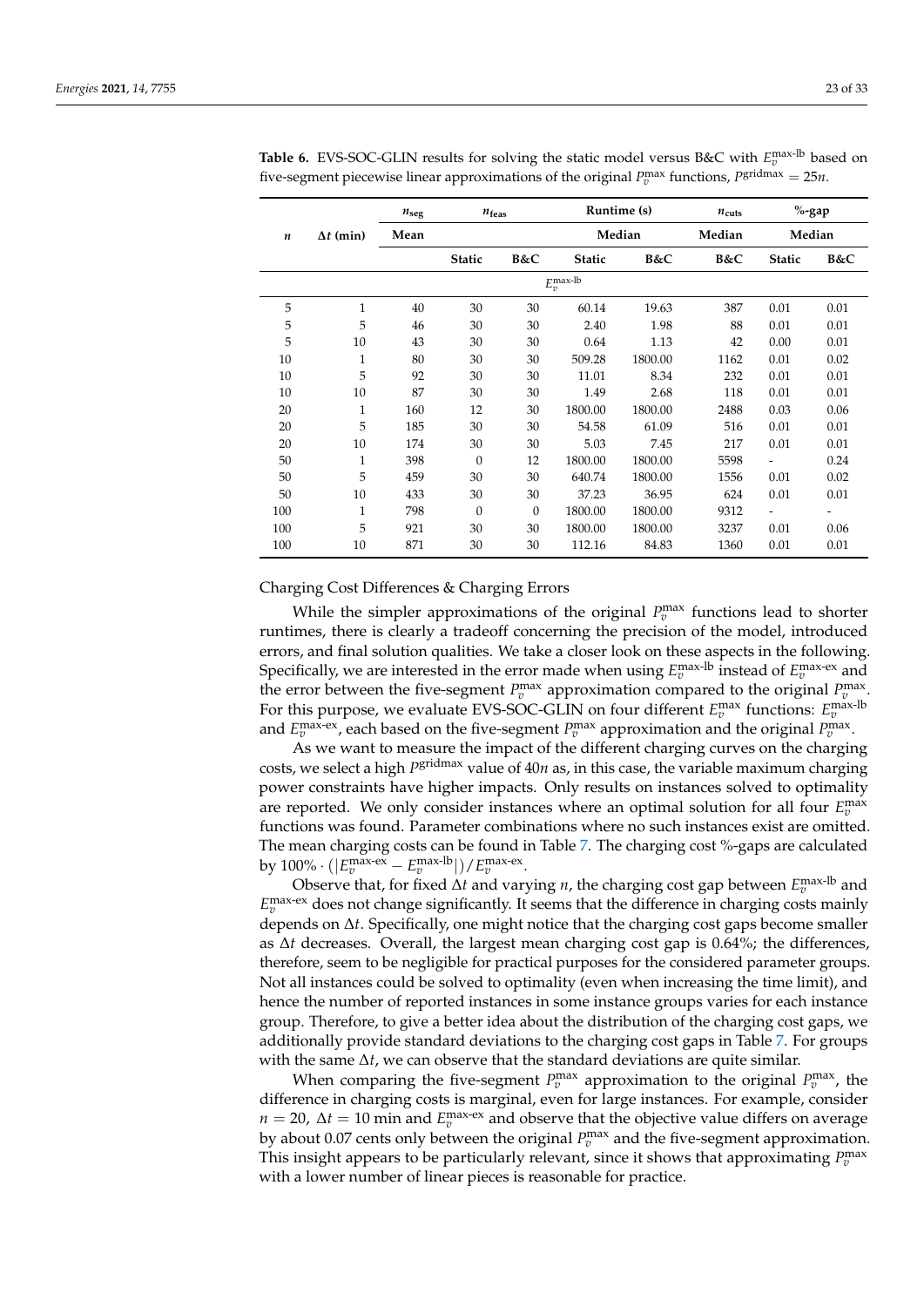|    |                  |                |                                      | <b>Charging Costs</b> |      |               |
|----|------------------|----------------|--------------------------------------|-----------------------|------|---------------|
| n  | $\Delta t$ (min) | $n_{\rm opt}$  | $E_v^{\text{max-lb}}$                | $E_v^{\text{max-ex}}$ |      | $%$ -gap      |
|    |                  |                | Mean                                 | Mean                  | Mean | <b>StdDev</b> |
|    |                  |                | Original $P_n^{\max}$                |                       |      |               |
| 5  | 1                | $\overline{2}$ | 109.08                               | 108.97                | 0.10 | 0.01          |
| 5  | 5                | 25             | 209.40                               | 208.83                | 0.29 | 0.18          |
| 5  | 10               | 30             | 227.10                               | 225.78                | 0.64 | 0.40          |
| 10 | 5                | 11             | 374.24                               | 372.98                | 0.34 | 0.13          |
| 10 | 10               | 28             | 447.51                               | 445.05                | 0.59 | 0.35          |
| 20 | 10               | 19             | 882.53                               | 877.33                | 0.60 | 0.30          |
|    |                  |                | 5-segment approx. $P_v^{\text{max}}$ |                       |      |               |
| 5  | 1                | $\overline{2}$ | 109.10                               | 108.98                | 0.10 | 0.01          |
| 5  | 5                | 25             | 209.38                               | 208.82                | 0.29 | 0.17          |
| 5  | 10               | 30             | 227.11                               | 225.77                | 0.64 | 0.41          |
| 10 | 5                | 11             | 374.14                               | 372.92                | 0.33 | 0.13          |
| 10 | 10               | 28             | 447.44                               | 445.04                | 0.57 | 0.32          |
| 20 | 10               | 19             | 882.39                               | 877.26                | 0.60 | 0.30          |

Table 7. Objective value comparison using EVS-SOC-GLIN and different  $E_v^{\text{max}}$  functions based on the five-segment  $P_v^{\text{max}}$  approximation and the original  $P_v^{\text{max}}$ ;  $P_s^{\text{gridmax}} = 40n$ .

When realizing a charging plan in practice with a different  $E_v^{\text{max}}$  function than used for scheduling, the specified target SOCs  $s_v^{\text{dep}}$  might not be reached for some vehicles. We measure this error by generating an *optimal* charging schedule with  $E_v^{\text{max-ex}}$  and simulating the actual maximum energy function with  $E_v^{\text{max-lb}}$ . In the simulation, the actually charged energy is set to the minimum from the corresponding planned charged energy and the actual maximum energy function.

The resulting mean deviation from the target SOC in percent, the mean charging error, can be seen in Table 8. For a single instance, we determined the mean charging error over all vehicles, whereas, for an instance group, we again report the mean and the standard deviation of these mean charging errors from the individual instances.

|                  |                  |                  | Mean Charging Error (% SOC) |                       |                             |               |  |  |  |  |  |
|------------------|------------------|------------------|-----------------------------|-----------------------|-----------------------------|---------------|--|--|--|--|--|
| $\boldsymbol{n}$ | $\Delta t$ (min) | $n_{\text{opt}}$ |                             | Original $P_n^{\max}$ | 5-seg. Approx. $P_n^{\max}$ |               |  |  |  |  |  |
|                  |                  |                  | Mean                        | <b>StdDev</b>         | Mean                        | <b>StdDev</b> |  |  |  |  |  |
| 5                | 1                | 3                | 0.23                        | 0.08                  | 0.21                        | 0.08          |  |  |  |  |  |
| 5                | 5                | 25               | 1.14                        | 0.26                  | 1.06                        | 0.28          |  |  |  |  |  |
| 5                | 10               | 30               | 2.01                        | 0.58                  | 1.94                        | 0.60          |  |  |  |  |  |
| 10               | 5                | 12               | 1.14                        | 0.16                  | 1.18                        | 0.18          |  |  |  |  |  |
| 10               | 10               | 29               | 2.03                        | 0.45                  | 2.03                        | 0.46          |  |  |  |  |  |
| 20               | 10               | 20               | 2.01                        | 0.29                  | 1.97                        | 0.34          |  |  |  |  |  |

**Table 8.** Charging error comparison when scheduling with  $E_v^{\text{max-ex}}$  using EVS-SOC-GLIN and realizing the schedule with  $E_v^{\text{max-lb}}$ ;  $P_s^{\text{gridmax}} = 40n$ .

Similarly to before, it seems that the size of the charging error mainly depends on ∆*t*: Fixing the number of vehicles *n*, the mean charging error decreases with smaller ∆*t*, the number of vehicles does not seem to influence the mean charging error for fixed ∆*t*.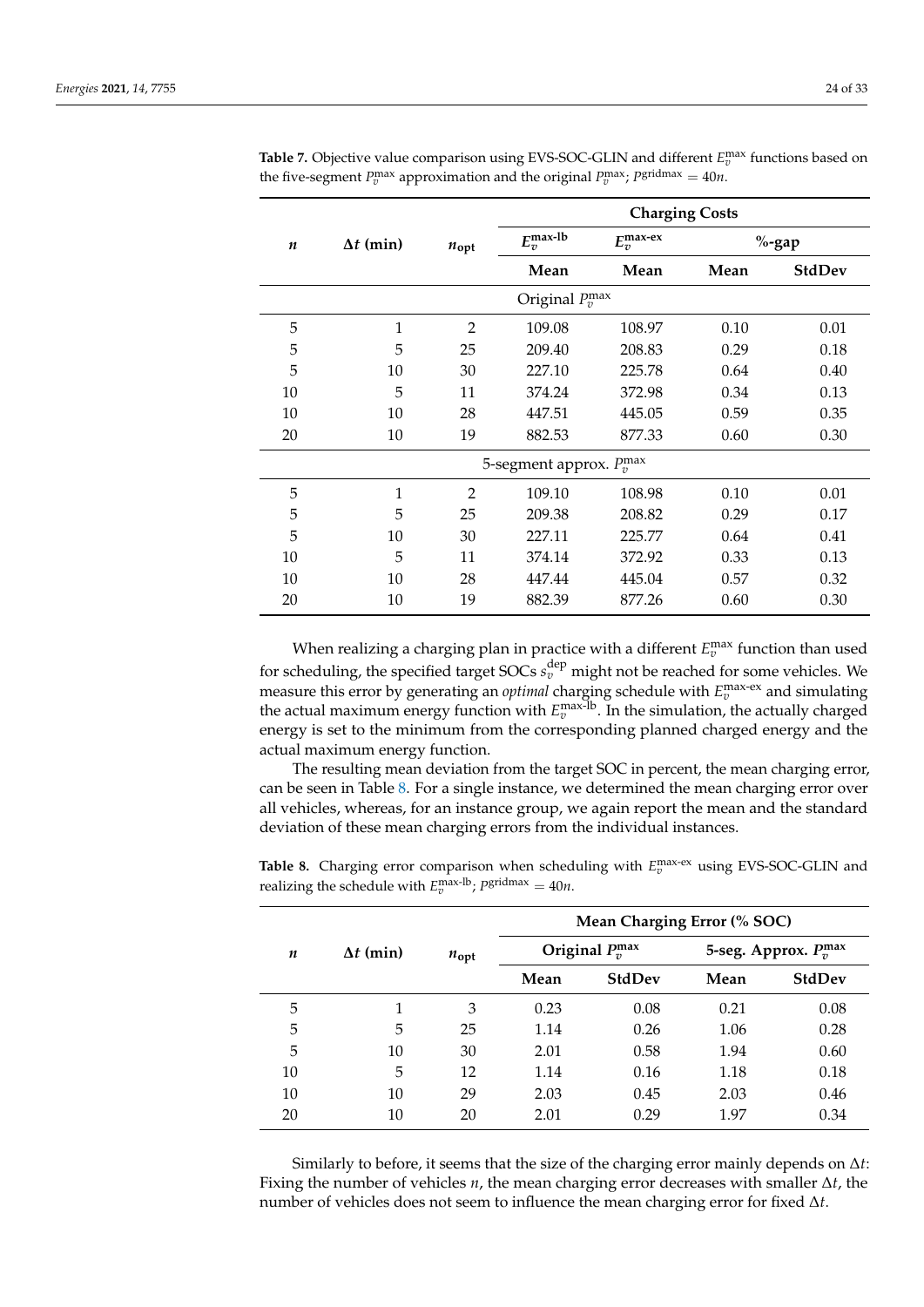# *6.3. Comparison of EVS-SOC-LIN and EVS-SOC-GLIN*

Charging cost gaps between solutions of formulation EVS-SOC-LIN and EVS-SOC-GLIN can be found in Figure 10. As before, we only consider instances that were solved to optimality. For EVS-SOC-LIN, we use  $E_v^{\text{max-lb}}$  based on the concave  $P_v^{\text{max}}$ , whereas, for EVS-SOC-GLIN, we use  $E_v^{\text{max-lb}}$  based on  $P_v^{\text{max}}$  with five segments. The grid capacity  $P^{\text{gridmax}}$ is again set to 40*n*. Charging cost gaps are calculated by dividing the difference of the EVS-SOC-GLIN objective values from the EVS-SOC-LIN objectives by the EVS-SOC-GLIN objective values. For  $n \in \{50, 100\}$  and  $\Delta t = 1$  min, all mean charging cost gaps are zero; therefore, the respective bars are not shown in the figure.



Figure 10. Mean charging cost gaps of EVS-SOC-LIN and EVS-SOC-GLIN with  $P^{\text{gridmax}} = 40n$ . Whiskers indicate the standard deviations. Note that for  $n = 20$  and  $\Delta t = 1$  only a single instance was solved to optimality, and therefore the corresponding standard deviation is zero.

Comparing the gaps of both formulations, one can notice that the charging costs of solutions generated by EVS-SOC-LIN are slightly too optimistic, underestimating the actual costs. In comparison to the more exact EVS-SOC-GLIN, the costs of the solutions generated by EVS-SOC-LIN are lower by at most by 0.35%. Moreover, there are no significant differences between the charging cost gaps when varying *n* or ∆*t* values. When it comes to computation times, both variants of EVS-SOC-LIN are significantly faster than any EVS-SOC-GLIN variant, as we have seen before in Tables 2 and 4.

For the exact same setting as above, we also measure the charging error when scheduling with the convex  $E_v^{\text{max-lb}}$  used in EVS-SOC-LIN and realizing the plan with the, in general, nonconvex  $E_v^{\text{max-lb}}$  used in EVS-SOC-GLIN. The mean charging error is shown in Figure 11. For a fixed ∆*t*, the mean charging error does not significantly change for a varying number of vehicles *n*. However, for a fixed number *n*, the mean charging error grows with decreasing ∆*t*.

An explanation for this behavior seems to be that on instances with smaller ∆*t*, solutions tend to be more precise in terms of the error induced by the time discretization. Therefore, the difference between a convex and nonconvex  $E_v^{\text{max}}$  function could have more impact on solutions of instances with small ∆*t* values. Overall, the mean charging cost difference does not exceed 1.5% SOC for any *n* and any ∆*t* and, thus, may be negligible in practice.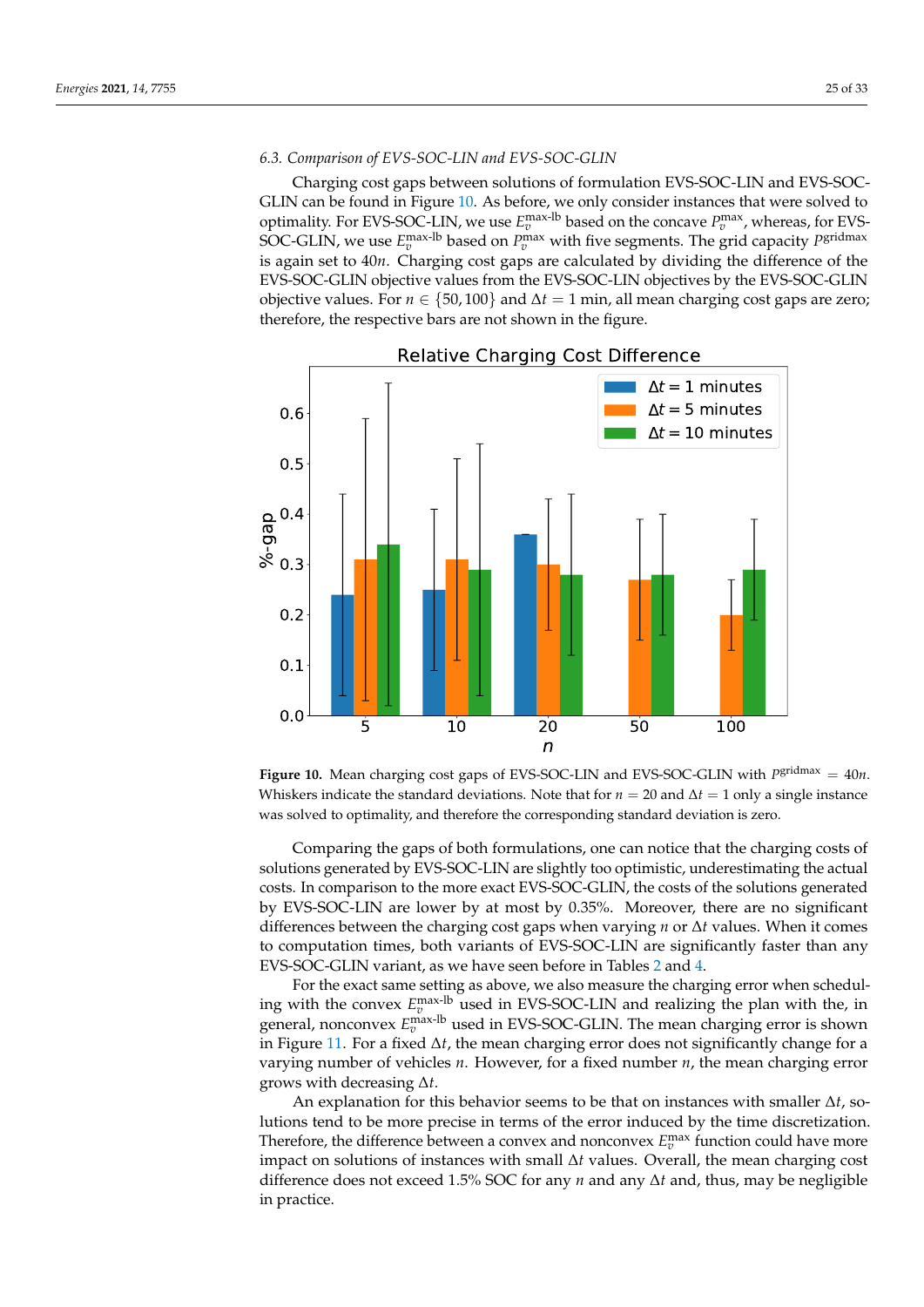



# *6.4. Model Based Predictive Control Simulations*

For the rolling horizon scenarios, we conduct experiments using formulations EVS-SOC-LIN and EVS-SOC-GLIN. We use  $E_v^{\text{max-lb}}$  for both formulations, but, for EVS-SOC-LIN, the corresponding concave approximation of  $P_v^{\text{max}}$ , whereas, for EVS-SOC-GLIN, the fivesegment approximation of  $P_v^{\text{max}}$ .  $P_s^{\text{gridmax}}$  is set to  $40n$ . The results of the experiments are shown in Table 9. Absolute charging cost differences are determined by subtracting the EVS-SOC-GLIN objective values from the EVS-SOC-LIN objective values. The relative charging costs are based on the absolute charging costs divided by the objective values of EVS-SOC-GLIN.

Similarly to before, for fixed *n* and ∆*t*, the charging costs of EVS-SOC-LIN and EVS-SOC-GLIN only differ marginally. The maximum gap is 0.27% for  $n = 100$  and  $\Delta t = 5$  min. As expected, the absolute charging cost difference increases with a higher number of vehicles. The gaps, however, seem to stay in the same order of magnitude for growing *n*.

|                  |                  |       |                        | <b>Charging Cost Difference</b> |                 |
|------------------|------------------|-------|------------------------|---------------------------------|-----------------|
| $\boldsymbol{n}$ | $\Delta t$ (min) |       | <b>Absolute (Cent)</b> |                                 | Relative $(\%)$ |
|                  |                  | Mean  | <b>StdDev</b>          | Mean                            | <b>StdDev</b>   |
| 5                | 5                | 0.97  | 0.73                   | 0.22                            | 0.16            |
| 5                | 10               | 0.91  | 0.60                   | 0.20                            | 0.12            |
| 10               | 5                | 1.75  | 0.99                   | 0.20                            | 0.11            |
| 10               | 10               | 1.78  | 0.77                   | 0.20                            | 0.08            |
| 20               | 5                | 3.78  | 1.34                   | 0.21                            | 0.08            |
| 20               | 10               | 3.80  | 1.03                   | 0.21                            | 0.06            |
| 50               | 5                | 9.14  | 2.42                   | 0.20                            | 0.05            |
| 50               | 10               | 9.39  | 2.64                   | 0.21                            | 0.06            |
| 100              | 5                | 24.42 | 2.40                   | 0.27                            | 0.03            |
| 100              | 10               | 19.96 | 4.82                   | 0.22                            | 0.05            |

Table 9. Rolling horizon charging cost difference for EVS-SOC-LIN vs. EVS-SOC-GLIN using  $E_v^{\text{max-lb}}$  $P^{\text{gridmax}} = 40n$ .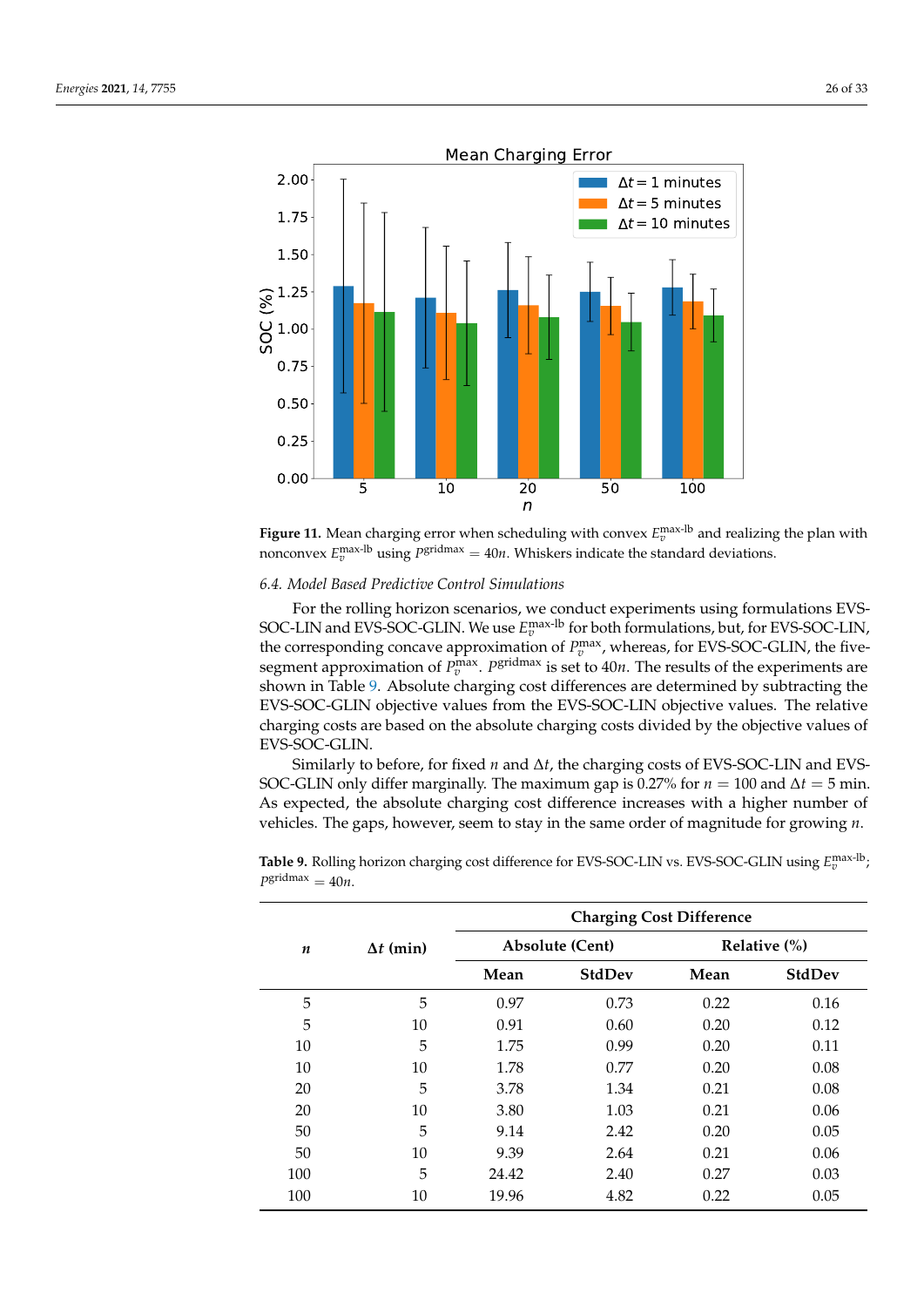# **7. Conclusions**

We formally introduced the EVS-SOC problem in which we put particular focus on dealing with vehicle-specific SOC-dependent maximum charging power limitations. We addressed the issue that the maximum charging power  $P_v^{\text{max}}$  may be regulated within a single time step in a time discretized solution approach by turning toward considering the maximum amount of energy that can be charged in a time step. To this end, we proposed an exact derivation  $E_v^{\text{max-ex}}$  as well as a simpler lower bound  $E_v^{\text{max-lb}}$ . One should keep in mind that the gap between  $E_v^{\text{max-lb}}$  and  $E_v^{\text{max-ex}}$  decreases with smaller time step duration ∆*t*. We recall that charging schedules generated with  $E_v^{\text{max-lb}}$  are guaranteed to be realizable in practice, whereas schedules generated with  $E_v^{\text{max-ex}}$  help us with the estimation of the charging cost differences and charging errors induced by the time discretization.

Let us recapitulate the most important experimental results. Two different MILP formulations, EVS-SOC-LIN and EVS-SOC-GLIN, were proposed, where EVS-SOC-LIN relies on the assumption that  $E_v^{\text{max}}$  is concave. When taking a closer look at EVS-SOC-LIN, both the static as well as the cutting plane variant are quite fast. Compared to EVS-SOC-GLIN, EVS-SOC-LIN performs an order of magnitude faster in our experiments. Considering the runtime difference between the static and the cutting plane approach, a substantial performance benefit of the latter can be observed. Moreover, we have seen that the runtime of the cutting plane approach scales better with larger numbers of vehicles or decreasing ∆*t* values. Its advantages become even more visible when the maximum charging energy of a vehicle has to be exploited, i.e., a large number of cuts has to be separated.

Concerning the static solution approach and the B&C for solving EVS-SOC-GLIN, we found that B&C performs better for instances with a small number of vehicles. For larger instances, however, the static variant is usually superior in terms of runtime. It also shows performance advantages for larger grid capacities. The results of the experiments indicate that the B&C is slower than the static variant when a large number of cuts has to be separated. Nevertheless, there are cases where B&C is faster—for example, when  $E_v^{\text{max}}$ consists of many linear segments. Additionally, we realized that B&C finds more feasible solutions in the majority of the experiments when solving to optimality is not possible anymore within the runtime limit. Overall, for both EVS-SOC-GLIN solution approaches, fewer  $P_v^{\text{max}}$  segments usually clearly reduce the runtime.

Different approximations of the maximum charging power (e.g., piecewise linear approximation or convex hull approximation), as well as the maximum charging energy  $(E_v^{\text{max-lb}})$ ,  $E_v^{\text{max-ex}}$ ) have been proposed. We studied the charging cost differences and the charging errors induced by these approximations. Regarding the charging cost differences, it turned out that there were only marginal charging cost differences between schedules generated with  $E_v^{\text{max-lb}}$  and schedules generated with  $E_v^{\text{max-ex}}$ .

The number of vehicles did not show any noticeable impact on the cost differences for this comparison. Naturally, a smaller step duration ∆*t* reduces the charging cost differences. Moreover, in the case of our benchmark instances, the approximation of  $P_v^{\text{max}}$ with five piecewise linear segments does not have any noticeable impact on the charging costs, despite the rather complex original functions. We also inspected the charging cost differences when generating schedules based on the original  $P_v^{\text{max}}$  function and its concave approximation. We found that the charging cost differences were quite small; the mean differences did not exceed 0.35% for any shown parameter group.

As already mentioned, approximating the maximum charging energy might lead to the issue that vehicles do not reach their desired target SOCs. To measure this effect, we generated charging schedules with  $E_v^{\text{max-ex}}$  and simulated the actual charging with  $E_v^{\text{max-lb}}$ . Experimental results demonstrated that the mean charging error did not exceed 2.1% SOC even for  $\Delta t = 10$  min.

For these experiments, we also detected a correlation between the size of ∆*t* and the charging error, more specifically, the mean charging error decreases with smaller ∆*t*. In another simulation, we considered the mean charging error when generating a charging schedule based on a concave  $P_v^{\text{max}}$  approximation and realizing it with the original  $P_v^{\text{max}}$ .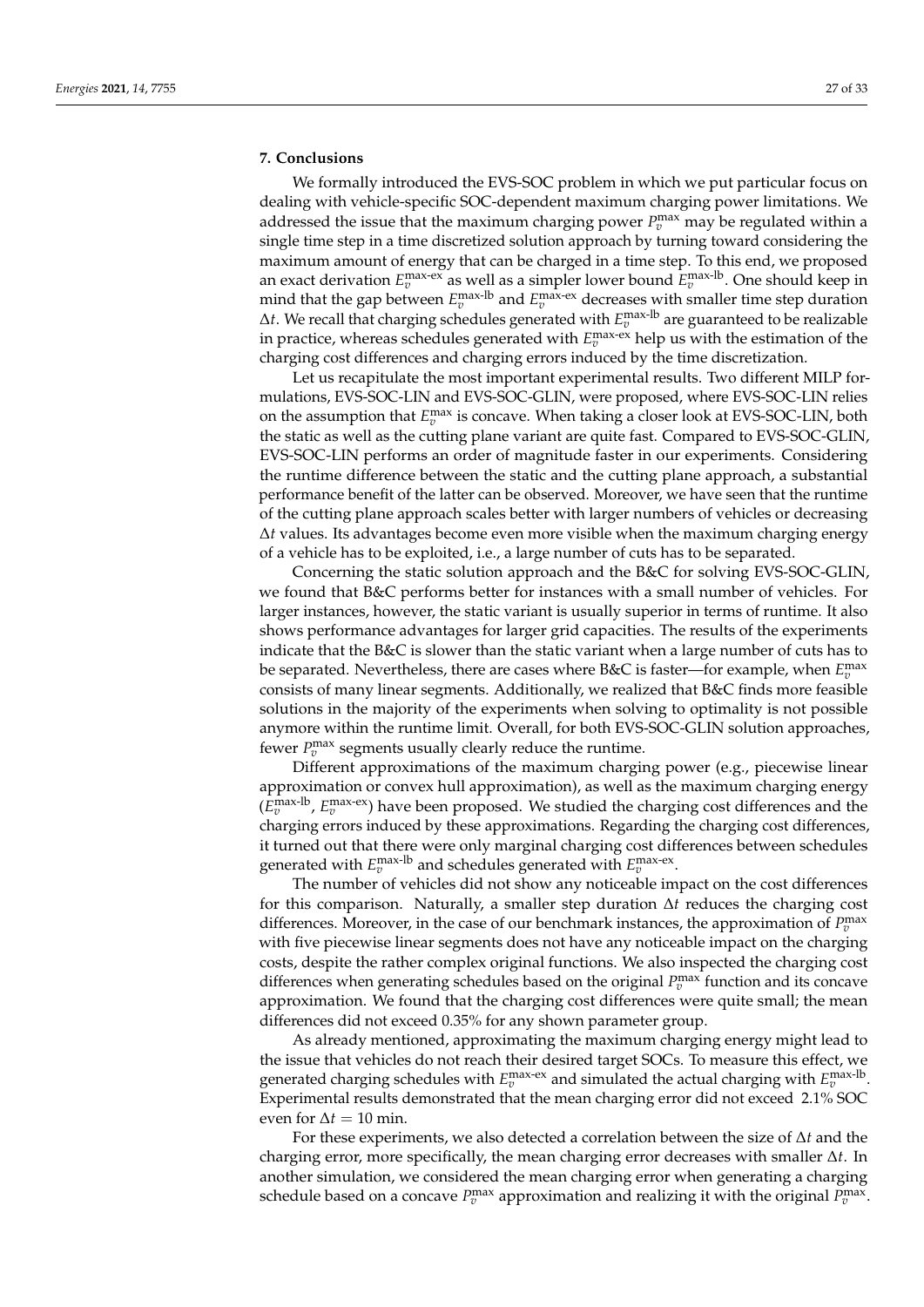The mean charging error was rather small again, the mean deviation from the vehicles' target SOCs were, at most, 1.5%.

To see whether the concave approximation of  $P_v^{\text{max}}$  accumulates large charging cost differences in a whole day scenario, we conducted model-based predictive control simulations with the original  $P_v^{\text{max}}$  and its concave approximation. The relative charging cost gaps were even smaller with a maximum value 0.27% for 100 vehicles and  $\Delta t = 5$  min.

Overall, where we utilize one of the formulations within a model based predictive control strategy, we recommend the usage of EVS-SOC-LIN or EVS-SOC-GLIN together with a reasonably small ∆*t* value of few minutes, in order to reduce errors introduced by time discretization. Depending on whether EVS-SOC-GLIN is performant enough for a given application setting (i.e., it finds a charging schedule within the re-optimization interval), its usage is advised to reduce the danger of significant charging cost differences and charging errors. It seems promising to approximate  $P_v^{\text{max}}$  with five to ten piecewise linear segments to improve the runtime in this scenario.

In case EVS-SOC-GLIN does not find charging schedules in a reasonable time, one might fall back to EVS-SOC-LIN and its cutting plane approach to rapidly generate charging schedules for a concave approximation of  $P_v^{\text{max}}$ . The introduced errors are usually negligible as we have seen.

In future work, it would be interesting to investigate whether the runtime of solving EVS-SOC-GLIN can be further improved. As we have seen, B&C is frequently slower than the static variant. A more detailed polyhedral study of the model may reveal additional strengthening inequalities. Concerning the computational complexity of EVS-SOC, it is an open question of whether or not the problem is NP-hard if  $P_v^{\max}$  is a general nonconcave function. Another aspect worth pursuing is the question of whether known vehicle arrival times have a significant impact on the charging costs of a rolling horizon schedule. In the presented scenario, successively arriving vehicles are simulated; however, they are not incorporated into the schedule before arrival at the charging station. One may expect that arrival times known in advance lead to better exploitation of cheap charging time slots and, therefore, come along with cheaper total charging costs.

A further direction of future work should be the consideration of uncertainties, e.g., in the future power limits or in the future occupation of charging stations. Furthermore it would be interesting to study the effect of the rescheduling interval on charging costs and charging errors in the rolling horizon context. Last, but not least, it would be interesting to consider a problem variant in which the discharging of vehicles is allowed in order to enable the mutual charging of EVs. This idea has already been mentioned in [26]; however, its impact on the total charging costs has not yet been studied. One could further extend the model by allowing the charging station to supply energy to the electricity grid in exchange for a monetary reward.

**Author Contributions:** Conceptualization, S.L., G.R.R.; methodology, S.L., G.R.R. and B.S.; software, validation, B.S.; writing—original draft preparation, G.R.R., B.S. and T.J.; writing—review and editing, S.L., G.R.R., B.S. and T.J.; supervision, S.L., G.R.R. and T.J. All authors have read and agreed to the published version of the manuscript.

**Funding:** Open Access Funding by TU Wien.

**Institutional Review Board Statement:** Not applicable.

**Informed Consent Statement:** Not applicable.

**Data Availability Statement:** All used benchmark problem instances are available at [https://www.](https://www.ac.tuwien.ac.at/research/problem-instances/) [ac.tuwien.ac.at/research/problem-instances/](https://www.ac.tuwien.ac.at/research/problem-instances/) (accessed on 11 November 2021).

**Acknowledgments:** The project was financially supported by Honda Research Institute Europe GmbH. Open Access Funding by TU Wien.

**Conflicts of Interest:** The authors declare no conflict of interest.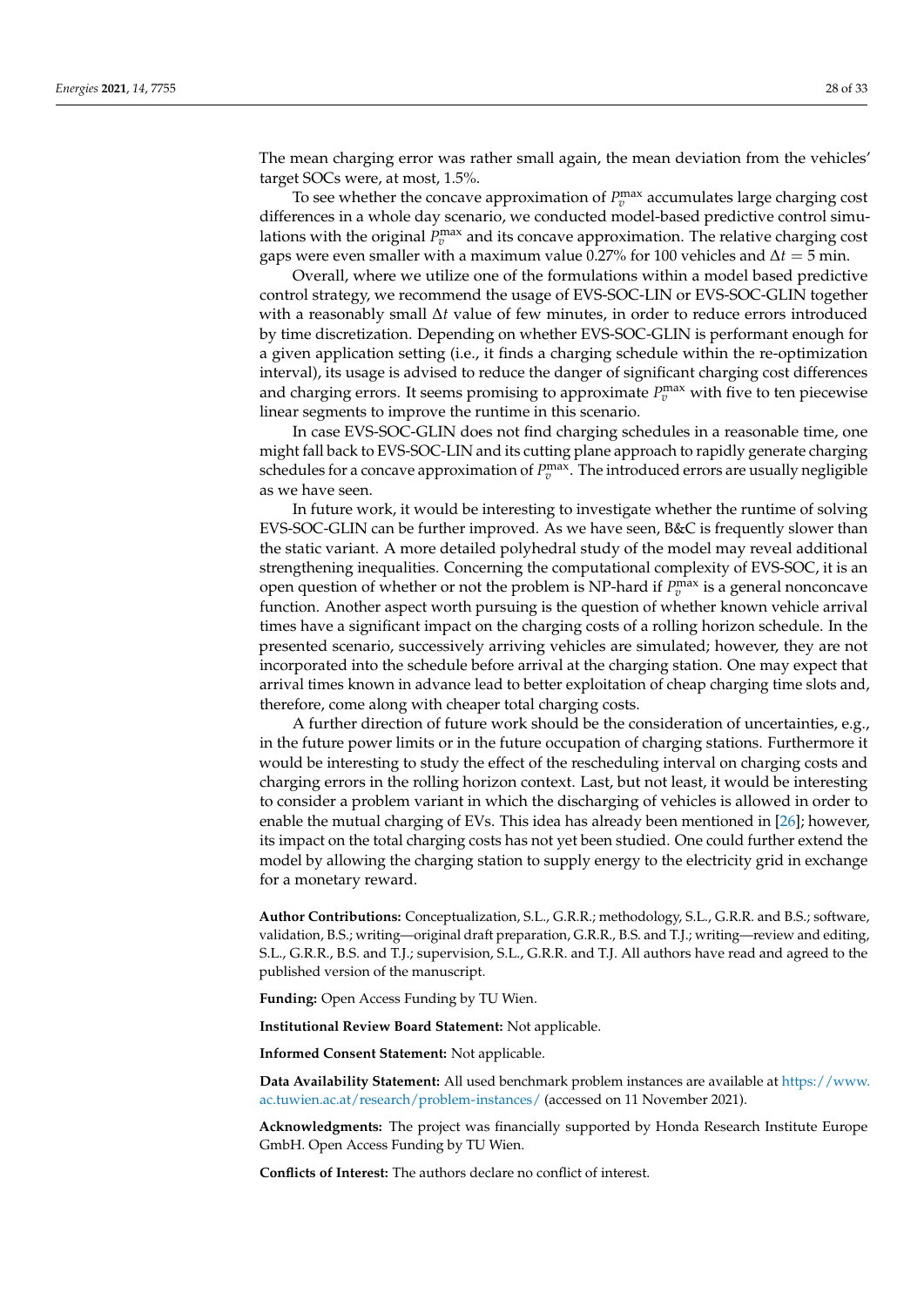# **Appendix A**

In Figure  $A1$ , a comparison between the original  $P_v^{\text{max}}$  and the simpler piecewise approximations is shown for all vehicle types used in the benchmark instances.



**Figure A1.** Comparison of  $P_v^{\text{max}}$  curves with different numbers of segments. (a)  $P_v^{\text{max}}$  curves for BMW i3. (**b**)  $P_v^{\text{max}}$  curves for Energica Ego. (**c**)  $P_v^{\text{max}}$  curves for Mercedes-Benz EQC. (**d**)  $P_v^{\text{max}}$  curves for Audi e-tron. (e)  $P_v^{\max}$  curves for Hyundai Kona Elektro. (f)  $P_v^{\max}$  curves for Jaguar I-Pace. (g)  $P_v^{\max}$ curves for MINI Cooper Electric. (**h**)  $P_v^{\max}$  curves for Tesla Model 3 Long Range.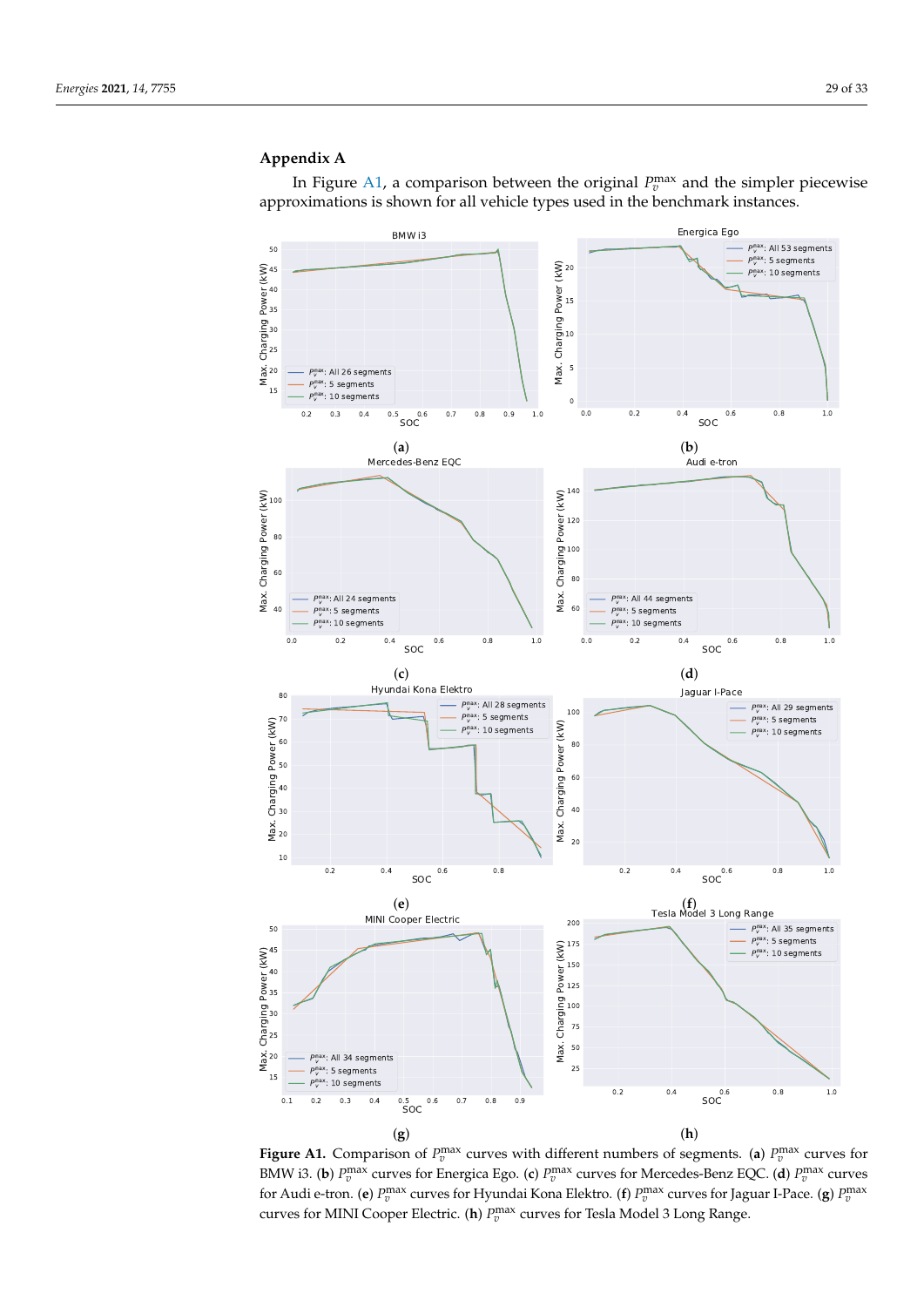# **Appendix B**

Tables A1–A4 give more detailed information to the results provided in Tables 3–6, respectively. Shown here are also the numbers of optimally solved instances in each instance groups as well as standard deviations to the runtimes and the numbers of cuts.

**Table A1.** EVS-SOC-GLIN results for solving the static model versus B&C with  $E_v^{\text{max-lb}}$  and  $E_v^{\text{max-ex}}$  based on the original  $P_v^{\text{max}}$  functions and  $P_s^{\text{gridmax}} = 10n$ .

|                  |                  |                |                  |                  |                  |                  | Runtime (s)        |         |               | $n_{\rm cuts}$ |                  | $%$ -gap |                          |                          |
|------------------|------------------|----------------|------------------|------------------|------------------|------------------|--------------------|---------|---------------|----------------|------------------|----------|--------------------------|--------------------------|
| $\boldsymbol{n}$ | $\Delta t$ (min) | $n_{\rm{seg}}$ | $n_{\text{opt}}$ |                  | $n_{\rm feas}$   |                  | Median             |         |               | StdDev         | Median           | StdDev   | Median                   |                          |
|                  |                  | Mean           | Static B&C       |                  | Static           | B&C              | <b>Static</b>      | B&C     | <b>Static</b> | B&C            | B&C              |          | Static                   | B&C                      |
|                  |                  |                |                  |                  |                  |                  | $E_v^{\rm max-lb}$ |         |               |                |                  |          |                          |                          |
| 5                | $\mathbf{1}$     | 155            | 24               | 24               | 30               | 30               | 391.75             | 43.39   | 662.53        | 720.28         | 1038             | 1944     | 0.01                     | 0.01                     |
| 5                | $\mathbf 5$      | 139            | 30               | 30               | $30\,$           | 30               | 6.58               | 1.43    | 17.30         | 64.96          | 144              | 307      | 0.00                     | $0.01\,$                 |
| 5                | 10               | 119            | 30               | 30               | $30\,$           | $30\,$           | 1.67               | 0.83    | 6.66          | 1.77           | 56               | 120      | 0.00                     | 0.00                     |
| 10               | $\mathbf{1}$     | 311            | 5                | 12               | 21               | 29               | 1800.00            | 1800.00 | 389.82        | 764.87         | 4068             | 2726     | 0.03                     | 0.03                     |
| 10               | 5                | 279            | 29               | 27               | 30               | 30               | 79.94              | 8.84    | 353.48        | 544.47         | 498              | 581      | 0.01                     | 0.01                     |
| 10               | 10               | 242            | 30               | 30               | 30               | 30               | 7.04               | 2.06    | 35.58         | 4.31           | 194              | 167      | 0.00                     | 0.01                     |
| 20               | $\mathbf{1}$     | 612            | $\theta$         | $\mathbf{1}$     | $\boldsymbol{2}$ | 11               | 1800.00            | 1800.00 | 0.00          | 181.68         | 8974             | 1820     | 0.08                     | 0.19                     |
| 20               | 5                | 553            | 23               | 19               | 30               | 30               | 500.49             | 684.63  | 640.95        | 781.48         | 1846             | 1081     | 0.01                     | 0.01                     |
| 20               | $10\,$           | 475            | 30               | 29               | 30               | 30               | 40.18              | 13.35   | 71.71         | 425.71         | 505              | 274      | 0.01                     | 0.01                     |
| 50               | $\mathbf{1}$     | 1544           | $\mathbf{0}$     | $\mathbf{0}$     | $\boldsymbol{0}$ | $\mathbf{0}$     | 1800.00            | 1800.00 | 0.00          | 0.00           | 15,910           | 2518     | $\Box$                   | $\overline{\phantom{a}}$ |
| 50               | 5                | 1393           | 2                | 2                | 26               | 30               | 1800.00            | 1800.00 | 174.76        | 351.60         | 6106             | 1249     | 0.05                     | 0.05                     |
| 50               | 10               | 1192           | 29               | 18               | 30               | 30               | 307.62             | 827.59  | 458.49        | 779.32         | 1930             | 594      | 0.01                     | 0.01                     |
| 100              | $\mathbf{1}$     | 3095           | $\theta$         | $\boldsymbol{0}$ | $\boldsymbol{0}$ | $\mathbf{0}$     | 1800.00            | 1800.00 | $0.00\,$      | 0.00           | 11,886           | 3940     | $\overline{\phantom{a}}$ | $\frac{1}{2}$            |
| 100              | 5                | 2796           | $\mathbf{0}$     | $\mathbf{0}$     | 9                | 9                | 1800.00            | 1800.00 | 0.00          | 0.00           | 9961             | 1319     | 0.08                     | 0.12                     |
| 100              | 10               | 2399           | 11               | $\overline{4}$   | 30               | 30               | 1800.00            | 1800.00 | 418.13        | 452.22         | 4434             | 861      | 0.01                     | 0.03                     |
| 5                | $\mathbf{1}$     | 901            | 3                | 12               | $\,$ 8 $\,$      | 27               | 1800.00            | 1800.00 | 414.46        | 834.31         | 5304             | 6069     | 0.03                     | 0.01                     |
| 5                | 5                | 901            | 30               | 26               | 30               | 30               | 143.42             | 9.59    | 312.39        | 628.62         | 820              | 1553     | 0.00                     | 0.00                     |
| 5                | 10               | 901            | 30               | 30               | 30               | 30               | 34.53              | 2.60    | 106.85        | 48.02          | 319              | 623      | 0.00                     | 0.00                     |
| 10               | $\mathbf{1}$     | 1802           | $\mathbf{0}$     | 3                | $\mathbf{1}$     | 21               | 1800.00            | 1800.00 | 0.00          | 401.91         | 13,982           | 7431     | 0.04                     | 0.08                     |
| 10               | 5                | 1802           | 13               | 16               | 29               | 30               | 1800.00            | 725.37  | 568.29        | 872.54         | 2858             | 2600     | 0.01                     | 0.01                     |
| 10               | $10\,$           | 1802           | 30               | 28               | 30               | 30               | 201.32             | 10.29   | 327.78        | 451.48         | 680              | 845      | 0.00                     | $0.01\,$                 |
| 20               | $\mathbf{1}$     | 3605           | $\boldsymbol{0}$ | $\boldsymbol{0}$ | $\boldsymbol{0}$ | 10               | 1800.00            | 1800.00 | $0.00\,$      | 0.00           | 23,449           | 6856     | $\blacksquare$           | 0.14                     |
| 20               | 5                | 3605           | 2                | 6                | 14               | 30               | 1800.00            | 1800.00 | 85.05         | 629.36         | 6479             | 4009     | 0.07                     | 0.05                     |
| 20               | 10               | 3605           | 22               | 18               | 30               | 30               | 1038.91            | 116.59  | 569.76        | 862.58         | 1507             | 1708     | 0.01                     | 0.01                     |
| 50               | $\mathbf{1}$     | 9041           | $\overline{0}$   | $\mathbf{0}$     | $\theta$         | $\mathbf{0}$     | 1800.00            | 1800.00 | 0.00          | 0.00           | 6856             | 4528     | $\frac{1}{2}$            |                          |
| 50               | $\mathbf 5$      | 9041           | $\boldsymbol{0}$ | $\mathbf{1}$     | $\boldsymbol{0}$ | 23               | 1800.00            | 1800.00 | 0.00          | 308.85         | 15,048           | 3971     | $\frac{1}{2}$            | 0.11                     |
| 50               | 10               | 9041           | 1                | 7                | $\overline{4}$   | 30               | 1800.00            | 1800.00 | 123.65        | 585.67         | 6160             | 3202     | 0.18                     | 0.03                     |
| 100              | $\mathbf{1}$     | 18,078         | $\boldsymbol{0}$ | $\boldsymbol{0}$ | $\boldsymbol{0}$ | $\boldsymbol{0}$ | $\overline{a}$     | 1800.00 | $\frac{1}{2}$ | 0.00           | $\boldsymbol{0}$ | 5698     |                          |                          |
| 100              | 5                | 18,086         | $\theta$         | 0                | $\boldsymbol{0}$ | 10               | 1800.00            | 1800.00 | 0.00          | 0.00           | 18,944           | 5630     |                          | 0.08                     |
| 100              | $10\,$           | 18,086         | $\mathbf{0}$     | $\overline{2}$   | $\mathbf{0}$     | 25               | 1800.00            | 1800.00 | 0.00          | 393.05         | 10,750           | 3536     | $\overline{a}$           | 0.06                     |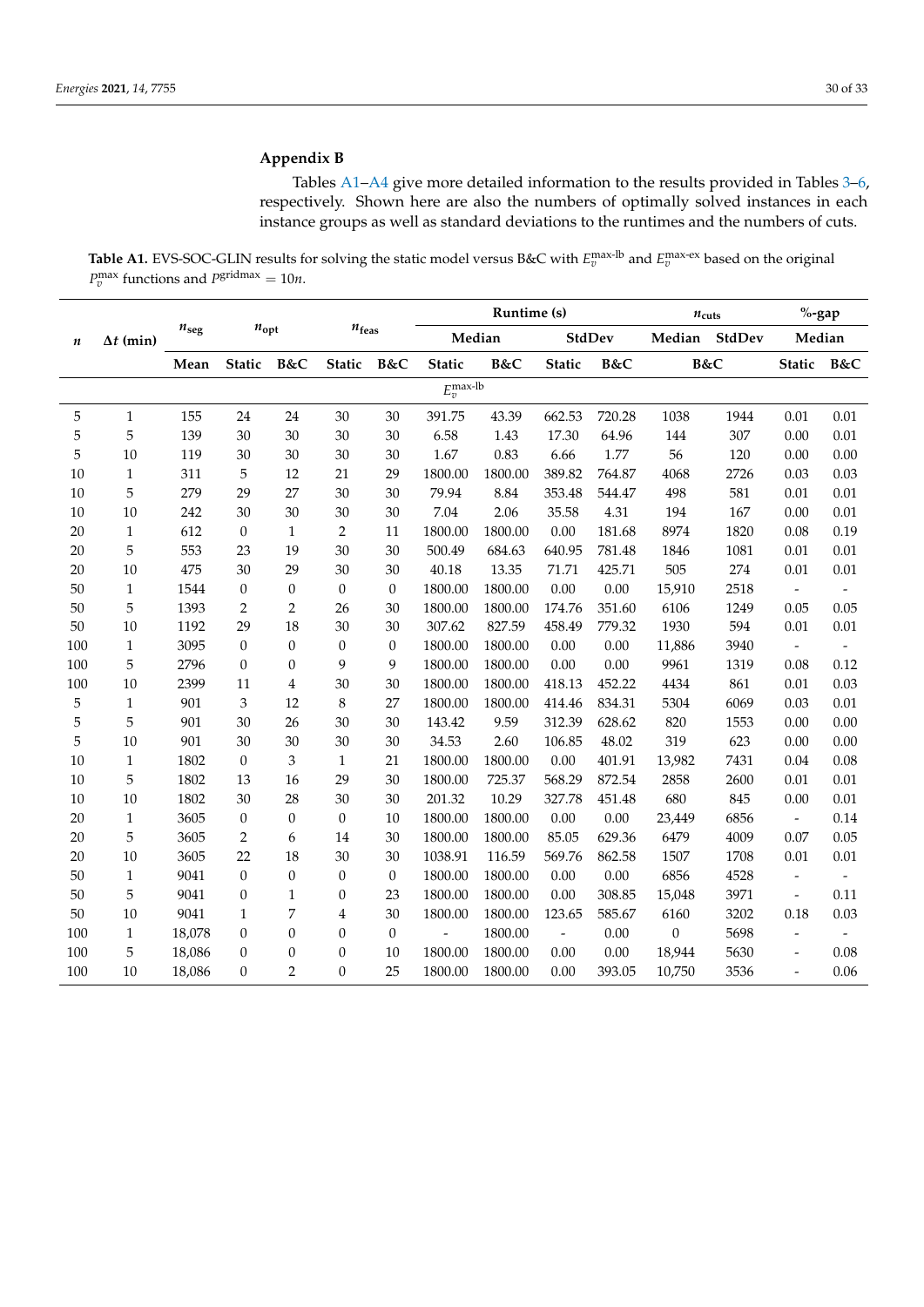|                  |                  |               |                  |                  |                   |                  | Runtime (s)        |         |          |        | $n_{\text{cuts}}$ |        | $\%$ -gap                |                          |
|------------------|------------------|---------------|------------------|------------------|-------------------|------------------|--------------------|---------|----------|--------|-------------------|--------|--------------------------|--------------------------|
| $\boldsymbol{n}$ | $\Delta t$ (min) | $n_{\rm seg}$ | $n_{\text{opt}}$ |                  | $n_{\text{feas}}$ |                  | Median             |         |          | StdDev | Median            | StdDev | Median                   |                          |
|                  |                  | Mean          | <b>Static</b>    | B&C              | <b>Static</b>     | B&C              | <b>Static</b>      | B&C     | Static   | B&C    | B&C               |        | Static                   | B&C                      |
|                  |                  |               |                  |                  |                   |                  | $E_v^{\rm max-lb}$ |         |          |        |                   |        |                          |                          |
| 5                | $\mathbf{1}$     | 155           | 12               | 5                | 29                | 30               | 1800.00            | 1800.00 | 690.82   | 636.49 | 3184              | 3153   | 0.02                     | 0.06                     |
| 5                | 5                | 139           | 28               | 26               | 30                | 30               | 25.52              | 6.68    | 450.62   | 616.54 | 422               | 461    | 0.01                     | 0.01                     |
| 5                | 10               | 119           | 30               | 29               | 30                | 30               | 1.27               | 1.62    | 10.37    | 329.09 | 153               | 154    | 0.01                     | 0.01                     |
| 10               | $\mathbf{1}$     | 312           | $\mathbf{1}$     | $\mathbf{0}$     | 20                | 23               | 1800.00            | 1800.00 | 29.78    | 0.00   | 7298              | 2829   | 0.10                     | 0.12                     |
| 10               | 5                | 279           | 29               | 19               | 30                | 30               | 183.39             | 770.59  | 445.94   | 815.87 | 1132              | 771    | 0.01                     | 0.01                     |
| 10               | 10               | 242           | 30               | 29               | 30                | 30               | 17.87              | 11.88   | 163.75   | 437.28 | 452               | 223    | 0.01                     | 0.01                     |
| 20               | $\mathbf{1}$     | 612           | $\boldsymbol{0}$ | $\boldsymbol{0}$ | $\overline{4}$    | $\sqrt{3}$       | 1800.00            | 1800.00 | $0.00\,$ | 0.00   | 11,938            | 2372   | 0.26                     | 0.28                     |
| 20               | 5                | 553           | 14               | 6                | 30                | 30               | 1800.00            | 1800.00 | 608.45   | 637.22 | 2702              | 936    | 0.01                     | 0.05                     |
| 20               | 10               | 475           | 29               | 22               | 30                | 30               | 60.59              | 201.06  | 422.28   | 755.21 | 967               | 359    | 0.01                     | 0.01                     |
| 50               | $\mathbf{1}$     | 1544          | $\boldsymbol{0}$ | $\mathbf{0}$     | $\boldsymbol{0}$  | $\boldsymbol{0}$ | 1800.00            | 1800.00 | $0.00\,$ | 0.00   | 22,034            | 4220   | $\sim$                   | $\tilde{\phantom{a}}$    |
| 50               | 5                | 1393          | $\overline{2}$   | $\mathbf{1}$     | 29                | 30               | 1800.00            | 1800.00 | 160.23   | 280.55 | 6997              | 1257   | 0.08                     | 0.11                     |
| 50               | 10               | 1192          | 20               | 5                | 30                | 30               | 902.21             | 1800.00 | 698.40   | 604.91 | 2575              | 653    | 0.01                     | 0.03                     |
| 100              | $\mathbf{1}$     | 3095          | $\mathbf{0}$     | $\mathbf{0}$     | $\boldsymbol{0}$  | $\mathbf{0}$     | 1800.00            | 1800.00 | 0.00     | 0.00   | 29,193            | 6236   | $\overline{\phantom{a}}$ | $\overline{\phantom{a}}$ |
| 100              | 5                | 2796          | $\mathbf{0}$     | $\mathbf{0}$     | 14                | $\boldsymbol{7}$ | 1800.00            | 1800.00 | 0.00     | 0.00   | 11,737            | 1494   | 0.12                     | 0.18                     |
| 100              | 10               | 2399          | 6                | $\mathbf{0}$     | 30                | 30               | 1800.00            | 1800.00 | 482.70   | 0.00   | 5340              | 1077   | 0.03                     | 0.06                     |
|                  |                  |               |                  |                  |                   |                  | $E_v^{\rm max-ex}$ |         |          |        |                   |        |                          |                          |
| 5                | $\mathbf{1}$     | 901           | $\mathbf{1}$     | $1\,$            | 9                 | 25               | 1800.00            | 1800.00 | 274.48   | 138.10 | 15,258            | 9382   | 0.21                     | 0.20                     |
| 5                | 5                | 901           | 26               | 17               | 30                | 30               | 448.47             | 761.59  | 644.73   | 831.42 | 2153              | 2330   | 0.01                     | 0.01                     |
| 5                | 10               | 901           | 29               | 26               | 30                | 30               | 56.12              | 16.43   | 321.42   | 610.48 | 866               | 990    | 0.00                     | 0.01                     |
| 10               | $\mathbf{1}$     | 1802          | $\boldsymbol{0}$ | $\boldsymbol{0}$ | $\mathbf{1}$      | 18               | 1800.00            | 1800.00 | 0.00     | 0.00   | 23,328            | 9977   | 0.23                     | 0.33                     |
| 10               | 5                | 1802          | 12               | 7                | 26                | 30               | 1800.00            | 1800.00 | 580.44   | 699.52 | 5220              | 3467   | 0.04                     | 0.06                     |
| 10               | 10               | 1802          | 29               | 22               | 30                | 30               | 204.26             | 233.60  | 417.05   | 757.12 | 2063              | 1389   | 0.01                     | 0.01                     |
| 20               | $\mathbf{1}$     | 3605          | $\mathbf{0}$     | $\mathbf{0}$     | $\boldsymbol{0}$  | $\overline{2}$   | 1800.00            | 1800.00 | 0.00     | 0.00   | 17,970            | 9466   |                          | 0.32                     |
| 20               | 5                | 3605          | $\mathbf{1}$     | $\mathbf{1}$     | 15                | 29               | 1800.00            | 1800.00 | 113.34   | 318.65 | 10,784            | 4058   | 0.08                     | 0.12                     |
| 20               | 10               | 3605          | 20               | 10               | 29                | 30               | 1097.26            | 1800.00 | 573.95   | 709.09 | 4647              | 2500   | 0.01                     | 0.03                     |
| 50               | $\mathbf{1}$     | 9041          | $\boldsymbol{0}$ | $\boldsymbol{0}$ | $\boldsymbol{0}$  | $\mathbf{0}$     | 1800.00            | 1800.00 | 0.00     | 0.00   | 23,986            | 9245   |                          |                          |
| 50               | $\,$ 5 $\,$      | 9041          | $\boldsymbol{0}$ | $\boldsymbol{0}$ | $\boldsymbol{0}$  | 17               | 1800.00            | 1800.00 | 0.00     | 0.00   | 23,708            | 5721   | $\tilde{\phantom{a}}$    | 0.18                     |
| 50               | 10               | 9041          | $\mathbf{0}$     | 3                | 16                | 28               | 1800.00            | 1800.00 | 0.00     | 439.63 | 12,160            | 4186   | 0.04                     | 0.08                     |
| 100              | $\mathbf{1}$     | 18,086        | $\boldsymbol{0}$ | $\mathbf{0}$     | $\boldsymbol{0}$  | $\boldsymbol{0}$ | 1800.00            | 1800.00 | 0.00     | 0.00   | $\mathbf{0}$      | 4697   | $\overline{a}$           |                          |
| 100              | 5                | 18,086        | $\mathbf{0}$     | $\mathbf{0}$     | $\boldsymbol{0}$  | $\boldsymbol{0}$ | 1800.00            | 1800.00 | 0.00     | 0.00   | 25,754            | 8585   |                          |                          |
| 100              | 10               | 18,086        | $\Omega$         | $\theta$         | $\mathbf{0}$      | 19               | 1800.00            | 1800.00 | 0.00     | 0.00   | 19,752            | 5121   |                          | 0.09                     |

**Table A2.** EVS-SOC-GLIN results for solving the static model versus B&C with  $E_v^{\text{max-lb}}$  and  $E_v^{\text{max-ex}}$  based on the original  $P_v^{\text{max}}$  functions and  $P_s^{\text{gridmax}} = 25n$ .

**Table A3.** EVS-SOC-GLIN results for solving the static model versus B&C with  $E_v^{\text{max-lb}}$  and  $E_v^{\text{max-ex}}$  based on the original  $P_v^{\text{max}}$  functions and  $P_s^{\text{gridmax}} = 40n$ .

|     |                  |               | $n_{\text{opt}}$ | $n_{\rm feas}$ |                | Runtime (s)  |                       |         |               | $n_{\text{cuts}}$ |        | $%$ -gap |               |      |
|-----|------------------|---------------|------------------|----------------|----------------|--------------|-----------------------|---------|---------------|-------------------|--------|----------|---------------|------|
| n   | $\Delta t$ (min) | $n_{\rm seg}$ |                  |                |                |              |                       | Median  |               | StdDev            | Median | StdDev   | Median        |      |
|     |                  | Mean          | <b>Static</b>    | B&C            | <b>Static</b>  | B&C          | <b>Static</b>         | B&C     | <b>Static</b> | B&C               | B&C    |          | <b>Static</b> | B&C  |
|     |                  |               |                  |                |                |              | $E_v^{\text{max-lb}}$ |         |               |                   |        |          |               |      |
| 5   | 1                | 155           | 11               | $\overline{2}$ | 29             | 29           | 1800.00               | 1800.00 | 542.57        | 57.30             | 4476   | 2923     | 0.04          | 0.15 |
| 5   | 5                | 139           | 28               | 24             | 30             | 30           | 31.04                 | 55.93   | 513.40        | 715.78            | 619    | 492      | 0.01          | 0.01 |
| 5   | 10               | 119           | 30               | 29             | 30             | 30           | 2.49                  | 4.05    | 53.44         | 371.17            | 247    | 153      | 0.01          | 0.01 |
| 10  | 1                | 311           | $\mathbf{0}$     | $\Omega$       | 20             | 20           | 1800.00               | 1800.00 | 0.00          | 0.00              | 8161   | 3130     | 0.21          | 0.17 |
| 10  | 5                | 279           | 21               | 8              | 30             | 30           | 301.14                | 1800.00 | 745.75        | 677.68            | 1410   | 676      | 0.01          | 0.03 |
| 10  | 10               | 242           | 28               | 26             | 30             | 30           | 27.80                 | 36.06   | 450.92        | 660.00            | 456    | 201      | 0.01          | 0.01 |
| 20  | 1                | 612           | $\mathbf{0}$     | $\mathbf{0}$   | $\overline{2}$ | $\mathbf{1}$ | 1800.00               | 1800.00 | 0.00          | 0.00              | 13,361 | 2440     | 0.27          | 0.48 |
| 20  | 5                | 553           | 5                | $\mathbf{0}$   | 30             | 30           | 1800.00               | 1800.00 | 365.20        | 0.00              | 2863   | 884      | 0.04          | 0.10 |
| 20  | 10               | 475           | 28               | 19             | 30             | 30           | 69.51                 | 571.16  | 479.77        | 745.04            | 1078   | 327      | 0.01          | 0.01 |
| 50  | $\mathbf{1}$     | 1544          | $\mathbf{0}$     | $\mathbf{0}$   | 0              | $\mathbf{0}$ | 1800.00               | 1800.00 | 0.00          | 0.00              | 25,908 | 3569     | ٠             | ۰    |
| 50  | 5                | 1393          | $\mathbf{0}$     | $\mathbf{0}$   | 28             | 28           | 1800.00               | 1800.00 | 0.00          | 0.00              | 7110   | 1096     | 0.12          | 0.21 |
| 50  | 10               | 1192          | 18               |                | 30             | 30           | 1097.80               | 1800.00 | 640.13        | 183.90            | 2748   | 520      | 0.01          | 0.05 |
| 100 | $\mathbf{1}$     | 3095          | $\mathbf{0}$     | $\Omega$       | $\mathbf{0}$   | $\mathbf{0}$ | 1800.00               | 1800.00 | 0.00          | 0.00              | 29,066 | 6072     | -             |      |
| 100 | 5                | 2796          | $\mathbf{0}$     | $\mathbf{0}$   | 7              | 2            | 1800.00               | 1800.00 | 0.00          | 0.00              | 11,782 | 1239     | 0.22          | 0.21 |
| 100 | 10               | 2399          |                  | 0              | 29             | 30           | 1800.00               | 1800.00 | 121.93        | 0.00              | 5650   | 808      | 0.06          | 0.10 |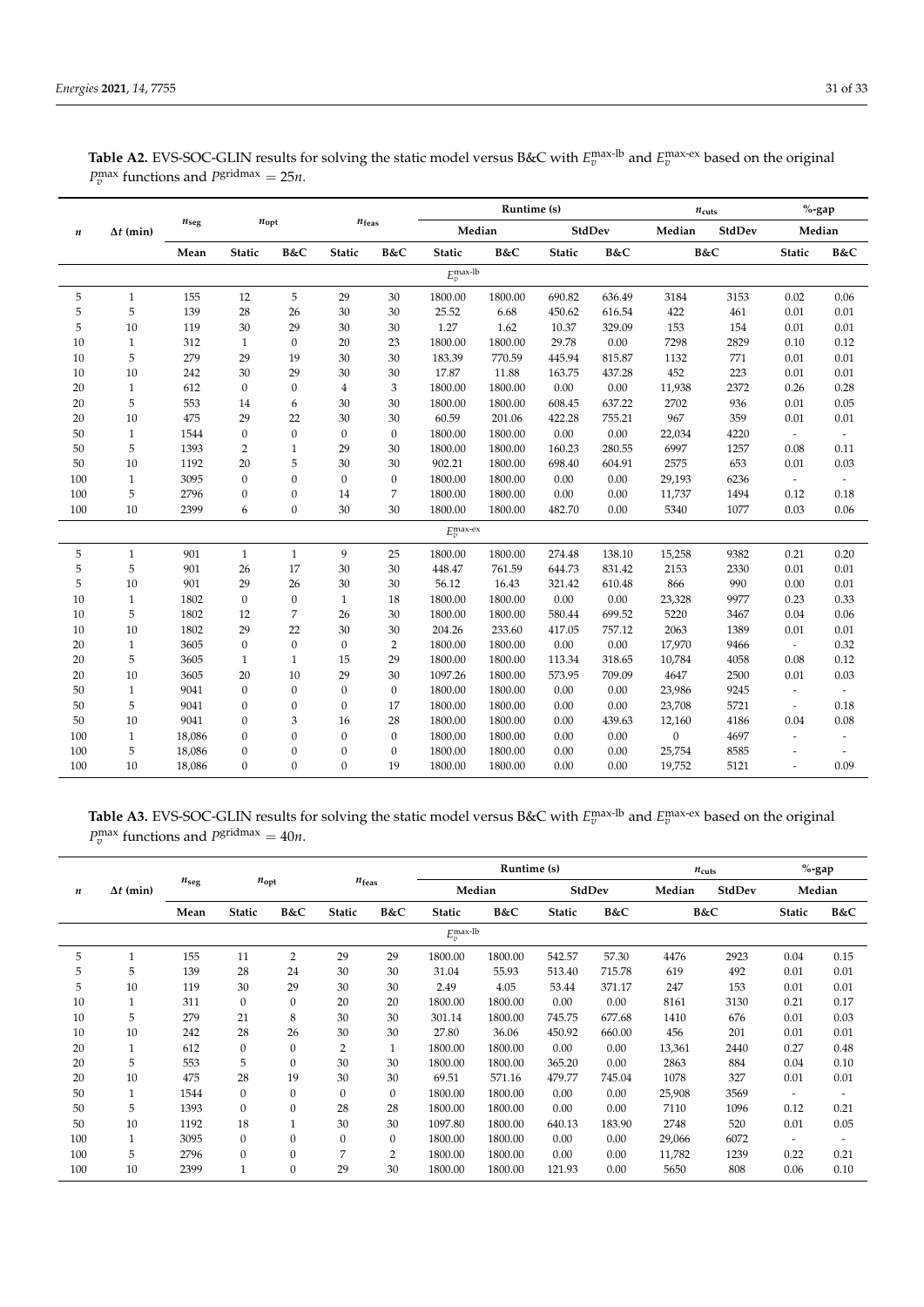| $\boldsymbol{n}$      | $\Delta t$ (min) | $n_{\text{seg}}$ | $n_{\text{opt}}$ |              | $n_{\rm feas}$   |              | Runtime (s)              |         |               |        | $n_{\text{cuts}}$ |        | $%$ -gap                 |                          |
|-----------------------|------------------|------------------|------------------|--------------|------------------|--------------|--------------------------|---------|---------------|--------|-------------------|--------|--------------------------|--------------------------|
|                       |                  |                  |                  |              |                  |              | Median                   |         | StdDev        |        | Median            | StdDev |                          | Median                   |
|                       |                  | Mean             | <b>Static</b>    | B&C          | <b>Static</b>    | B&C          | <b>Static</b>            | B&C     | B&C<br>Static |        | B&C               |        | <b>Static</b>            | B&C                      |
| $E_v^{\text{max-ex}}$ |                  |                  |                  |              |                  |              |                          |         |               |        |                   |        |                          |                          |
| 5                     | $\mathbf{1}$     | 901              | 2                | 0            | 9                | 24           | 1800.00                  | 1800.00 | 261.72        | 0.00   | 20,190            | 9588   | 0.23                     | 0.44                     |
| 5                     | 5                | 901              | 25               | 9            | 30               | 30           | 582.18                   | 1800.00 | 651.87        | 643.80 | 3180              | 2231   | 0.01                     | 0.07                     |
| 5                     | 10               | 901              | 30               | 23           | 30               | 30           | 80.12                    | 34.07   | 160.32        | 753.56 | 1228              | 955    | 0.00                     | 0.01                     |
| 10                    | $\mathbf{1}$     | 1802             | $\mathbf{0}$     | 0            | $\mathbf{1}$     | 13           | 1800.00                  | 1800.00 | 0.00          | 0.00   | 24,450            | 8643   | 0.49                     | 0.77                     |
| 10                    | 5                | 1802             | 12               | $\mathbf{0}$ | 26               | 30           | 1800.00                  | 1800.00 | 598.34        | 0.00   | 6026              | 3161   | 0.02                     | 0.17                     |
| 10                    | 10               | 1802             | 29               | 17           | 30               | 30           | 245.17                   | 1147.26 | 375.49        | 837.79 | 2161              | 1553   | 0.01                     | 0.01                     |
| 20                    | $\mathbf{1}$     | 3605             | $\mathbf{0}$     | 0            | $\mathbf{0}$     | $\mathbf{0}$ | 1800.00                  | 1800.00 | 0.00          | 0.00   | 17,460            | 9716   | $\overline{\phantom{a}}$ | $\overline{\phantom{a}}$ |
| 20                    | 5                | 3605             | $\Omega$         | $\mathbf{0}$ | 15               | 29           | 1800.00                  | 1800.00 | 0.00          | 0.00   | 13,276            | 3457   | 0.14                     | 0.22                     |
| 20                    | 10               | 3605             | 19               | 3            | 29               | 30           | 1437.18                  | 1800.00 | 550.74        | 447.72 | 5692              | 2190   | 0.01                     | 0.08                     |
| 50                    | $\mathbf{1}$     | 9041             | $\mathbf{0}$     | 0            | $\boldsymbol{0}$ | $\mathbf{0}$ | 1800.00                  | 1800.00 | 0.00          | 0.00   | 12,253            | 7961   | ٠                        | $\overline{\phantom{a}}$ |
| 50                    | 5                | 9041             | $\mathbf{0}$     | $\mathbf{0}$ | $\boldsymbol{0}$ | 11           | 1800.00                  | 1800.00 | 0.00          | 0.00   | 27,617            | 4805   | ٠                        | 0.21                     |
| 50                    | 10               | 9041             | $\mathbf{0}$     | $\mathbf{0}$ | 14               | 27           | 1800.00                  | 1800.00 | 0.00          | 0.00   | 13,538            | 2670   | 0.10                     | 0.12                     |
| 100                   | 1                | 18,083           | $\Omega$         | $\mathbf{0}$ | $\mathbf{0}$     | $\mathbf{0}$ | $\overline{\phantom{a}}$ | 1800.00 | $\sim$        | 0.00   | $\Omega$          | 9122   | ٠                        | $\overline{\phantom{a}}$ |
| 100                   | 5                | 18,086           | $\mathbf{0}$     | 0            | $\boldsymbol{0}$ | $\mathbf{0}$ | 1800.00                  | 1800.00 | 0.00          | 0.00   | 31,692            | 13,113 |                          |                          |
| 100                   | 10               | 18,086           | $\mathbf{0}$     | 0            | $\boldsymbol{0}$ | 11           | 1800.00                  | 1800.00 | 0.00          | 0.00   | 23,081            | 4035   | $\overline{\phantom{a}}$ | 0.14                     |

**Table A3.** *Cont*.

**Table A4.** EVS-SOC-GLIN results for solving the static model versus B&C with  $E_v^{\text{max-lb}}$  based on five-segment piecewise linear approximations of the original  $P_v^{\text{max}}$  functions,  $P_s^{\text{gridmax}} = 25n$ .

| n                         | $\Delta t$ (min) |               | $n_{\text{opt}}$ |                | $n_{\text{feas}}$ |          | Runtime (s)   |         |               |        | $n_{\text{cuts}}$ |        | $%$ -gap                 |      |
|---------------------------|------------------|---------------|------------------|----------------|-------------------|----------|---------------|---------|---------------|--------|-------------------|--------|--------------------------|------|
|                           |                  | $n_{\rm seg}$ |                  |                |                   |          | Median        |         | StdDev        |        | Median            | StdDev | Median                   |      |
|                           |                  | Mean          | <b>Static</b>    | B&C            | <b>Static</b>     | B&C      | <b>Static</b> | B&C     | <b>Static</b> | B&C    | B&C               |        | <b>Static</b>            | B&C  |
| $E_v^{\rm max\text{-}lb}$ |                  |               |                  |                |                   |          |               |         |               |        |                   |        |                          |      |
| 5                         | 1                | 40            | 29               | 22             | 30                | 30       | 60.14         | 19.63   | 394.28        | 791.01 | 387               | 485    | 0.01                     | 0.01 |
| 5                         | 5                | 46            | 30               | 30             | 30                | 30       | 2.40          | 1.98    | 5.97          | 263.17 | 88                | 102    | 0.01                     | 0.01 |
| 5                         | 10               | 43            | 30               | 30             | 30                | 30       | 0.64          | 1.13    | 1.37          | 1.21   | 42                | 50     | 0.00                     | 0.01 |
| 10                        | 1                | 80            | 27               | 13             | 30                | 30       | 509.28        | 1800.00 | 582.27        | 830.23 | 1162              | 639    | 0.01                     | 0.02 |
| 10                        | 5                | 92            | 30               | 30             | 30                | 30       | 11.01         | 8.34    | 28.13         | 224.13 | 232               | 136    | 0.01                     | 0.01 |
| 10                        | 10               | 87            | 30               | 30             | 30                | 30       | 1.49          | 2.68    | 1.78          | 8.36   | 118               | 62     | 0.01                     | 0.01 |
| 20                        | $\mathbf{1}$     | 160           | 5                | $\overline{2}$ | 12                | 30       | 1800.00       | 1800.00 | 193.77        | 407.09 | 2488              | 722    | 0.03                     | 0.06 |
| 20                        | 5                | 185           | 30               | 25             | 30                | 30       | 54.58         | 61.09   | 199.06        | 659.96 | 516               | 192    | 0.01                     | 0.01 |
| 20                        | 10               | 174           | 30               | 30             | 30                | 30       | 5.03          | 7.45    | 13.02         | 37.35  | 217               | 79     | 0.01                     | 0.01 |
| 50                        | 1                | 398           | $\theta$         | $\Omega$       | $\boldsymbol{0}$  | 12       | 1800.00       | 1800.00 | 0.00          | 0.00   | 5598              | 796    | $\overline{\phantom{a}}$ | 0.24 |
| 50                        | 5                | 459           | 28               | 10             | 30                | 30       | 640.74        | 1800.00 | 516.17        | 754.54 | 1556              | 363    | 0.01                     | 0.02 |
| 50                        | 10               | 433           | 30               | 29             | 30                | 30       | 37.23         | 36.95   | 54.09         | 379.05 | 624               | 160    | 0.01                     | 0.01 |
| 100                       | $\mathbf{1}$     | 798           | $\Omega$         | $\Omega$       | $\mathbf{0}$      | $\Omega$ | 1800.00       | 1800.00 | 0.00          | 0.00   | 9312              | 1458   |                          |      |
| 100                       | 5                | 921           | 12               | 3              | 30                | 30       | 1800.00       | 1800.00 | 466.38        | 464.39 | 3237              | 568    | 0.01                     | 0.06 |
| 100                       | 10               | 871           | 30               | 25             | 30                | 30       | 112.16        | 84.83   | 156.15        | 652.92 | 1360              | 259    | 0.01                     | 0.01 |

# **References**

- 1. International Energy Agency. *Global EV Outlook 2021*; International Energy Agency: Paris, France, 2021.
- 2. Deilami, S.; Muyeen, S.M. An Insight into Practical Solutions for Electric Vehicle Charging in Smart Grid. *Energies* **2020**, *13*, 1545. [\[CrossRef\]](http://doi.org/10.3390/en13071545)
- 3. Nicolson, M.L.; Fell, M.J.; Huebner, G.M. Consumer Demand for Time of Use Electricity Tariffs: A Systematized Review of the Empirical Evidence. *Renew. Sustain. Energy Rev.* **2018**, *97*, 276–289. [\[CrossRef\]](http://dx.doi.org/10.1016/j.rser.2018.08.040)
- 4. Limmer, S. Dynamic Pricing for Electric Vehicle Charging—A Literature Review. *Energies* **2019**, *12*, 3574. [\[CrossRef\]](http://dx.doi.org/10.3390/en12183574)
- 5. Wang, Q.; Liu, X.; Du, J.; Kong, F. Smart Charging for Electric Vehicles: A Survey From the Algorithmic Perspective. *IEEE Commun. Surv. Tutorials* **2016**, *18*, 1500–1517. [\[CrossRef\]](http://dx.doi.org/10.1109/COMST.2016.2518628)
- 6. Fachrizal, R.; Shepero, M.; van der Meer, D.; Munkhammar, J.; Widén, J. Smart charging of electric vehicles considering photovoltaic power production and electricity consumption: A review. *eTransportation* **2020**, *4*, 100056. [\[CrossRef\]](http://dx.doi.org/10.1016/j.etran.2020.100056)